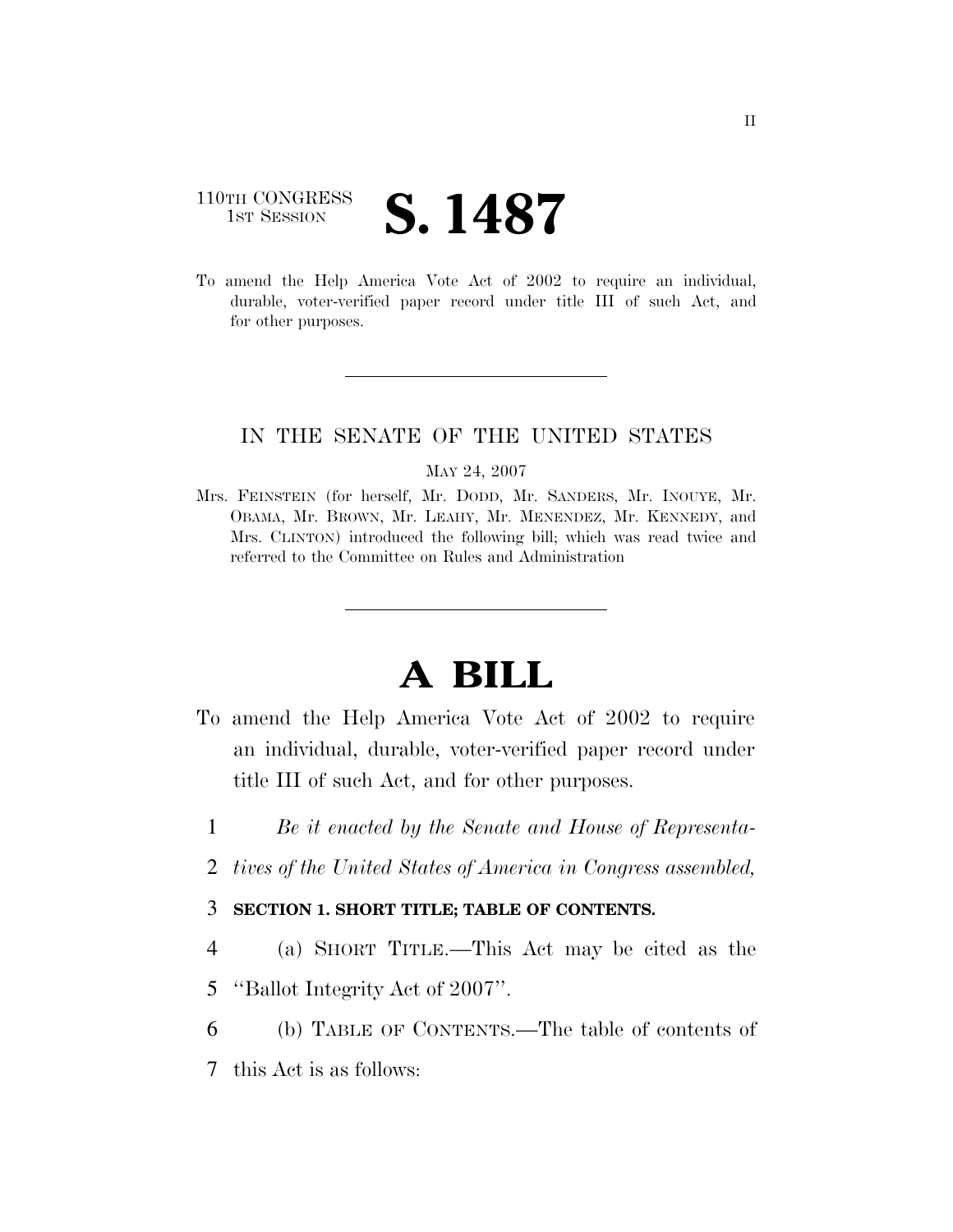Sec. 1. Short title; table of contents.

#### TITLE I—MORATORIUM ON, AND REPLACEMENT AND RETRO-FITTING OF, CERTAIN DIRECT RECORDING ELECTRONIC VOT-ING SYSTEMS

- Sec. 101. Moratorium on acquisition of certain direct recording electronic voting systems and certain other voting systems.
- Sec. 102. Grant program to replace or retrofit direct recording electronic voting systems.
- Sec. 103. Grants for research on voting technology improvements for the development of completely accessible voting systems.
- Sec. 104. Authorization of appropriations for Election Assistance Commission; etc.

#### TITLE II—BALLOT INTEGRITY

- Sec. 201. Promoting accuracy, integrity, and security through individual, durable, voter-verified paper records.
- Sec. 202. Requirement for mandatory manual audits.

#### TITLE III—IMPROVING FEDERAL ELECTIONS

#### Subtitle A—Additional Requirements for Federal Elections

- Sec. 301. Absentee voting.
- Sec. 302. Third-party voter registration.
- Sec. 303. Training of poll workers.
- Sec. 304. Equitable allocation of voting systems, poll workers, and election resources.
- Sec. 305. Prohibition on campaign activities by chief State election officials.
- Sec. 306. Standards for purging voters.
- Sec. 307. Election observers.
- Sec. 308. Early voting.
- Sec. 309. Requirements for counting provisional ballots.
- Sec. 310. Conforming amendments.

#### Subtitle B—Military and Overseas Voting

- Sec. 311. Prohibiting refusal to accept voter registration and absentee ballot applications and federal write-in absentee ballot for failure to meet nonessential requirements.
- Sec. 312. Federal write-in absentee ballots cast by overseas voters located in the United States.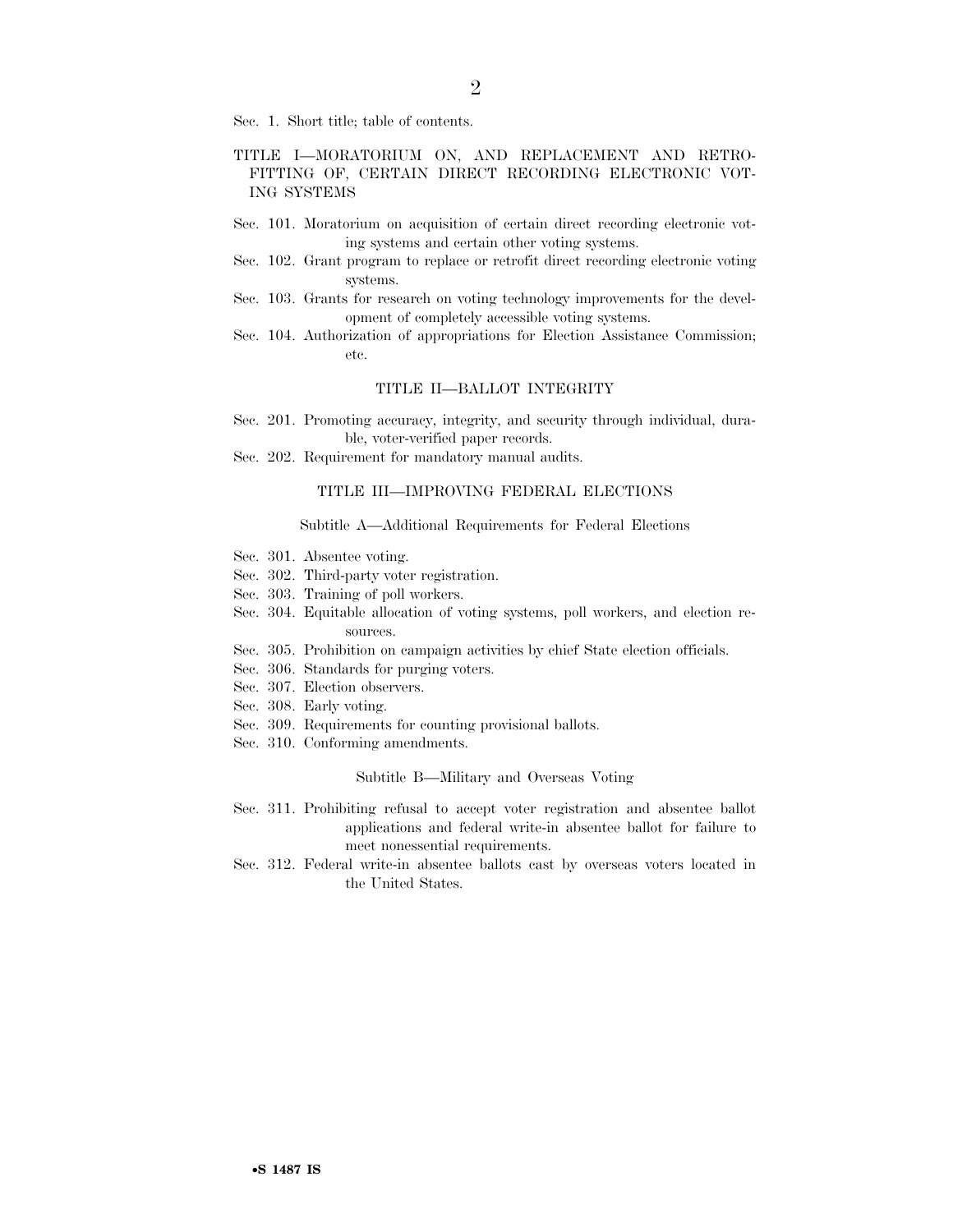# **TITLE I—MORATORIUM ON, AND REPLACEMENT AND RETRO- FITTING OF, CERTAIN DIRECT RECORDING ELECTRONIC VOTING SYSTEMS**

 **SEC. 101. MORATORIUM ON ACQUISITION OF CERTAIN DI- RECT RECORDING ELECTRONIC VOTING SYS- TEMS AND CERTAIN OTHER VOTING SYS-TEMS.** 

 Section 301 of the Help America Vote Act of 2002 (42 U.S.C. 15481) is amended—

 (1) by redesignating subsections (c) and (d) as subsections (d) and (e), respectively; and

 (2) by inserting after subsection (b) the fol-lowing new subsection:

16 "(c) MORATORIUM ON ACQUISITION OF DIRECT RE- CORDING ELECTRONIC VOTING SYSTEMS AND CERTAIN OTHER VOTING SYSTEMS.—Beginning on the date of en- actment of the Ballot Integrity Act of 2007, no State or jurisdiction may purchase or otherwise acquire for use in an election for Federal office a direct recording electronic voting system or other electronic voting system that does not produce a voter-verified paper record as required by 24 section  $301(a)(2)$  (as amended by such Act).".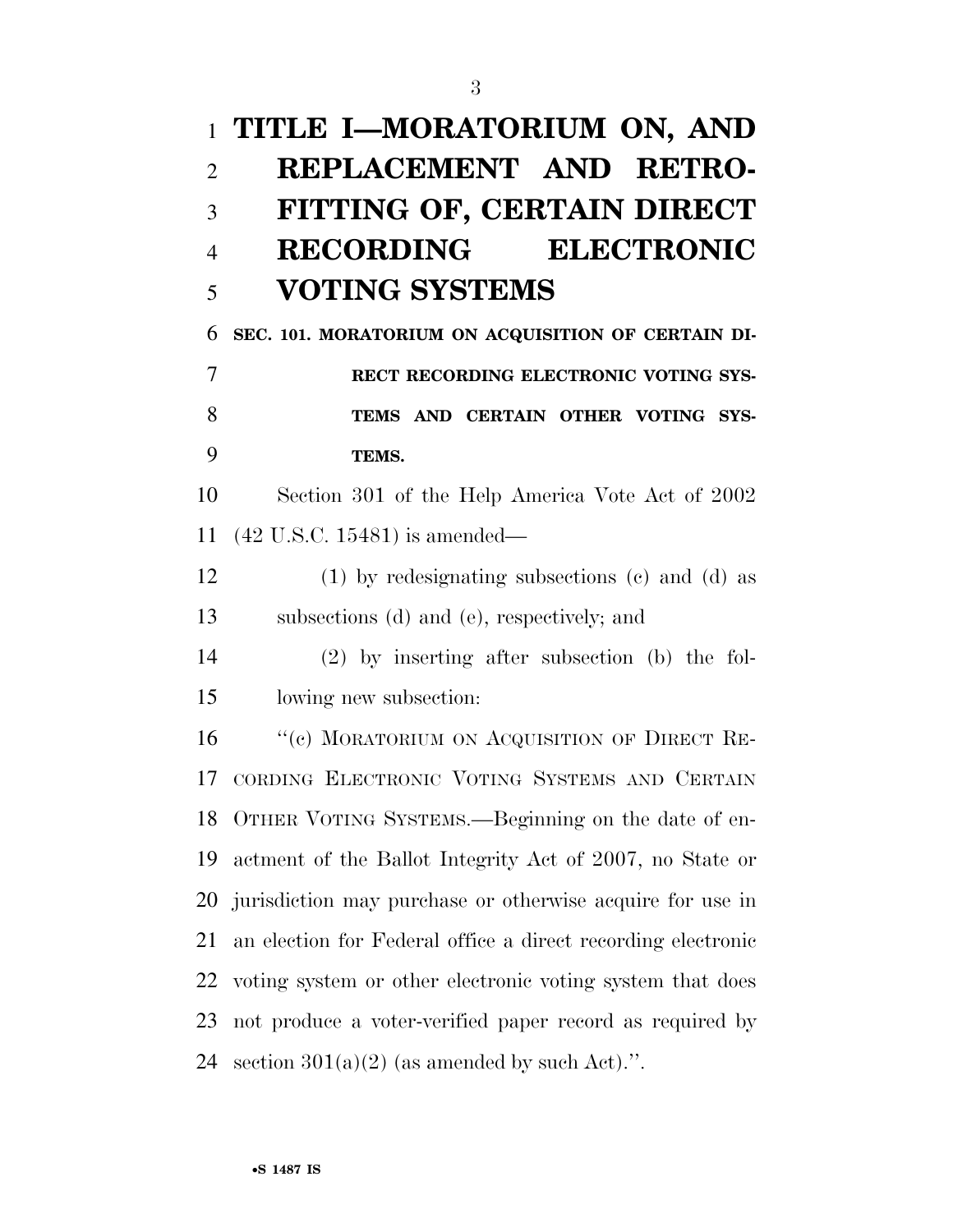| 1              | SEC. 102. GRANT PROGRAM TO REPLACE OR RETROFIT DI-     |
|----------------|--------------------------------------------------------|
| $\overline{2}$ | RECT RECORDING ELECTRONIC VOTING SYS-                  |
| 3              | TEMS.                                                  |
| $\overline{4}$ | (a) IN GENERAL.—Subtitle D of title II of the Help     |
| 5              | America Vote Act of 2002 (42 U.S.C. 15401 et seq.) is  |
| 6              | amended by adding at the end the following new part.   |
| 7              | "PART 7-GRANTS FOR REPLACING OR RETRO-                 |
| 8              | FITTING DIRECT RECORDING ELECTRONIC                    |
| 9              | VOTING SYSTEMS AND CERTAIN OTHER VOT-                  |
| 10             | <b>ING SYSTEMS</b>                                     |
| 11             | "SEC. 297. GRANTS FOR REPLACING OR RETROFITTING DI-    |
| 12             | RECT RECORDING ELECTRONIC VOTING SYS-                  |
| 13             | TEMS AND CERTAIN OTHER VOTING SYS-                     |
| 14             | TEMS.                                                  |
| 15             | "(a) ESTABLISHMENT OF PROGRAM.—                        |
| 16             | "(1) IN GENERAL.—The Election Assistance               |
| 17             | Commission shall make payments in an amount de-        |
| 18             | termined under subsection (c) to each State which      |
| 19             | meets the conditions described in subsection (b).      |
| 20             | "(2) USE OF FUNDS.—A State shall use the               |
| 21             | funds provided under a payment under this section      |
| 22             | for (either directly or as reimbursement, including as |
| 23             | reimbursement for costs incurred on or after Janu-     |
| 24             | ary 1, 2007, under multiyear contracts) replacing or   |
| 25             | retrofitting any nonqualified voting systems in reme-  |
| 26             | dial precincts within that State with voting systems   |
|                |                                                        |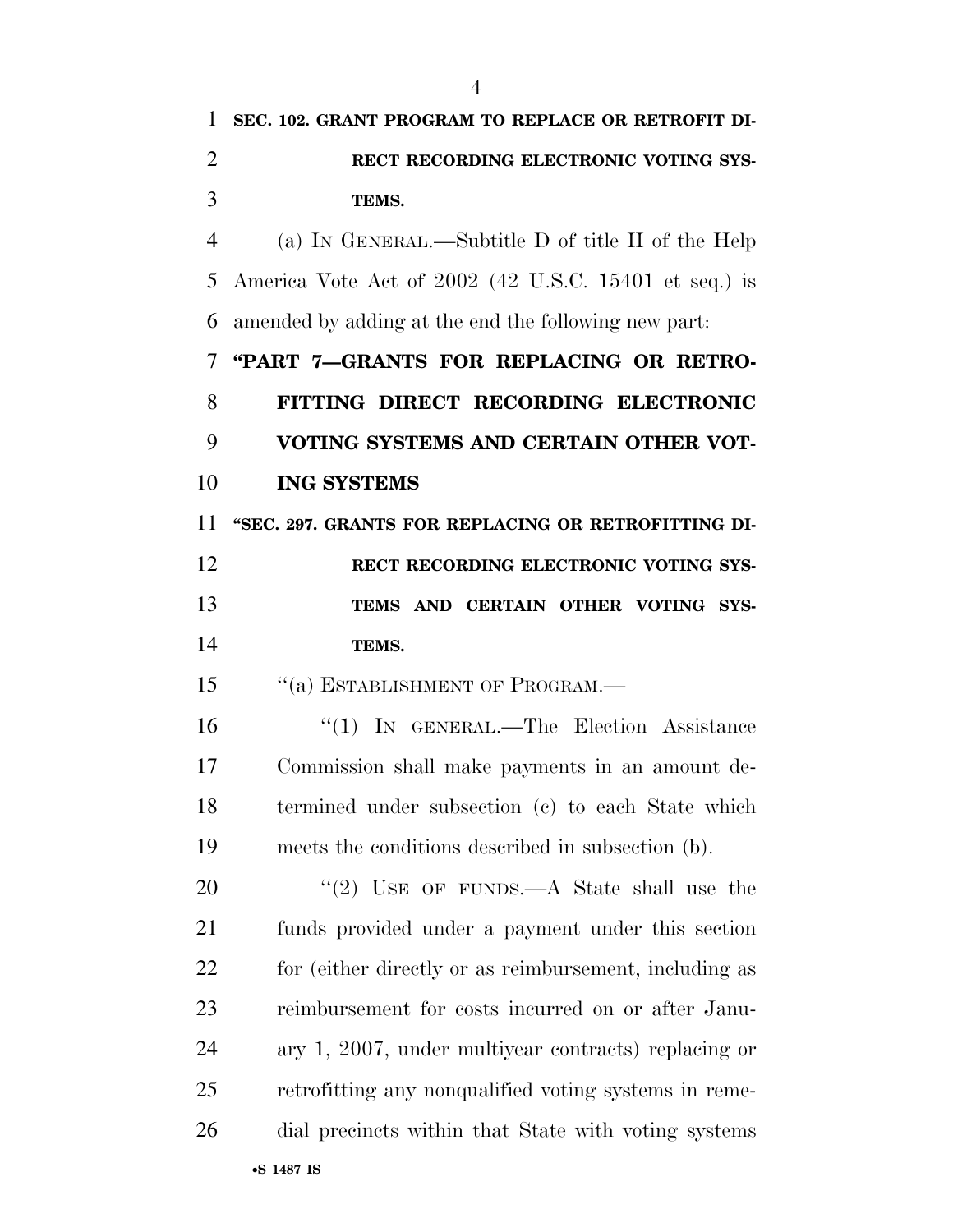| $\mathbf{1}$   | (by purchase, lease, or such other arrangement as    |
|----------------|------------------------------------------------------|
| $\overline{2}$ | may be appropriate) that—                            |
| 3              | $\cdot$ (A) meet the requirements of section 301     |
| $\overline{4}$ | (as amended by the Ballot Integrity Act of           |
| 5              | $2007$ ; and                                         |
| 6              | $\lq\lq (B)$ are not inconsistent with the require-  |
| 7              | ments of the laws described in section 906.          |
| 8              | $``$ (b) ELIGIBILITY.—                               |
| 9              | "(1) IN GENERAL.—A State is eligible to re-          |
| 10             | ceive a payment under this section if it submits to  |
| 11             | the Commission, not later than 1 year after the date |
| 12             | of the enactment of the Ballot Integrity Act of      |
| 13             | $2007 -$                                             |
| 14             | "(A) a notice (in such form as the Com-              |
| 15             | mission may require) certifying the number of        |
| 16             | remedial precincts in the State; and                 |
| 17             | $\lq\lq (B)$ a statement made by the chief execu-    |
| 18             | tive officer of the State, or designee, in con-      |
| 19             | sultation and coordination with the chief State      |
| 20             | election official—                                   |
| 21             | "(i) describing the State's need for                 |
| 22             | the payment and how the State will use               |
|                |                                                      |
| 23             | the payment to meet the requirements of              |
| 24             | section $301(a)(2)$ (as amended by such              |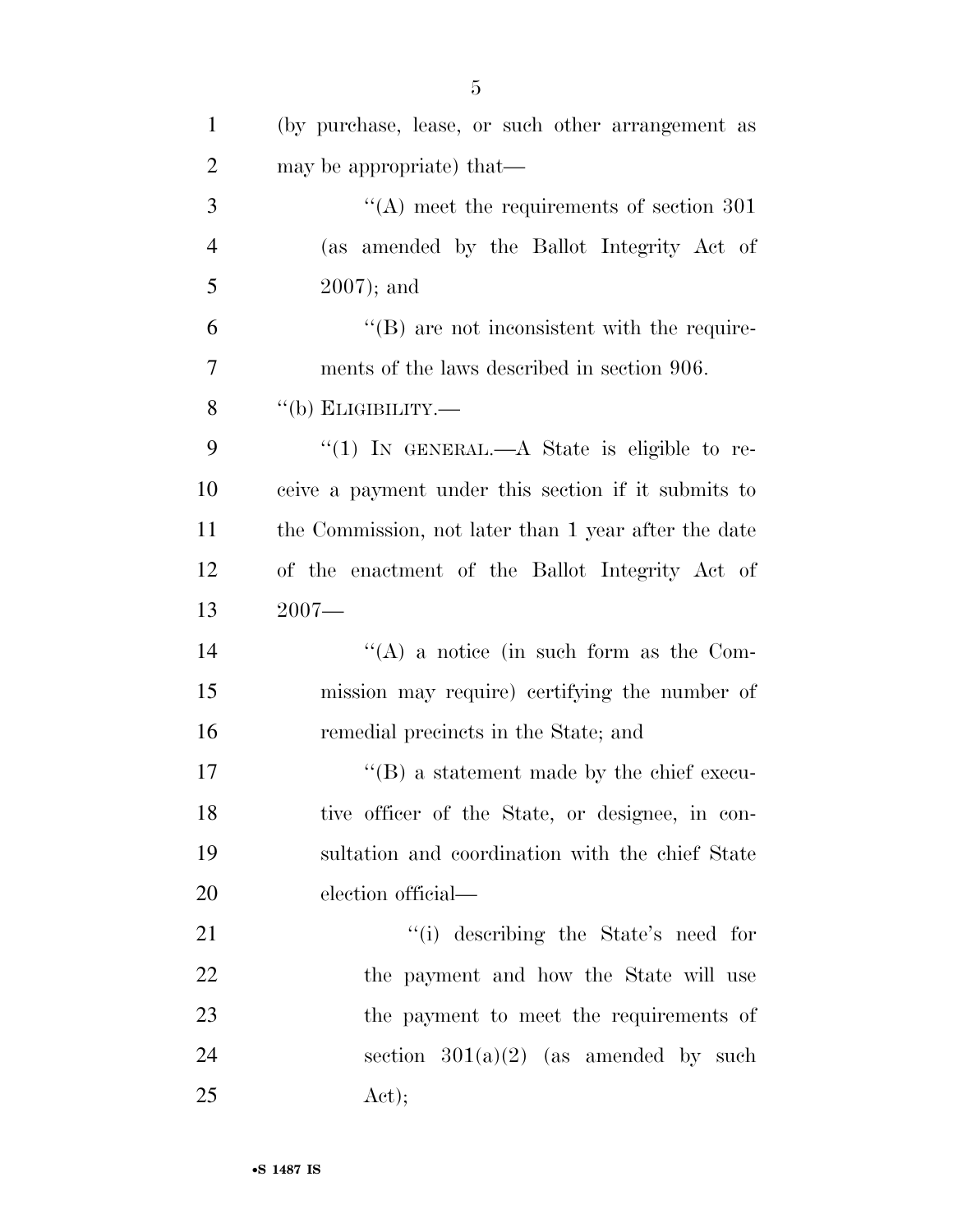| $\mathbf{1}$   | "(ii) certifying that the State will con-              |
|----------------|--------------------------------------------------------|
| $\overline{2}$ | tinue to comply with the laws described in             |
| 3              | section 906;                                           |
| $\overline{4}$ | "(iii) certifying that any voting sys-                 |
| 5              | tems which are replaced or retrofitted will            |
| 6              | meet the requirements of section 301 (as               |
| 7              | amended by such Act); and                              |
| 8              | "(iv) containing such other informa-                   |
| 9              | tion and certifications as the Commission              |
| 10             | may require.                                           |
| 11             | "(2) COMPLIANCE OF STATES THAT REQUIRE                 |
| 12             | CHANGES TO STATE LAW.—In the case of a State           |
| 13             | that requires State legislation to carry out an activ- |
| 14             | ity covered by any certification submitted under this  |
| 15             | subsection, the State shall be permitted to make the   |
| 16             | certification notwithstanding that the legislation has |
| 17             | not been enacted at the time the certification is sub- |
| 18             | mitted and such State shall submit an additional       |
| 19             | certification once such legislation is enacted.        |
| 20             | "(c) AMOUNT OF PAYMENT.—                               |
| 21             | "(1) IN GENERAL.—Subject to paragraph $(3)$ ,          |
| 22             | the amount of payment made to a State under this       |
| 23             | section shall be equal to the product of—              |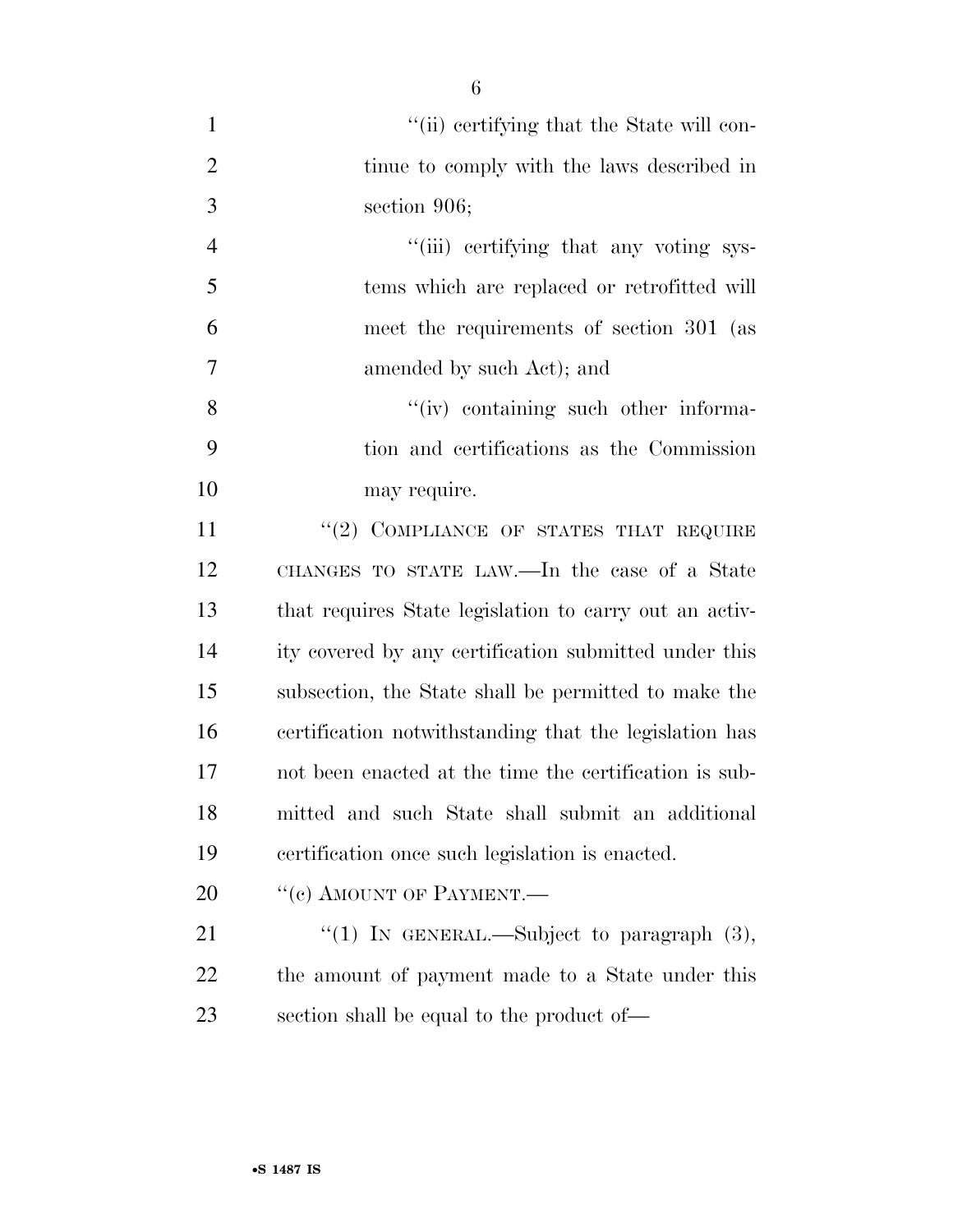| $\mathbf{1}$   | "(A) the total amount appropriated for            |
|----------------|---------------------------------------------------|
| $\overline{2}$ | payments for the year pursuant to the author-     |
| 3              | ization under subsection (e); and                 |
| $\overline{4}$ | "(B) the State allocation percentage for          |
| 5              | the State (as determined under paragraph $(2)$ ). |
| 6              | "(2) STATE ALLOCATION PERCENTAGE<br>DE-           |
| 7              | FINED.—The 'State allocation percentage' for a    |
| 8              | State is the amount (expressed as a percentage)   |
| 9              | equal to the quotient of—                         |
| 10             | "(A) the number of remedial precincts in          |
| 11             | the State; and                                    |
| 12             | $\lq\lq (B)$ the total number of remedial pre-    |
| 13             | cincts in all States.                             |
| 14             | "(3) MINIMUM AMOUNT OF PAYMENT.—The               |
| 15             | amount of a payment under this section made to a  |
| 16             | State for a year may not be less than—            |
| 17             | $\lq\lq$ in the case of any of the several        |
| 18             | States or the District of Columbia, one-half of   |
| 19             | 1 percent of the total amount appropriated for    |
| 20             | requirements payments for the year under sub-     |
| 21             | section $(e)$ ; or                                |
| 22             | $\lq\lq (B)$ in the case of the Commonwealth of   |
| 23             | Puerto Rico, Guam, American Samoa, or the         |
| 24             | United States Virgin Islands, one-tenth of 1      |
| 25             | percent of such total amount.                     |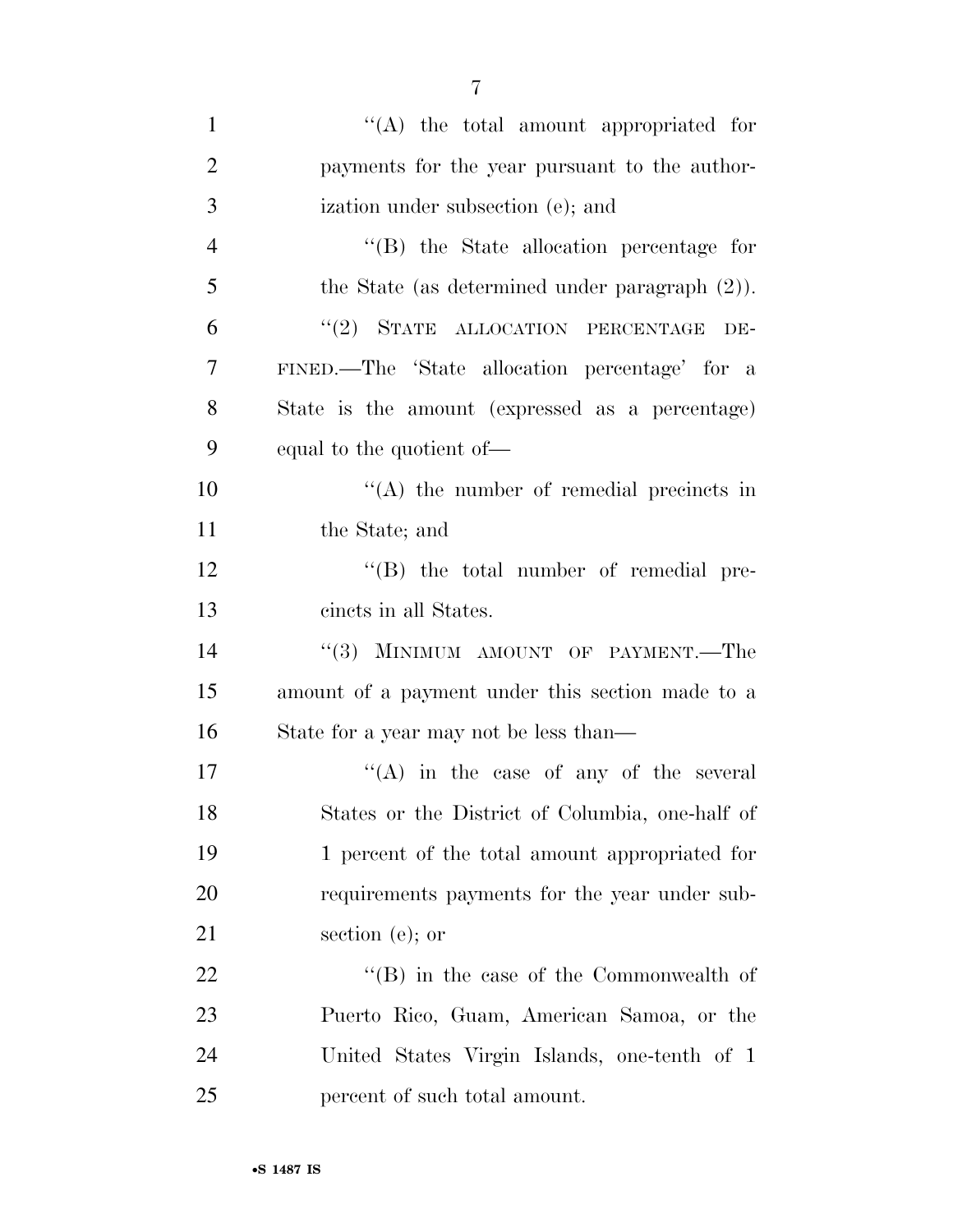| $\mathbf{1}$   | "(4) PRO RATA REDUCTIONS.—The Commis-                 |
|----------------|-------------------------------------------------------|
| $\overline{2}$ | sion shall make such pro rata reductions to the allo- |
| 3              | cations determined under paragraph (1) as are nec-    |
| $\overline{4}$ | essary to comply with the requirements of paragraph   |
| 5              | (3).                                                  |
| 6              | $``(5)$ CONTINUING AVAILABILITY OF<br><b>FUNDS</b>    |
| 7              | AFTER APPROPRIATION.—Any payment made to a            |
| 8              | State under this part shall be available to the State |
| 9              | without fiscal year limitation.                       |
| 10             | "(d) DEFINITIONS.—For purposes of this section:       |
| 11             | ``(1)<br>NONQUALIFIED VOTING SYSTEM.—The              |
| 12             | term 'nonqualified voting system' means a direct re-  |
| 13             | cording electronic voting system or other electronic  |
| 14             | voting system which does not meet the vote            |
| 15             | verification and audit capacity requirements of sec-  |
| 16             | tion $301(a)(2)$ , as amended by the Ballot Integrity |
| 17             | Act of 2007.                                          |
| 18             | "(2) REMEDIAL PRECINCT DEFINED.—The                   |
| 19             | term 'remedial precinct' means any precinct (or       |
| 20             | equivalent location) within the State for which the   |
| 21             | voting system used to administer the regularly        |
| 22             | scheduled general election for Federal office held in |
| 23             | November 2006-                                        |
|                |                                                       |

24 ''(A) was a nonqualifying voting system; or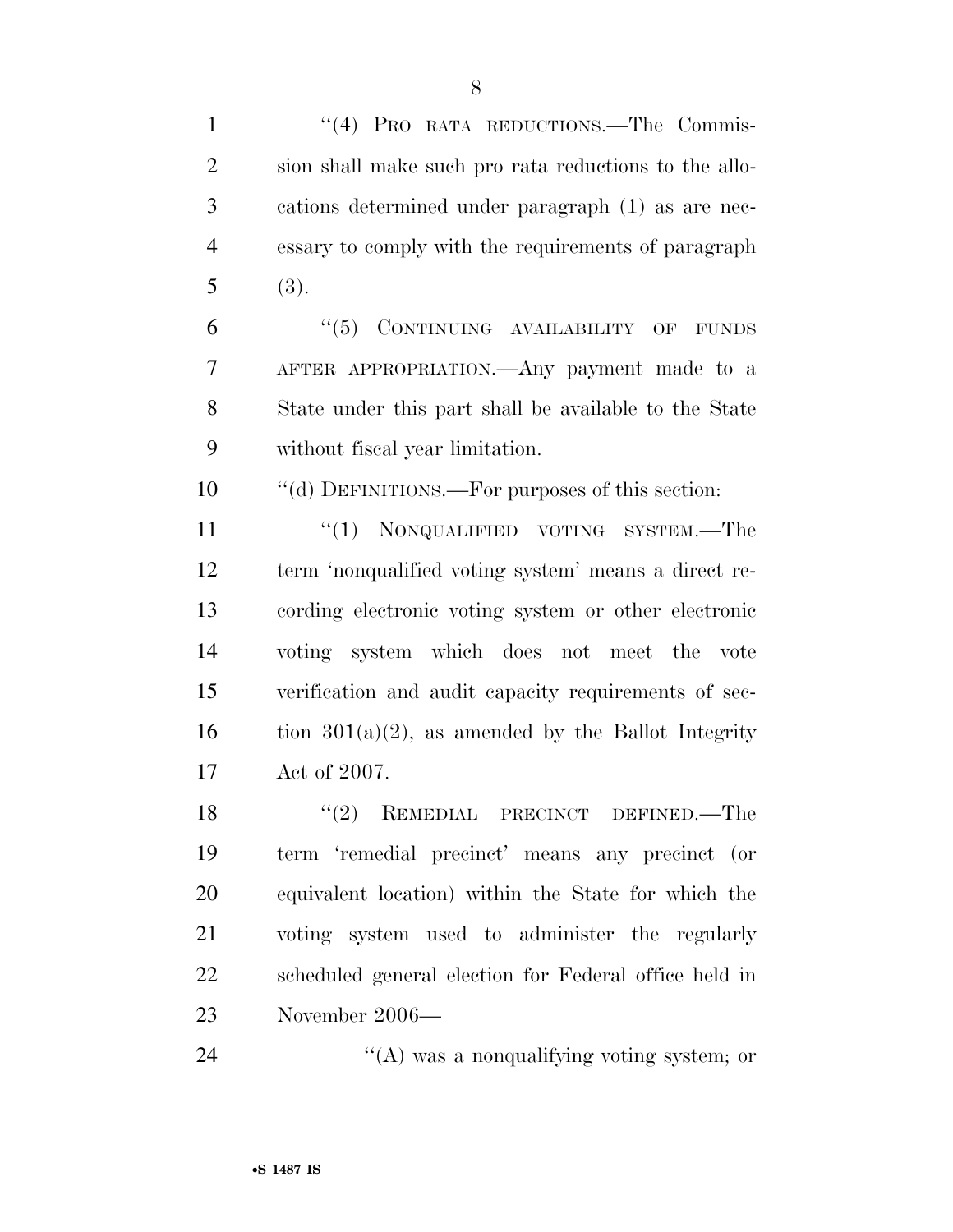| $\mathbf{1}$   | $\lq\lq (B)$ did not provide that the entire proc-           |
|----------------|--------------------------------------------------------------|
| $\overline{2}$ | ess of vote verification was equipped for individ-           |
| 3              | uals with disabilities.                                      |
| $\overline{4}$ | "(e) AUTHORIZATION OF APPROPRIATIONS.—                       |
| 5              | " $(1)$ IN GENERAL.—There are authorized to be               |
| 6              | appropriated \$300,000,000 for each of fiscal years          |
| $\tau$         | 2008 and 2009 for grants under subsection (a).               |
| 8              | "(2) AVAILABILITY.—Any amounts appro-                        |
| 9              | priated pursuant to the authority of paragraph (1)           |
| 10             | shall remain available without fiscal year limitation        |
| 11             | until expended.".                                            |
| 12             | (b) RULE OF CONSTRUCTION REGARDING STATES                    |
| 13             | RECEIVING OTHER FUNDS FOR REPLACING PUNCH                    |
| 14             | CARD, LEVER, OR OTHER VOTING SYSTEMS.—Nothing in             |
| 15             | the amendment made by subsection (a) or in any other         |
| 16             | provision of the Help America Vote Act of 2002 may be        |
| 17             | construed to prohibit a State which received or was au-      |
|                | 18 thorized to receive a payment under title I or II of such |
| 19             | Act for replacing punch card, lever, or other voting sys-    |
| 20             | tems from receiving or using any funds which are made        |
| 21             | available (either directly or as reimbursement) under the    |
|                | 22 amendment made by such subsection.                        |
|                |                                                              |

 (c) CLERICAL AMENDMENT.—The table of contents of the Help America Vote Act of 2002 is amended by in-serting after the item relating to section 296 the following: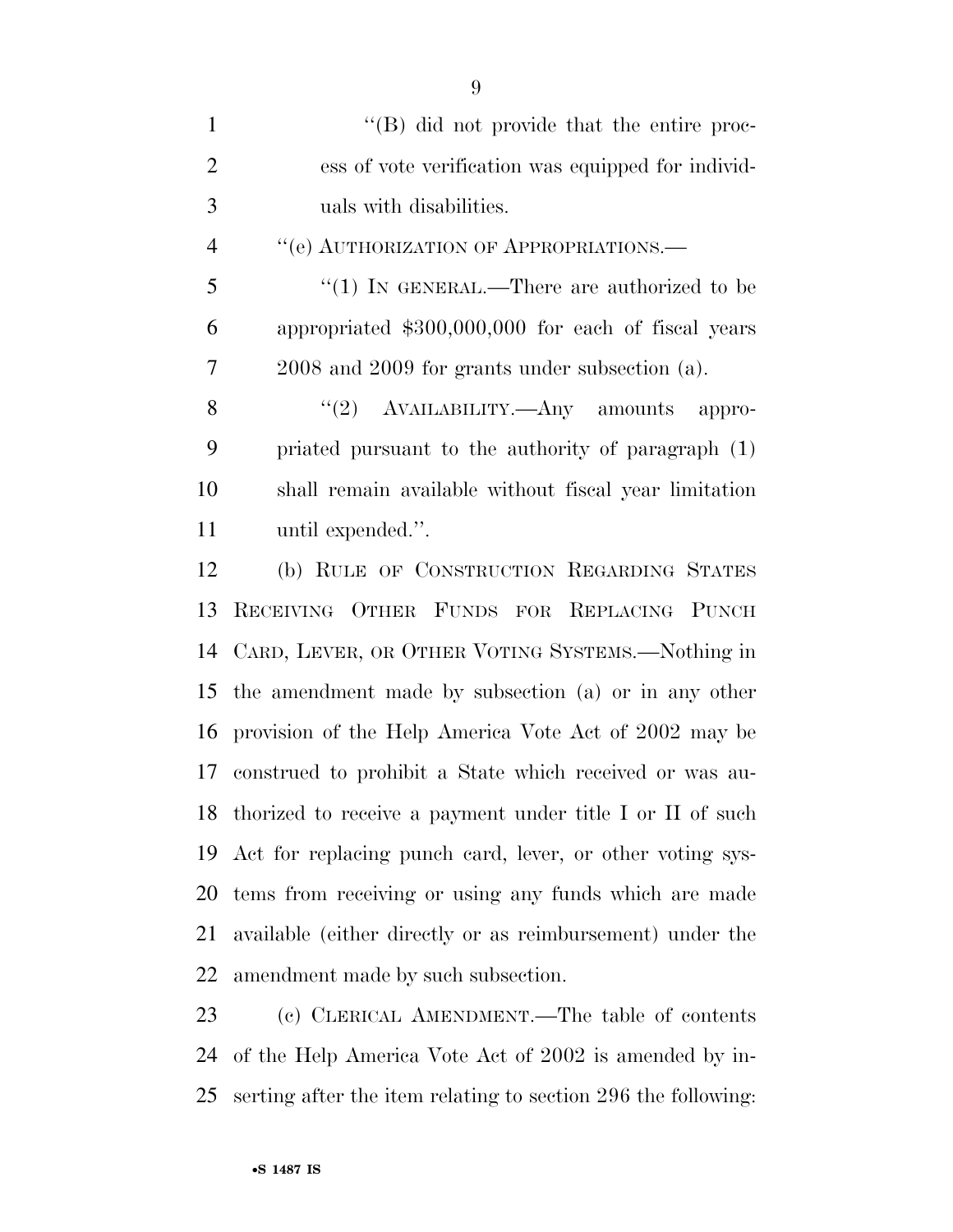|                | "PART 7-GRANTS FOR REPLACING OR RETROFITTING DIRECT RECORDING<br>ELECTRONIC VOTING SYSTEMS AND CERTAIN OTHER VOTING SYSTEMS       |
|----------------|-----------------------------------------------------------------------------------------------------------------------------------|
|                | "Sec. 297. Grants for replacing or retrofitting direct recording electronic voting<br>systems and certain other voting systems.". |
| 1              | SEC. 103. GRANTS FOR RESEARCH ON VOTING TECH-                                                                                     |
| $\overline{2}$ | NOLOGY IMPROVEMENTS FOR THE DEVELOP-                                                                                              |
| 3              | MENT OF COMPLETELY ACCESSIBLE VOTING                                                                                              |
| $\overline{4}$ | <b>SYSTEMS.</b>                                                                                                                   |
| 5              | (a) IN GENERAL.—Section 271 of the Help America                                                                                   |
| 6              | Vote Act of 2002 (42 U.S.C. 15441) is amended—                                                                                    |
| 7              | $(1)$ in subsection $(b)$ , in the matter preceding                                                                               |
| 8              | paragraph (1), by striking "An entity" and inserting                                                                              |
| 9              | "Subject to subsection (c), an entity";                                                                                           |
| 10             | $(2)$ by redesignating subsections $(e)$ , $(d)$ , and                                                                            |
| 11             | $(e)$ as subsections $(d)$ , $(e)$ , and $(f)$ , respectively; and                                                                |
| 12             | $(3)$ by inserting after subsection (b) the fol-                                                                                  |
| 13             | lowing new subsection:                                                                                                            |
| 14             | "(c) DEEMED ELIGIBILITY FOR DEVELOPMENT OF                                                                                        |
| 15             | COMPLETELY ACCESSIBLE VOTING SYSTEMS.—                                                                                            |
| 16             | " $(1)$ In GENERAL.—An entity shall be deemed                                                                                     |
| 17             | to be eligible to receive a grant under this part if the                                                                          |
| 18             | entity submits a grant application to conduct re-                                                                                 |
| 19             | search and develop voting systems that meet the                                                                                   |
| 20             | verification and audit requirements of section                                                                                    |
| 21             | $301(a)(2)$ using a voting system that is completely                                                                              |
| 22             | accessible for all individuals, including individuals                                                                             |
| 23             | with disabilities, language minorities described in                                                                               |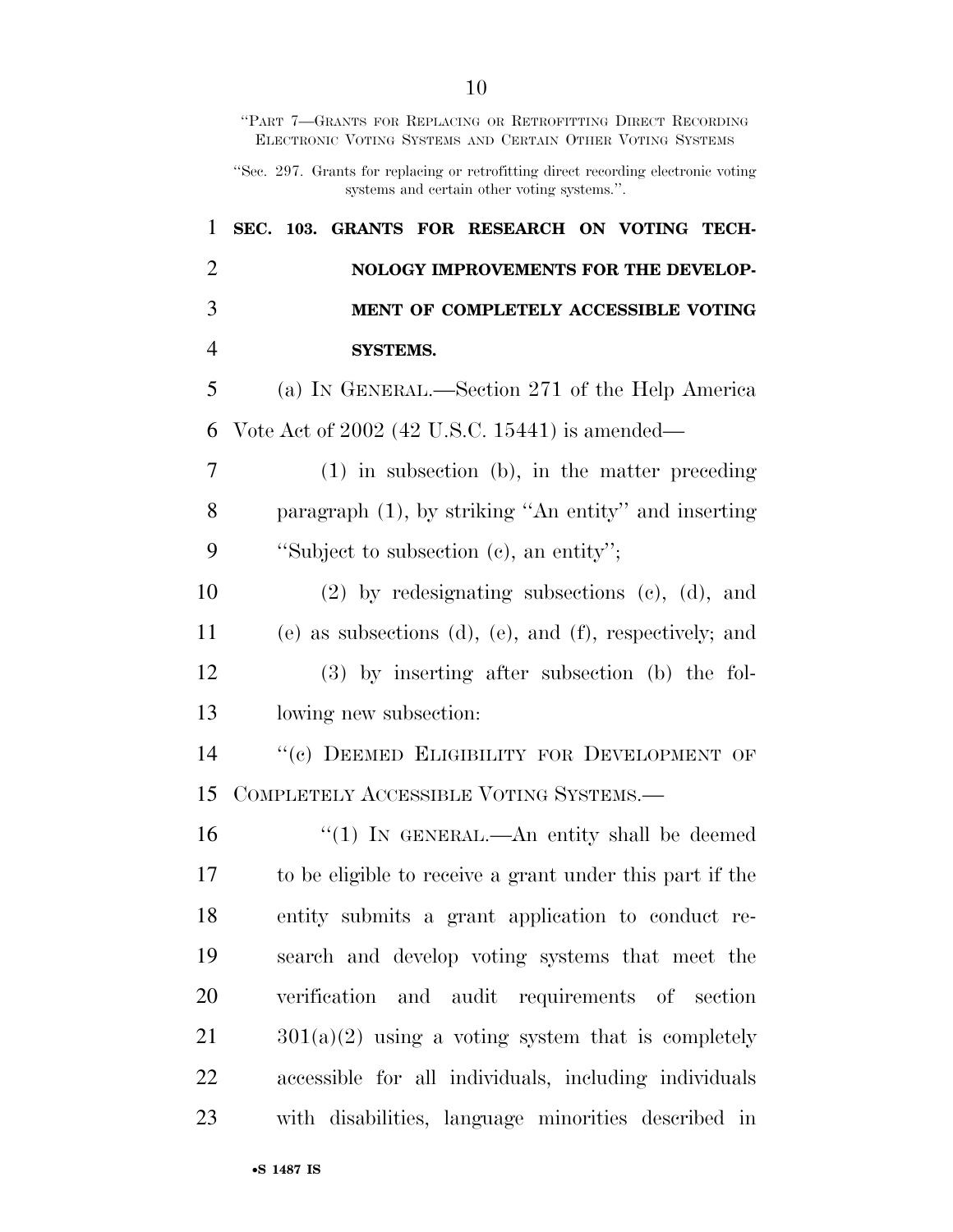| $\mathbf{1}$   | section 203 of the Voting Rights Act of 1965, and            |
|----------------|--------------------------------------------------------------|
| $\overline{2}$ | individuals with difficulties in literacy.                   |
| 3              | "(2) NUMBER OF ENTITIES RECEIVING<br>$\bf{A}$                |
| $\overline{4}$ | GRANT.—The Commission, in consultation with the              |
| 5              | Technical Guidelines Development Committee, shall            |
| 6              | make grants to not less than 3 entities, including           |
| $\overline{7}$ | academic, non-profit, and public and private entities,       |
| 8              | that are deemed to be eligible to receive a grant            |
| 9              | under paragraph $(1)$ .".                                    |
| 10             | (b) AUTHORIZATION OF APPROPRIATIONS.—Section                 |
| 11             | 273 of the Help America Vote Act of 2002 (42 U.S.C.          |
| 12             | $15443$ ) is amended—                                        |
| 13             | $(1)$ by redesignating subsection $(b)$ as sub-              |
| 14             | section $(c)$ ; and                                          |
| 15             | $(2)$ by inserting after subsection (a) the fol-             |
| 16             | lowing new subsection:                                       |
| 17             | "(b) ACCESSIBLE VOTING SYSTEMS.—There are au-                |
|                | 18 thorized to be appropriated for grants to entities deemed |
| 19             | eligible under section $271(c)$ \$3,000,000 for fiscal years |
| 20             | $2008$ and $2009$ ."; and                                    |
| 21             | $(3)$ in subsection $(c)$ , as redesignated by para-         |
| 22             | graph (1), by striking "authorization under this sec-        |
| 23             | tion" and inserting "authorizations under<br>sub-            |
| 24             | sections (a) and $(b)$ ".                                    |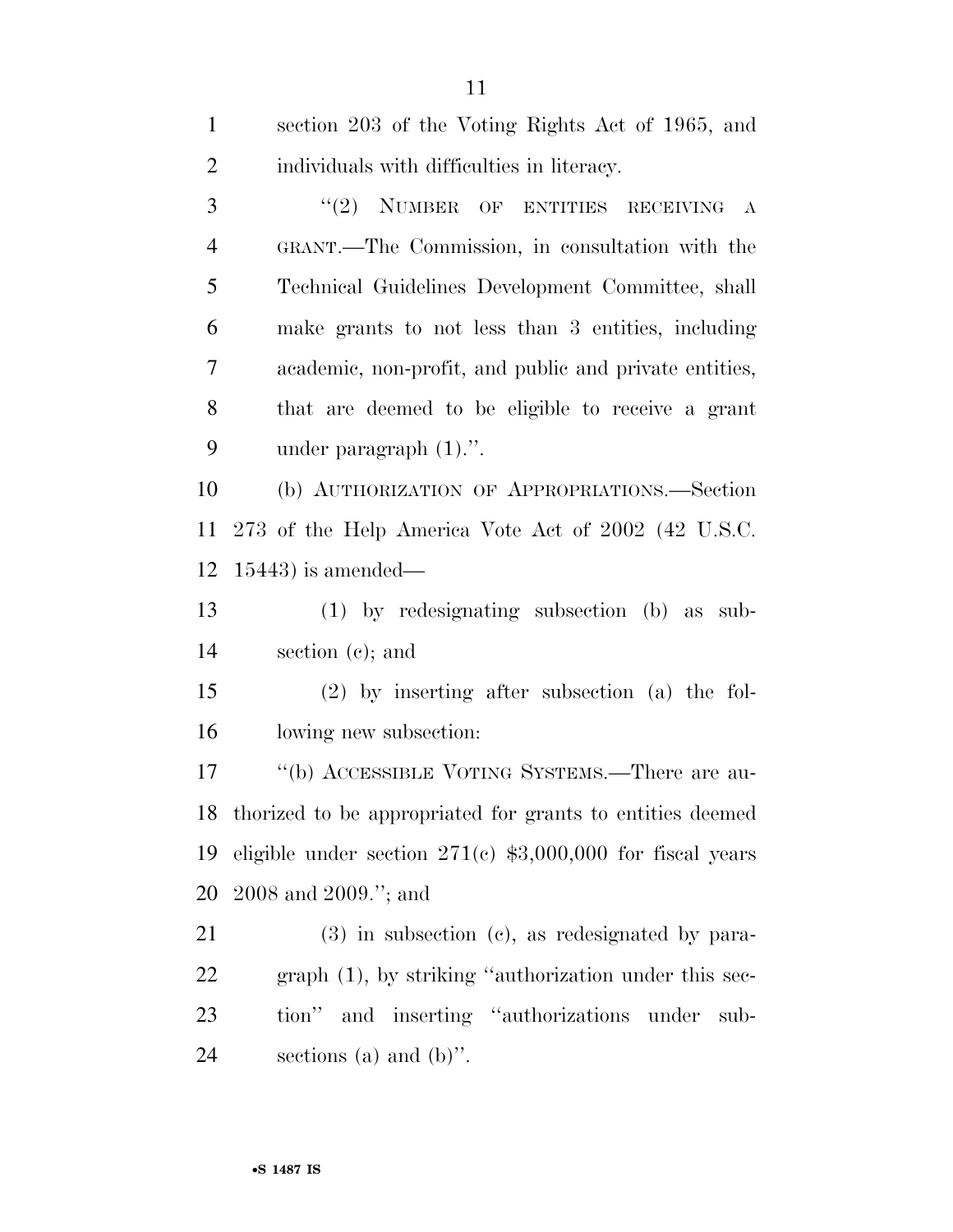### **SEC. 104. AUTHORIZATION OF APPROPRIATIONS FOR ELEC-**

#### **TION ASSISTANCE COMMISSION; ETC.**

 (a) AUTHORIZATION OF APPROPRIATIONS.—Section 210 of the Help America Vote Act of 2002 (42 U.S.C. 15330) is amended by striking ''for each of the fiscal years'' through the end and inserting ''for fiscal year 2008 and each fiscal year thereafter such sums as are necessary for the Commission to carry out this title.''.

(b) BUDGET REQUESTS.—

 (1) IN GENERAL.—Part 1 of subtitle A of title 11 II of the Help America Vote Act of 2002 (42 U.S.C. 15321 et seq.) is amended by inserting after section 209 the following new section:

#### **''SEC. 209A. SUBMISSION OF BUDGET REQUESTS.**

 ''Whenever the Commission submits any budget esti- mate or request to the President or the Office of Manage- ment and Budget, it shall concurrently transmit a copy of such estimate or request to Congress and to the Com- mittee on House Administration of the House of Rep- resentatives and the Committee on Rules and Administra-tion of the Senate.''.

22 (2) CLERICAL AMENDMENT.—The table of con- tents of such Act is amended by inserting after the item relating to section 209 the following new item: ''Sec. 209A. Submission of budget requests.''.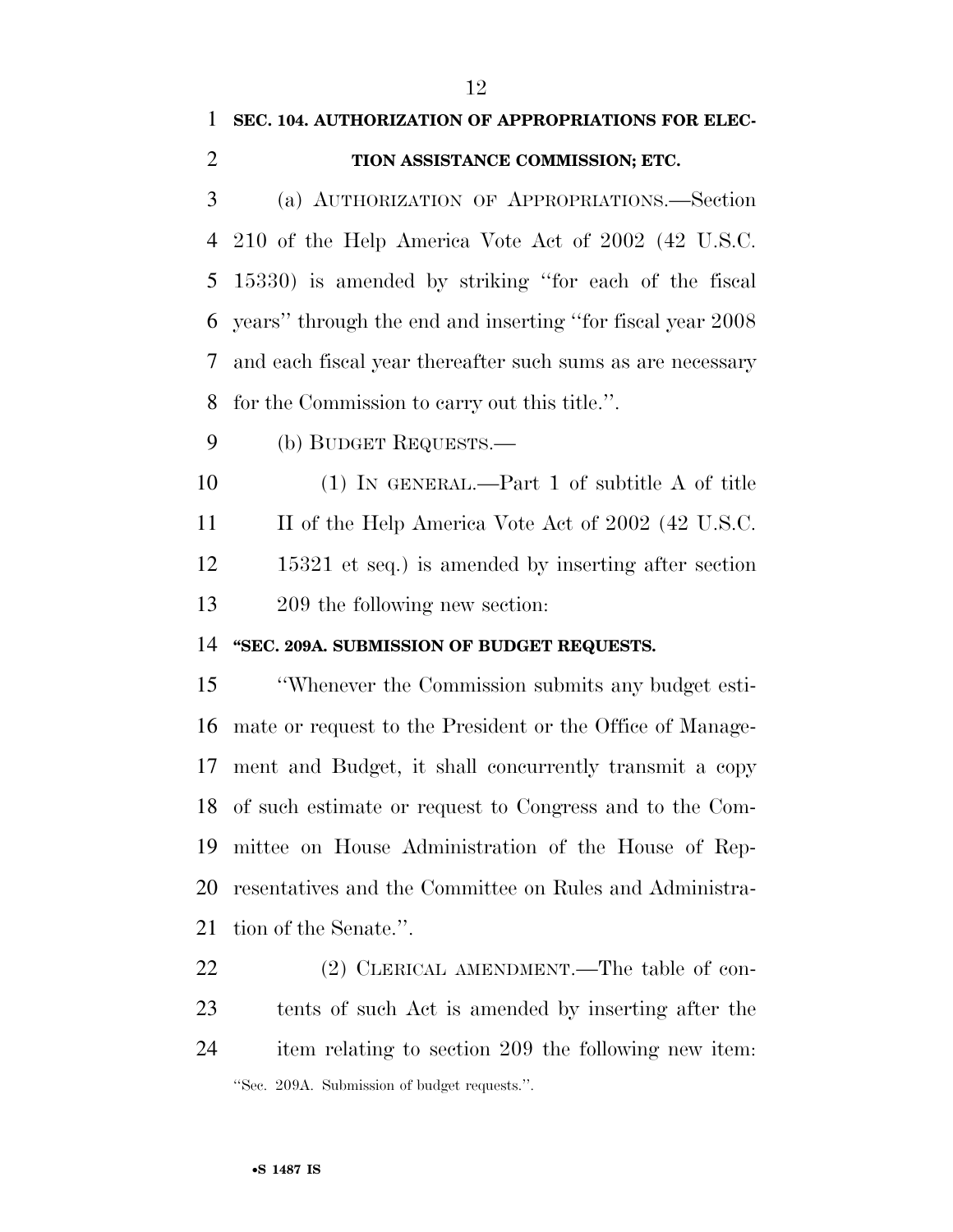(c) EXEMPTION FROM PAPERWORK REDUCTION ACT.—Paragraph (1) of section 3502 of title 44, United States Code, is amended by redesignating subparagraphs

4 (B), (C), and (D) as subparagraphs (C), (D), and (E), respectively, and by inserting after subparagraph (A) the following new subparagraph:

7 "'(B) the Election Assistance Commis-sion;''.

### **TITLE II—BALLOT INTEGRITY**

**SEC. 201. PROMOTING ACCURACY, INTEGRITY, AND SECU-**

# **RITY THROUGH INDIVIDUAL, DURABLE, VOTER-VERIFIED PAPER RECORDS.**

(a) VOTE VERIFICATION AND AUDIT CAPACITY.—

 (1) VOTER-VERIFIED PAPER RECORDS.— 15 (A) IN GENERAL.—Section  $301(a)(2)$  of 16 the Help America Vote Act of 2002 (42 U.S.C. 17 15481(a)(2)) is amended to read as follows:

18 "(2) VOTE VERIFICATION AND AUDIT CAPAC-

ITY.—

20 "(A) VOTER-VERIFIED PAPER RECORDS.— 21 ""(i) IN GENERAL.—The voting system shall require the use of or produce an indi- vidual, durable, voter-verified paper record of the voter's vote that shall be created by or made available for inspection and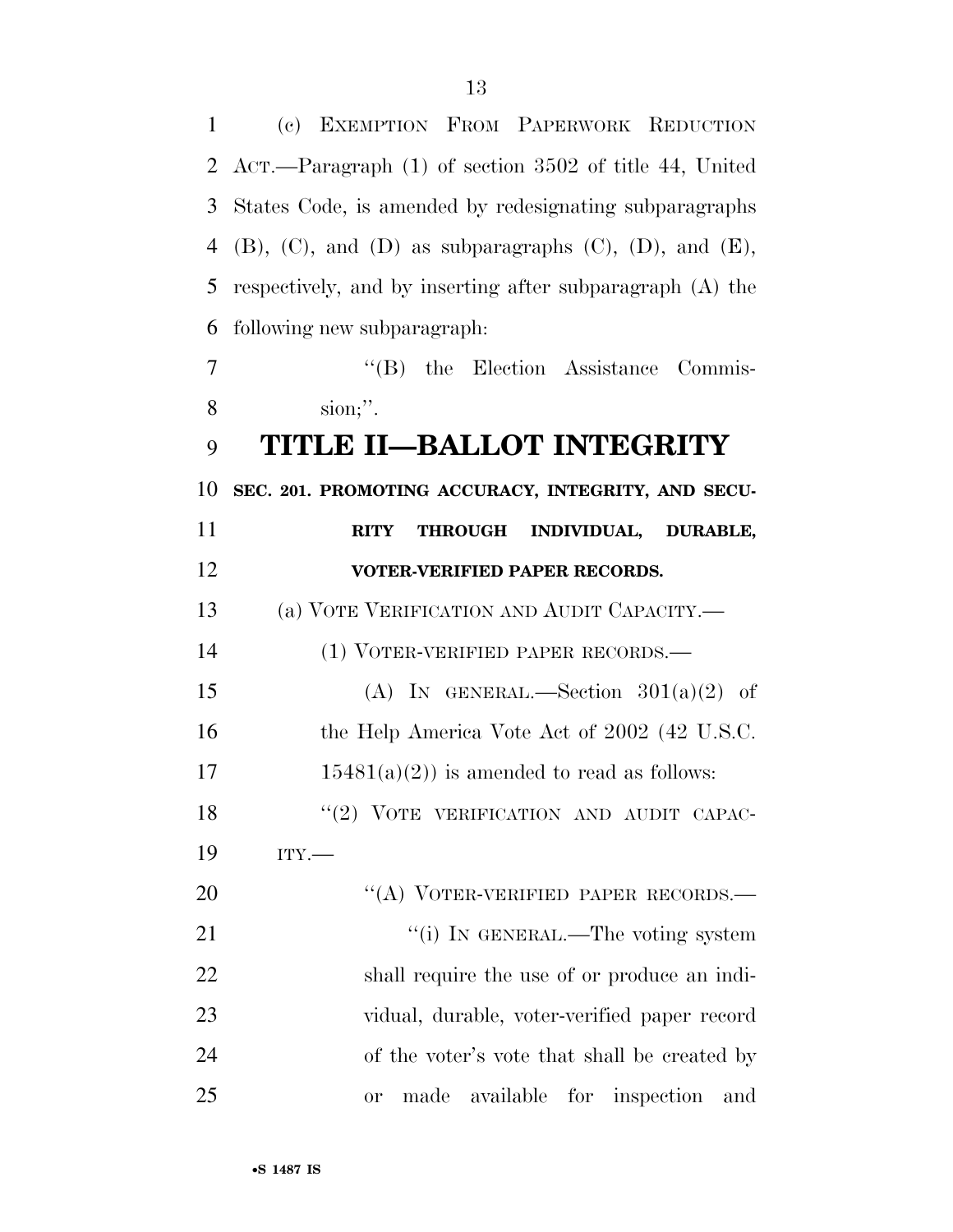verification by the voter before the voter's vote is cast and counted. For purposes of this subclause, examples of such a record include a paper ballot marked by the voter for the purpose of being counted by hand or read by an optical scanner or other similar device, a paper ballot prepared by the voter to be mailed to an election offi- cial (whether from a domestic or overseas location), a paper ballot created through 11 the use of a ballot marking device or sys- tem, or a paper record or ballot produced by a touch screen or other electronic voting system, so long as in each case the voter is permitted to verify the vote in a paper form in accordance with this subpara-graph.

18 ''(ii) VERIFICATION.—The voting sys- tem shall provide the voter with an oppor- tunity to correct any error made by the system in the voter-verified paper record before the individual, durable, voter- verified paper record is preserved in ac-24 cordance with subparagraph (C).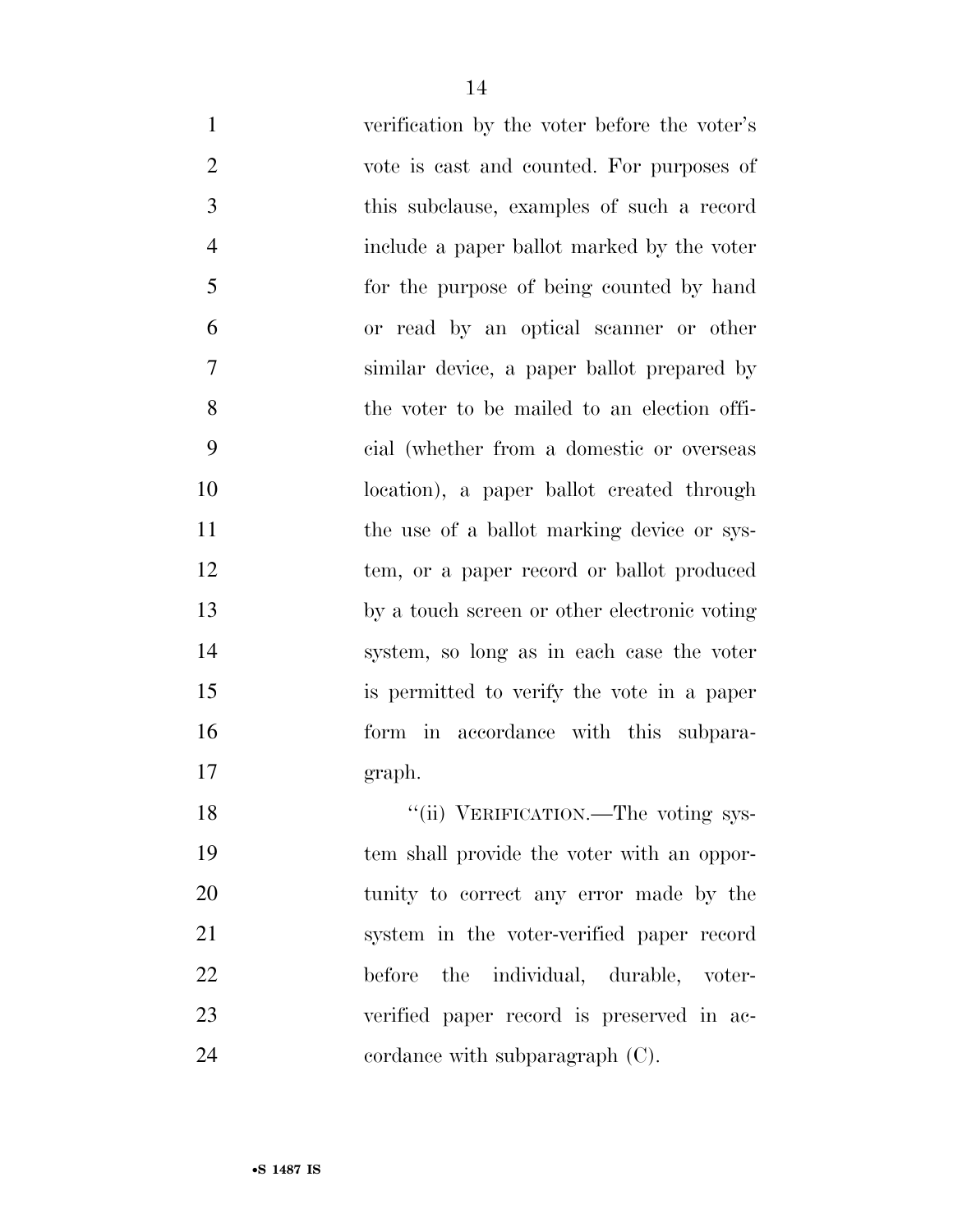| $\mathbf{1}$   | "(iii) MAINTENANCE OF SECRET BAL-                    |
|----------------|------------------------------------------------------|
| $\overline{2}$ | LOT.—The voting system shall not pre-                |
| 3              | serve the voter-verified paper records in            |
| $\overline{4}$ | any manner that makes it possible, at any            |
| 5              | time after the vote has been cast, to asso-          |
| 6              | ciate a voter with the record of the voter's         |
| $\overline{7}$ | vote.                                                |
| 8              | "(B) DURABILITY AND READABILITY RE-                  |
| 9              | QUIREMENTS.-                                         |
| 10             | "(i) DURABILITY REQUIREMENTS.-                       |
| 11             | The individual, durable, voter-verified              |
| 12             | paper record produced in accordance with             |
| 13             | subparagraph (A) shall be marked, print-             |
| 14             | ed, or recorded on durable paper capable             |
| 15             | of withstanding multiple counts and re-              |
| 16             | counts without compromising the funda-               |
| 17             | mental integrity of the records, and capa-           |
| 18             | ble of retaining the information marked,             |
| 19             | printed, or recorded on them for the full            |
| 20             | duration of a retention and preservation             |
| 21             | period of 2 years.                                   |
| 22             | "(ii) READABILITY REQUIREMENTS                       |
| 23             | OR<br><b>FOR</b><br>MACHINE-MARKED<br><b>PRINTED</b> |
| 24             | VOTER-VERIFIED PAPER RECORDS.—All                    |
| 25             | voter-verified paper records marked<br>or            |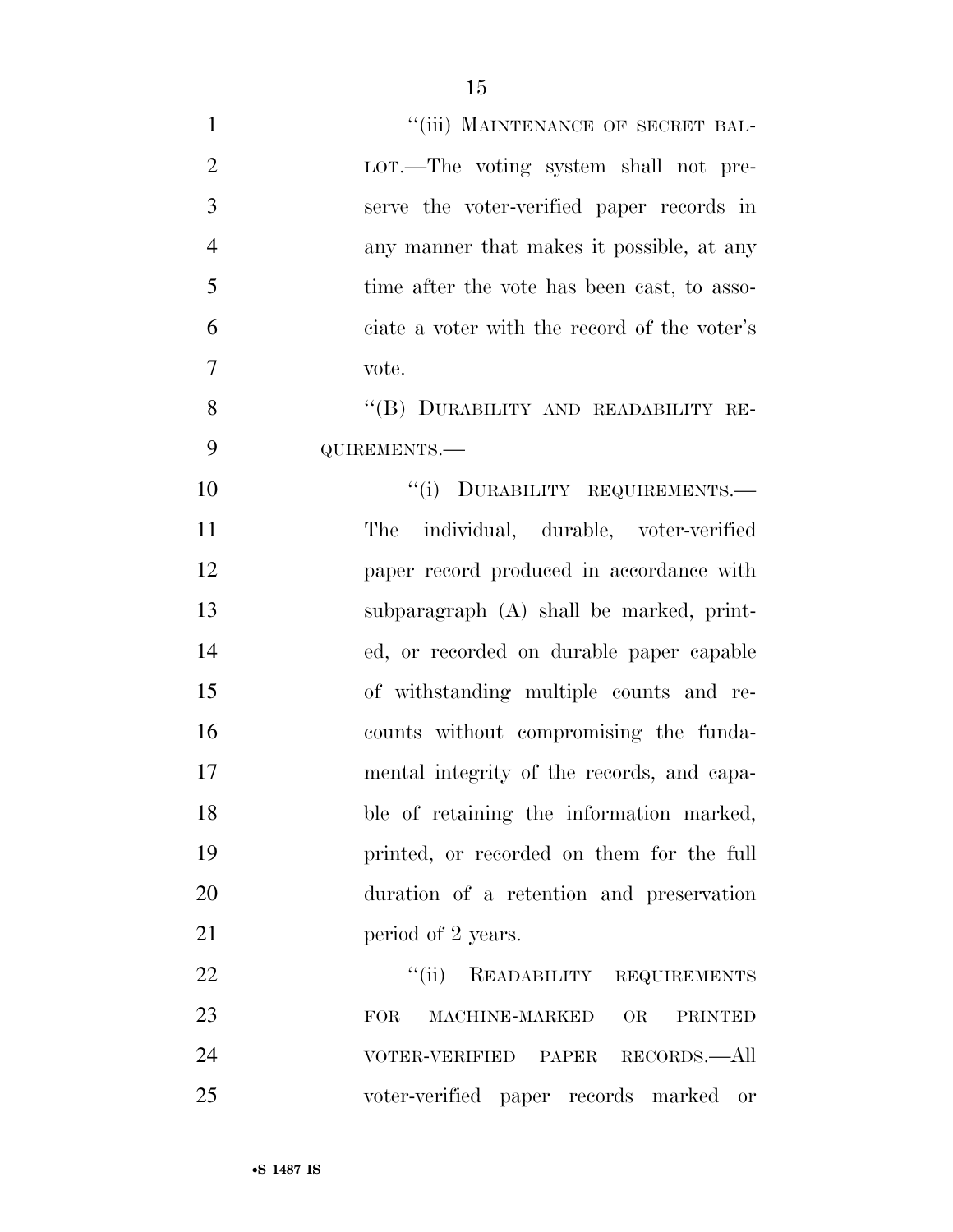| $\mathbf{1}$   | printed through the use of a marking or            |
|----------------|----------------------------------------------------|
| $\overline{2}$ | printing device shall be clearly readable by       |
| 3              | both the voter and by a scanner or other           |
| $\overline{4}$ | device equipped for voters with disabilities       |
| 5              | and for voters who are language minorities         |
| 6              | described in section 203 of the Voting             |
| $\overline{7}$ | Rights Act of 1965.                                |
| 8              | "(C) PRESERVATION.—The individual, du-             |
| 9              | rable, voter-verified paper record produced in     |
| 10             | accordance with subparagraph (A) shall be used     |
| 11             | as the official ballot for purposes of any recount |
| 12             | or audit conducted with respect to any election    |
| 13             | for Federal office in which the voting system is   |
| 14             | used and shall be preserved in the following       |
| 15             | manner:                                            |
| 16             | "(i) In the case of votes cast at the              |
| 17             | polling place on the date of the election,         |
| 18             | within the polling place in the manner or          |
| 19             | method in which paper ballots are pre-             |
| 20             | served within such polling place.                  |
| 21             | "(ii) In any other case, including any             |
| 22             | case where no such manner or method has            |
| 23             | been established under clause (i), in the          |
| 24             | manner or method which is consistent with          |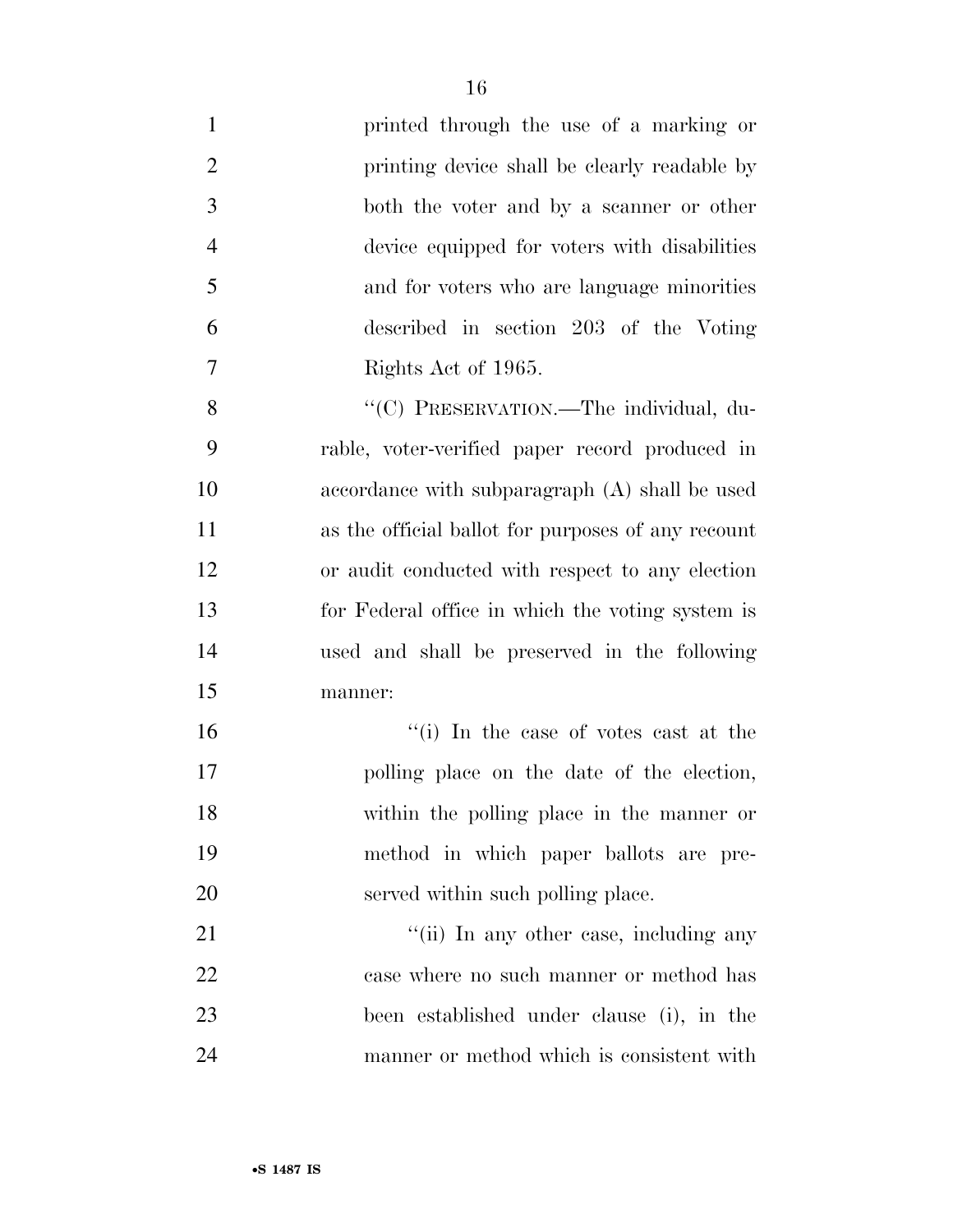| $\mathbf{1}$   | the manner employed by the jurisdiction                       |
|----------------|---------------------------------------------------------------|
| $\overline{2}$ | for preserving paper ballots in general.                      |
| 3              | $\lq\lq (D)$<br>MANUAL AUDIT CAPACITY.-Each                   |
| $\overline{4}$ | paper record produced pursuant to subpara-                    |
| 5              | graph (A) shall be suitable for a manual audit                |
| 6              | equivalent to that of a paper ballot voting sys-              |
| 7              | tem, and shall be counted in any recount or                   |
| 8              | audit conducted with respect to any election for              |
| 9              | Federal office.                                               |
| 10             | $\lq\lq(E)$ INCONSISTENCIES<br><b>BETWEEN</b>                 |
| 11             | RECORDS AND ELECTRONIC VOTE TALLIES.-                         |
| 12             | "(i) IN GENERAL.—Subject to clause                            |
| 13             | (ii), in the event of any inconsistencies or                  |
| 14             | irregularities between any electronic vote                    |
| 15             | tallies and the vote tallies determined by                    |
| 16             | counting by hand the individual, durable,                     |
| 17             | voter-verified paper records produced pur-                    |
| 18             | suant to subparagraph (A), the individual,                    |
| 19             | durable, voter-verified paper records shall                   |
| 20             | be the true and correct record of the votes                   |
| 21             | cast.                                                         |
| 22             | "(ii) SPECIAL RULE FOR TREATMENT                              |
| 23             | OF<br><b>DISPUTES</b><br><b>WHEN</b><br><b>VOTER-VERIFIED</b> |
| 24             | PAPER RECORDS HAVE BEEN SHOWN TO                              |
| 25             | BE COMPROMISED.—If, with respect to any                       |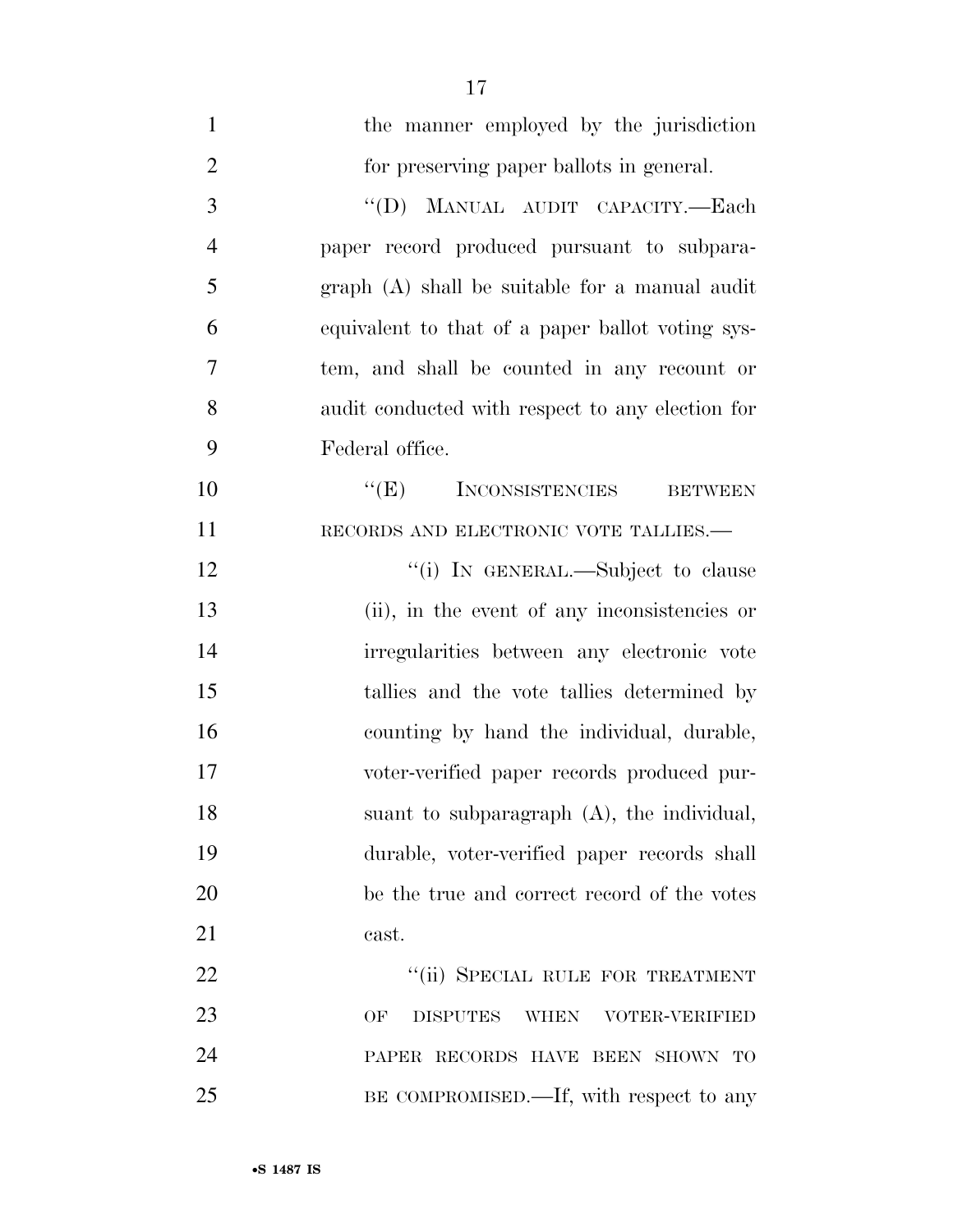| $\mathbf{1}$   | recount, audit, or contest proceeding with      |
|----------------|-------------------------------------------------|
| $\overline{2}$ | respect to an election for Federal office—      |
| 3              | $\lq\lq$ (I) there is any inconsistency         |
| $\overline{4}$ | between any electronic vote tallies and         |
| 5              | the vote tallies determined by count-           |
| 6              | ing by hand the individual, durable,            |
| 7              | voter-verified paper records produced           |
| 8              | pursuant to subparagraph (A); and               |
| 9              | $\lq\lq$ (II) it is determined that a suf-      |
| 10             | ficient number of voter-verified paper          |
| 11             | records were compromised (by damage             |
| 12             | or mischief or otherwise) before the            |
| 13             | start of such recount, audit, or con-           |
| 14             | test proceeding such that the result of         |
| 15             | the election would be changed,                  |
| 16             | the electronic vote tallies in the precincts    |
| 17             | in which voter-verified paper records were      |
| 18             | compromised may, to the extent provided         |
| 19             | under State law, be taken into consider-        |
| 20             | ation as a factor, but not the only factor,     |
| 21             | in determining the true and correct count       |
| 22             | of the votes.".                                 |
| 23             | (B) CONFORMING AMENDMENTS.—Section              |
| 24             | $301(a)(1)$ of such Act (42 U.S.C. 15481(a)(1)) |
| 25             | is amended—                                     |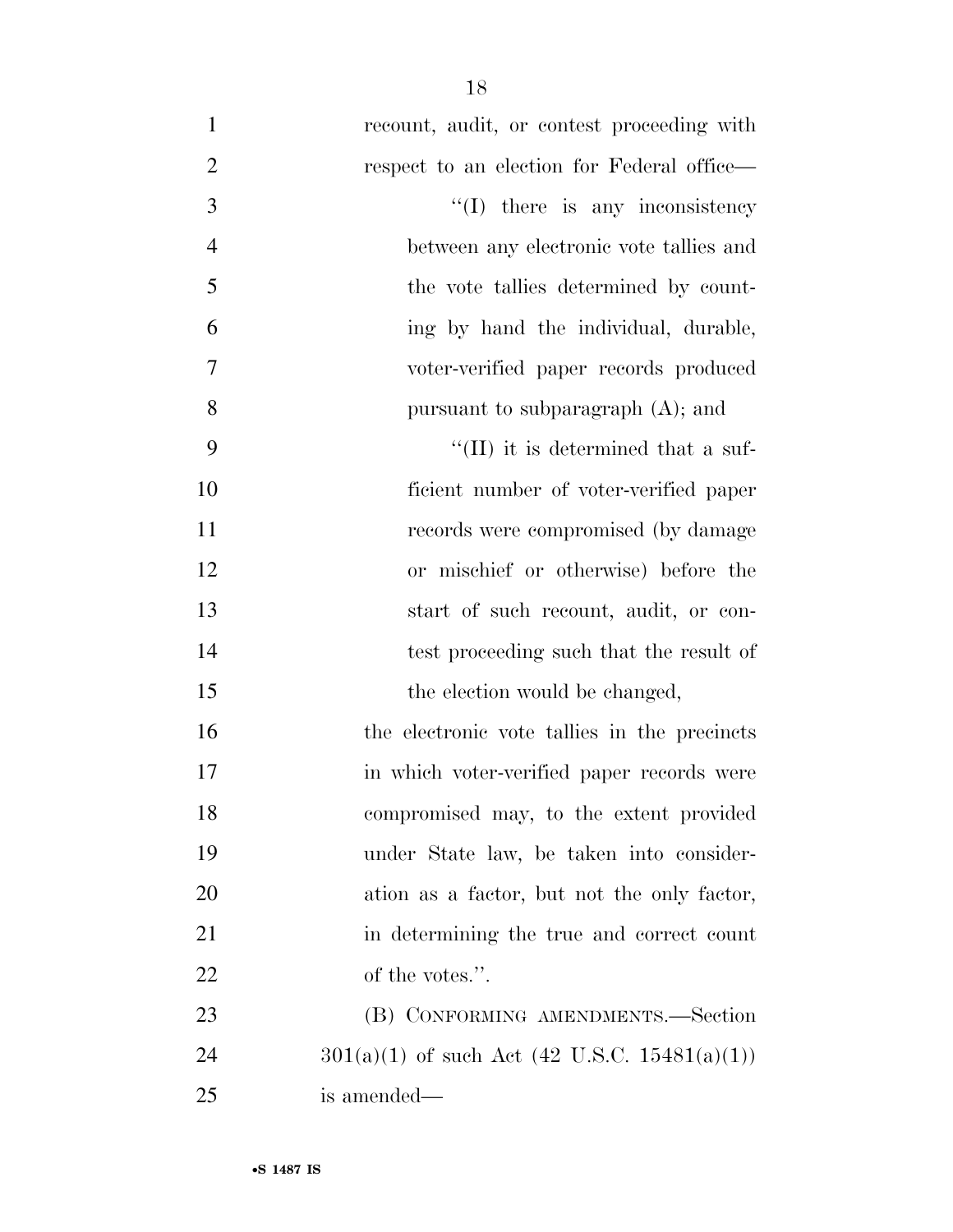| $\mathbf{1}$   | (i) in subparagraph $(A)(i)$ , by striking               |
|----------------|----------------------------------------------------------|
| $\overline{2}$ | "counted" and inserting "counted, in ac-                 |
| 3              | cordance with paragraph $(2)(A)(i)$ ";                   |
| $\overline{4}$ | (ii) in subparagraph $(A)(ii)$ , by strik-               |
| 5              | ing "counted" and inserting "counted, in                 |
| 6              | accordance with paragraph $(2)(A)(ii)$ "; and            |
| 7              | (iii) in subparagraph $(A)(iii)(III)$ , by               |
| 8              | striking "counted" and inserting "counted,               |
| 9              | in accordance with paragraph $(2)$ ".                    |
| 10             | (C) SPECIAL CERTIFICATION OF VOTER-                      |
| 11             | PAPER RECORD DURABILITY<br><b>VERIFIED</b><br>AND        |
| 12             | READABILITY REQUIREMENTS FOR STATES NOT                  |
| 13             | <b>CURRENTLY</b><br>USING VOTER-VERIFIED<br><b>PAPER</b> |
| 14             | RECORDS.—If any of the voting systems used in            |
| 15             | a State for the regularly scheduled 2008 gen-            |
| 16             | eral elections for Federal office did not operate        |
| 17             | by having voters cast votes on paper ballots or          |
| 18             | otherwise produce or use a voter-verified paper          |
| 19             | record, the State shall certify to the Election          |
| <b>20</b>      | Assistance Commission not later than July 1,             |
| 21             | 2009, that the State will be in compliance with          |
| <u>22</u>      | the requirements of section $301(a)(2)(B)$ of the        |
| 23             | Help America Vote of 2002, as added by sub-              |
| 24             | paragraph $(A)$ , in accordance with the deadline        |
| 25             | established under this Act, and shall include in         |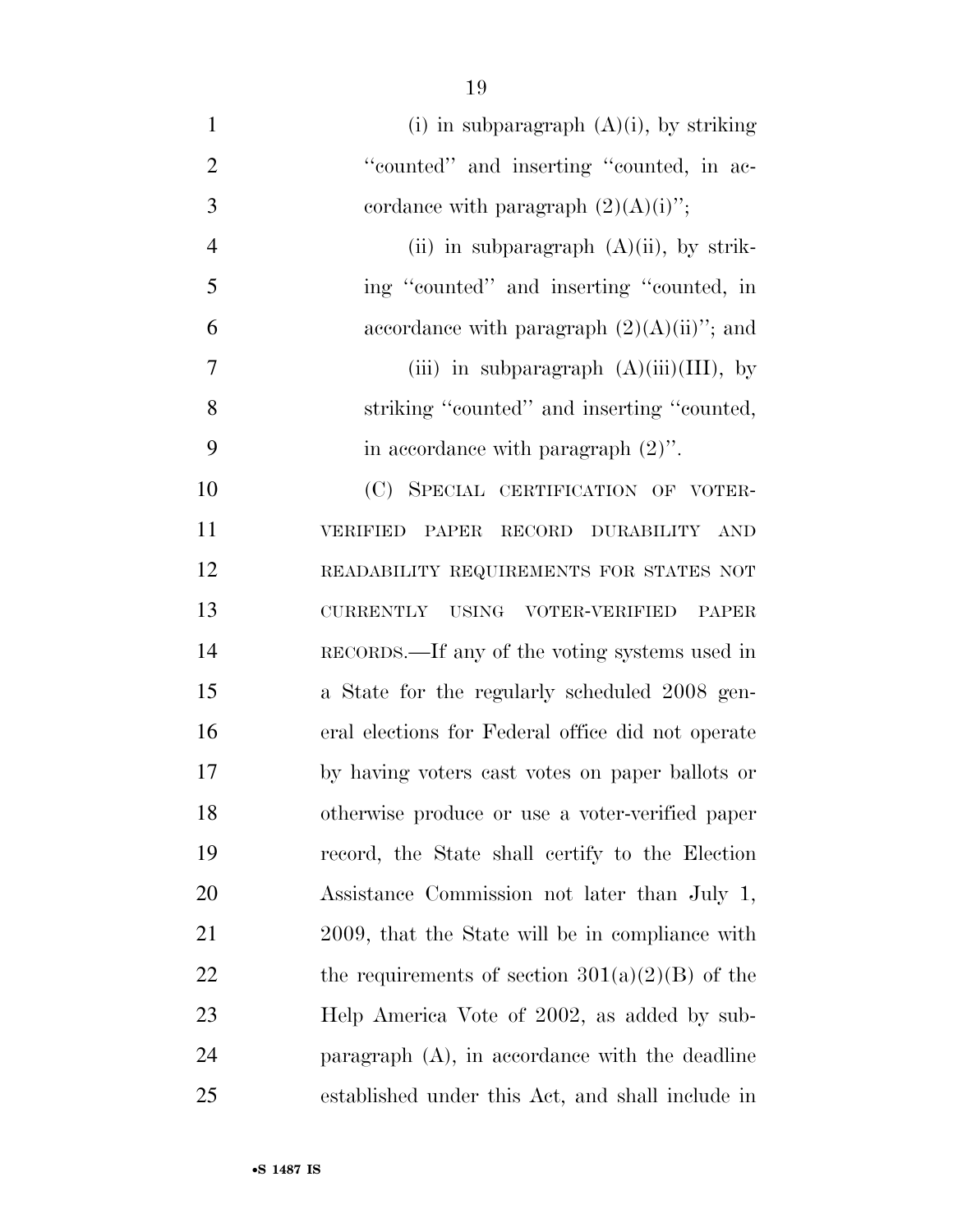| $\mathbf{1}$   | the certification the methods by which the State   |
|----------------|----------------------------------------------------|
| $\overline{2}$ | will meet the requirements.                        |
| 3              | (2) ACCESSIBILITY AND VOTE VERIFICATION            |
| $\overline{4}$ | FOR INDIVIDUALS WITH DISABILITIES.—                |
| 5              | (A) MODIFICATION OF ACCESSIBILITY RE-              |
| 6              | QUIREMENT.-                                        |
| 7              | (i)<br>IN GENERAL.-Section                         |
| 8              | $301(a)(3)(B)$ of such Act $(42 \text{ U.S.C.})$   |
| 9              | $15481(a)(3)(B)$ is amended to read as fol-        |
| 10             | lows:                                              |
| 11             | $\lq\lq(B)(i)$ satisfy the requirement of subpara- |
| 12             | $graph(A)$ through the use of at least one voting  |
| 13             | system equipped for individuals with disabilities  |
| 14             | at each polling place; and                         |
| 15             | "(ii) meet the requirements of subpara-            |
| 16             | graph $(A)$ and paragraph $(2)(A)$ by using a sys- |
| 17             | tem that—                                          |
| 18             | "(I) allows the voter to privately and             |
| 19             | independently verify the individual, dura-         |
| 20             | ble, voter-verified paper record produced in       |
| 21             | accordance with paragraph $(2)(A)$ through         |
| 22             | human-readable<br>conversion of the<br>the         |
| 23             | printed vote selections into accessible form;      |
| 24             | $\lq$ (II) ensures that the entire process,        |
| 25             | including vote verification and vote casting,      |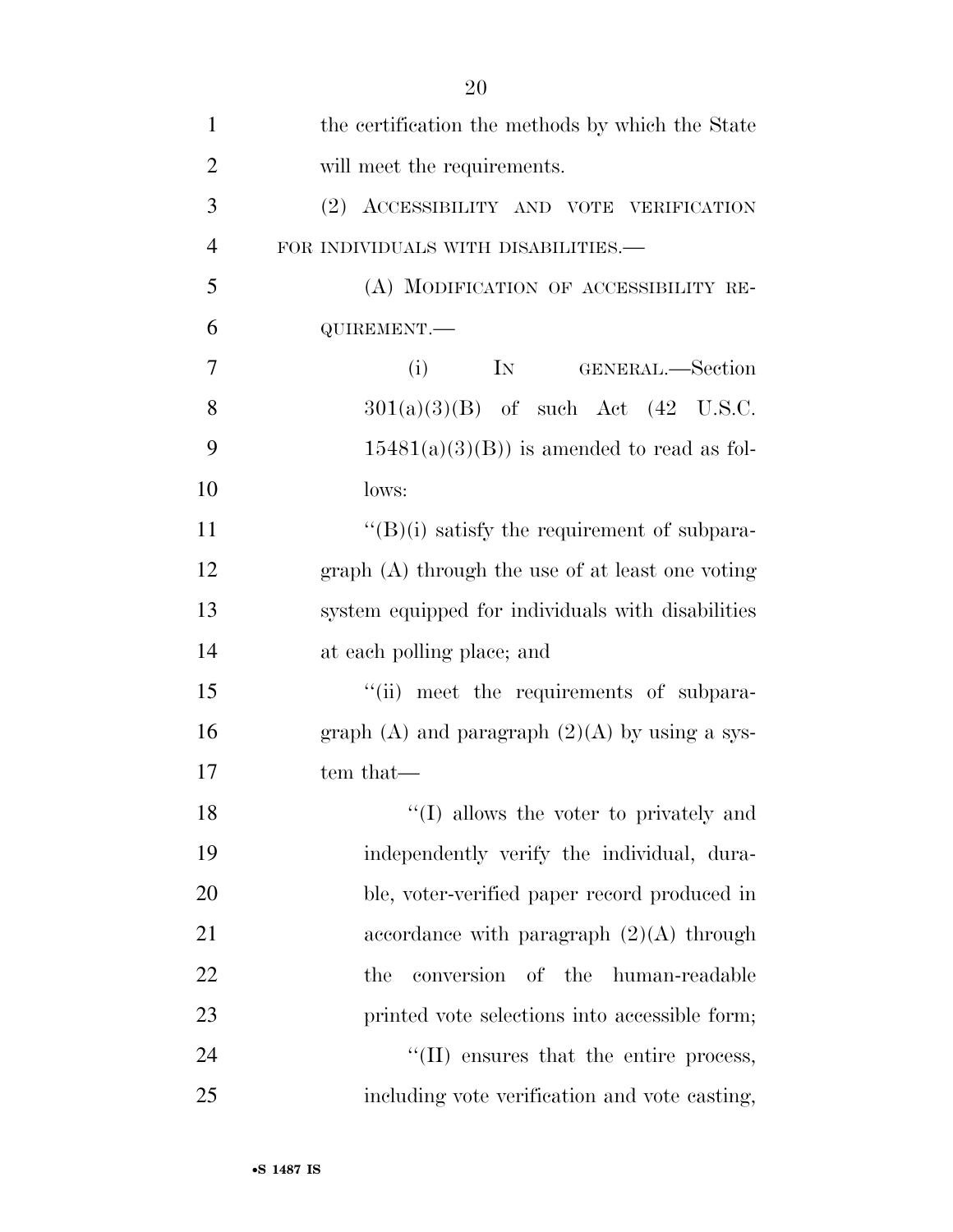| $\mathbf{1}$   | is equipped for individuals with disabilities;             |
|----------------|------------------------------------------------------------|
| $\overline{2}$ | and                                                        |
| 3              | "(III) does not preclude the supple-                       |
| $\overline{4}$ | mentary use of Braille or tactile ballots;                 |
| 5              | and".                                                      |
| 6              | (ii) CONFORMING AMENDMENT.—Sec-                            |
| 7              | tion $301(a)(3)(C)$ of such Act (42 U.S.C.                 |
| 8              | $15481(a)(3)(C)$ is amended by striking                    |
| 9              | "January 1, 2007" and inserting "Janu-                     |
| 10             | ary 1, $2010$ ".                                           |
| 11             | (B) SPECIFIC REQUIREMENT OF STUDY,                         |
| 12             | TESTING, AND DEVELOPMENT OF ACCESSIBLE                     |
| 13             | VOTE VERIFICATION MECHANISMS.-                             |
| 14             | (i) STUDY AND REPORTING.—Subtitle                          |
| 15             | C of title II of such Act $(42 \text{ U.S.C. } 15381)$     |
| 16             | et seq.) is amended—                                       |
| 17             | (I) by redesignating section $247$                         |
| 18             | as section 248; and                                        |
| 19             | (II) by inserting after section                            |
| 20             | 246 the following new section:                             |
| 21             | "SEC. 247. STUDY AND REPORT ON ACCESSIBLE VOTE             |
| 22             | VERIFICATION MECHANISMS.                                   |
| 23             | "(a) STUDY AND REPORT.—The Commission shall                |
| 24             | study, test, and develop best practices to enhance the ac- |
| 25             | essibility of vote verification mechanisms for individuals |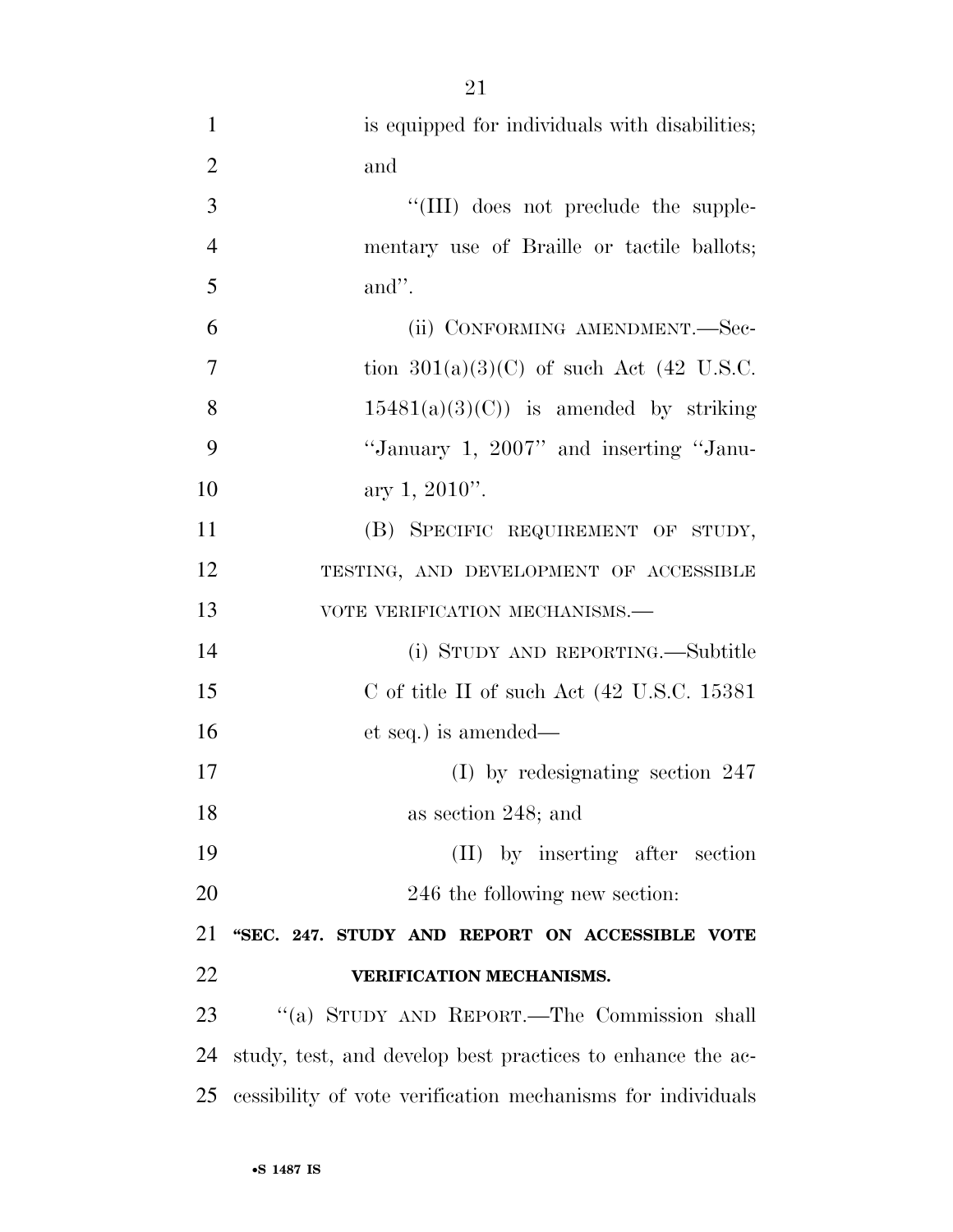with disabilities, for language minorities described in sec- tion 203 of the Voting Rights Act of 1965, and for individ- uals with difficulties in literacy, including best practices for the mechanisms themselves and the processes through which the mechanisms are used. In carrying out this sec- tion, the Commission shall specifically investigate existing and potential methods or devices that will assist such indi- viduals in creating voter-verified paper records and in pre- senting or transmitting the information printed or marked on such records back to such individuals for purposes of verification.

 ''(b) COORDINATION WITH GRANTS FOR TECH- NOLOGY IMPROVEMENTS.—The Commission shall coordi- nate the study conducted under subsection (a) with the research conducted under the grant program under section 271 to the extent that the Commission determines nec- essary to provide for the uniform advancement of acces-sible voting technology.

 ''(c) DEADLINE.—The Commission shall complete the requirements of subsection (a) not later than January 1, 2010.

22 "(d) AUTHORIZATION OF APPROPRIATIONS.—There are authorized to be appropriated to carry out subsection (a) \$1,000,000, to remain available until expended.''.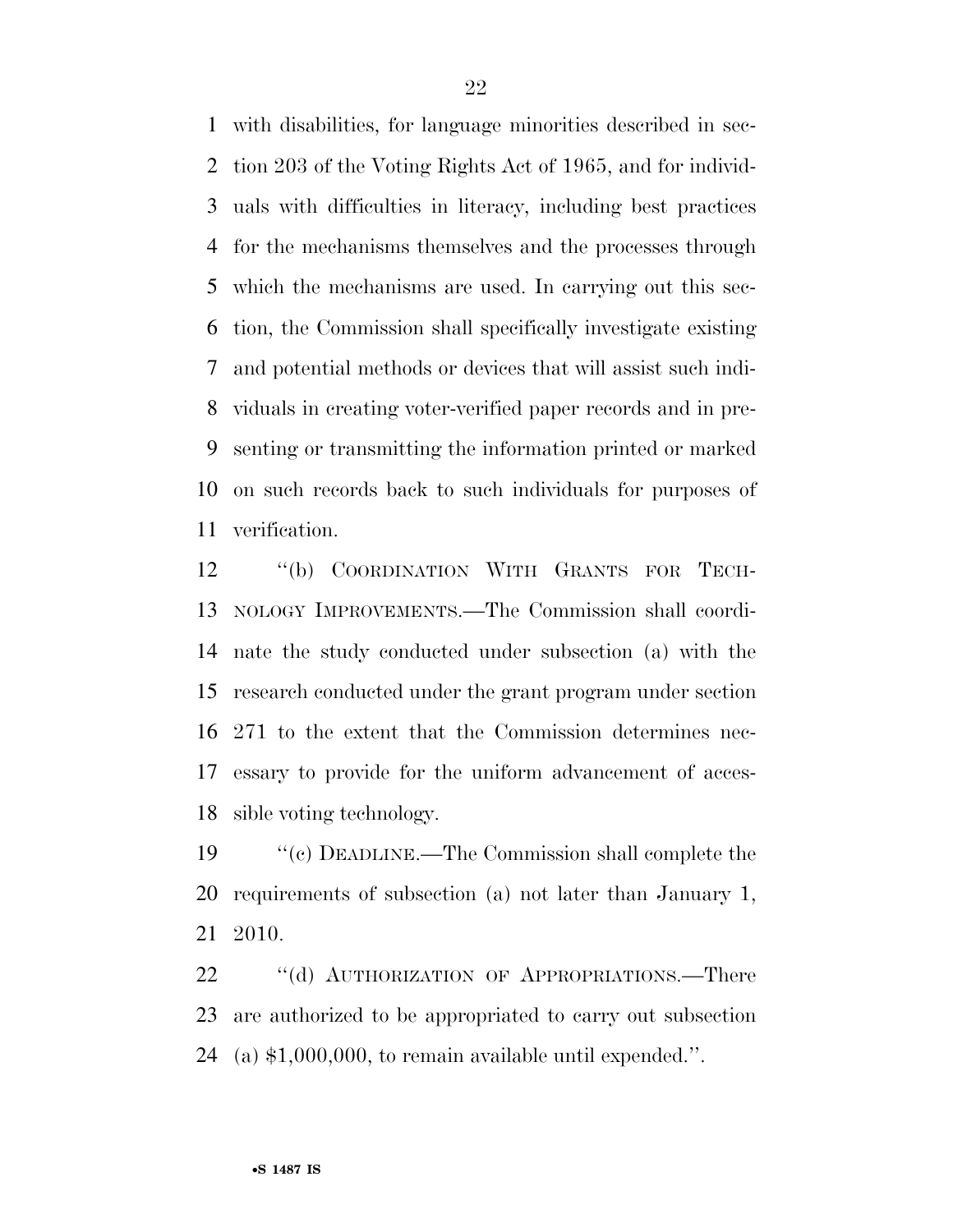| $\mathbf{1}$   | (ii)<br>CLERICAL AMENDMENT.—The                                            |
|----------------|----------------------------------------------------------------------------|
| $\overline{2}$ | table of contents of such Act is amended—                                  |
| 3              | (I) by redesignating the item re-                                          |
| $\overline{4}$ | lating to section 247 as relating to                                       |
| 5              | section 248; and                                                           |
| 6              | (II) by inserting after the item                                           |
| 7              | relating to section 246 the following                                      |
| 8              | new item:                                                                  |
|                | "Sec. 247. Study and report on accessible voter verification mechanisms.". |
| 9              | (C)<br>CLARIFICATION OF ACCESSIBILITY                                      |
| 10             | STANDARDS UNDER VOLUNTARY VOTING SYS-                                      |
| 11             | TEM GUIDANCE.—In adopting any voluntary                                    |
| 12             | guidance under subtitle B of title III of the                              |
| 13             | Help America Vote Act of 2002 with respect to                              |
| 14             | the accessibility of the vote verification require-                        |
| 15             | ments under section $301(a)(2)(A)(ii)$ of such                             |
| 16             | Act for individuals with disabilities, the Election                        |
| 17             | Assistance Commission shall include and apply                              |
| 18             | accessibility standards applicable<br>the<br>same                          |
| 19             | under the voluntary guidance adopted for acces-                            |
| 20             | sible voting systems under such subtitle.                                  |
| 21             | (3) MODIFICATION OF ALTERNATIVE LANGUAGE                                   |
| 22             | ACCESSIBILITY REQUIREMENTS.—Paragraph (4) of                               |
| 23             | section 301(a) of such Act $(42 \text{ U.S.C. } 15481(a))$ is              |
| 24             | amended to read as follows:                                                |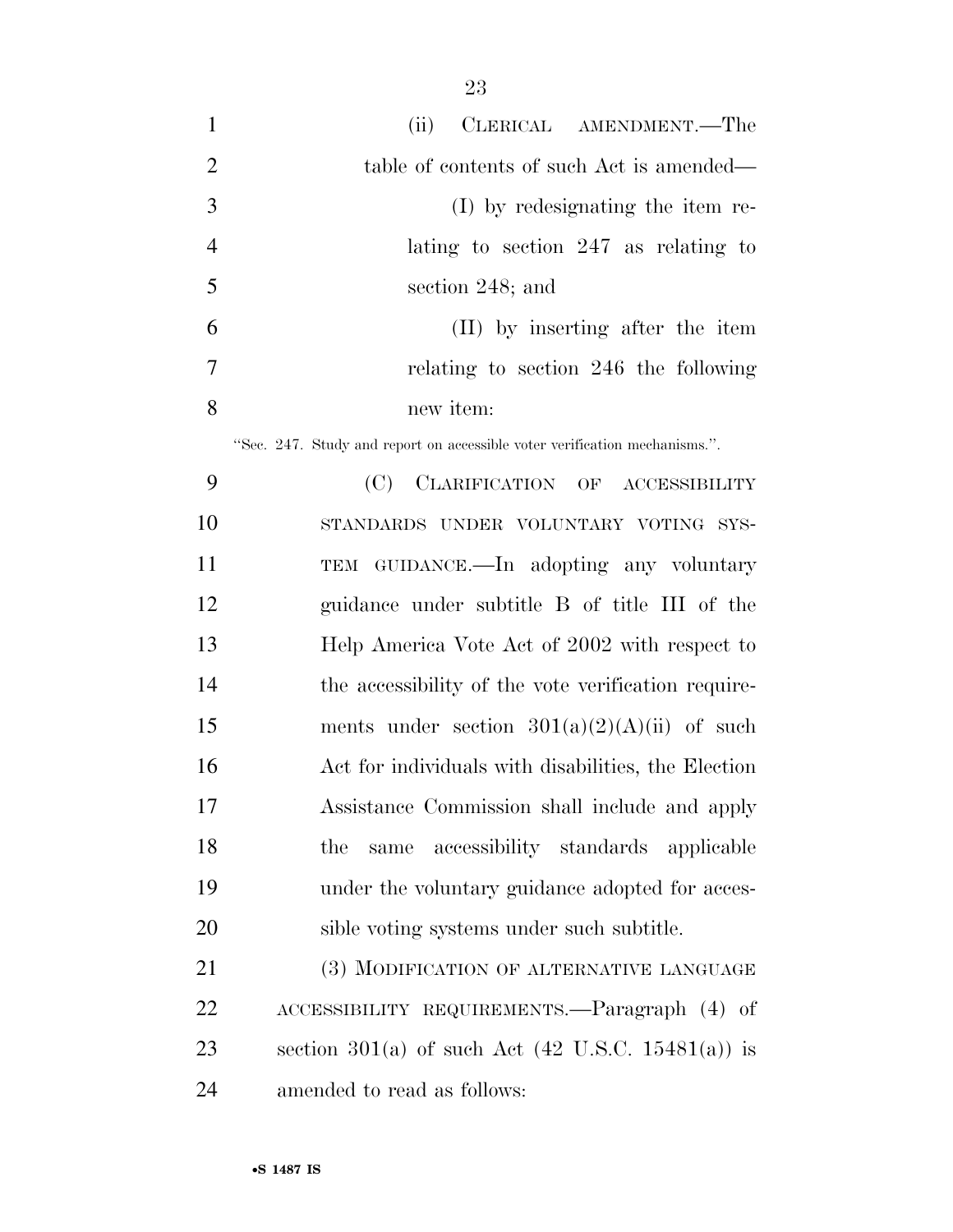| $\mathbf{1}$   | "(4) ALTERNATIVE LANGUAGE<br>ACCESSI-                       |
|----------------|-------------------------------------------------------------|
| $\overline{c}$ | BILITY.—The voting system (including the indi-              |
| 3              | vidual, durable, voter-verified paper record produced       |
| $\overline{4}$ | under paragraph $(2)$ )—                                    |
| 5              | $\lq\lq$ shall provide alternative language ac-             |
| 6              | essibility to individuals who are language mi-              |
| $\overline{7}$ | norities described in section 203 of the Voting             |
| 8              | Rights Act of 1965 in a manner that provides                |
| 9              | the same opportunity for access, participation,             |
| 10             | and private and independent inspection and                  |
| 11             | verification as for other voters; and                       |
| 12             | $\lq\lq$ Shall be subject to the requirements               |
| 13             | of section 203 of the Voting Rights Act of 1965             |
| 14             | to the extent such section is applicable to the             |
| 15             | State or jurisdiction in which such voting sys-             |
| 16             | tem used or in which such record is produced.".             |
| 17             | (4)<br>REQUIREMENT<br>FOR<br><b>RESIDUAL</b><br><b>VOTE</b> |
| 18             | BENCHMARK.—Section $301(a)(5)$ of such Act $(42)$           |
| 19             | U.S.C. $15481(a)(5)$ is amended to read as follows:         |
| 20             | "(A) IN GENERAL.—The error rate of the                      |
| 21             | voting system in counting votes (determined by              |
| 22             | taking into account only those errors which are             |
| 23             | attributable to the voting system and not attrib-           |
| 24             | utable to an act of the voter) shall not exceed             |
| 25             | the error rate standards established under the              |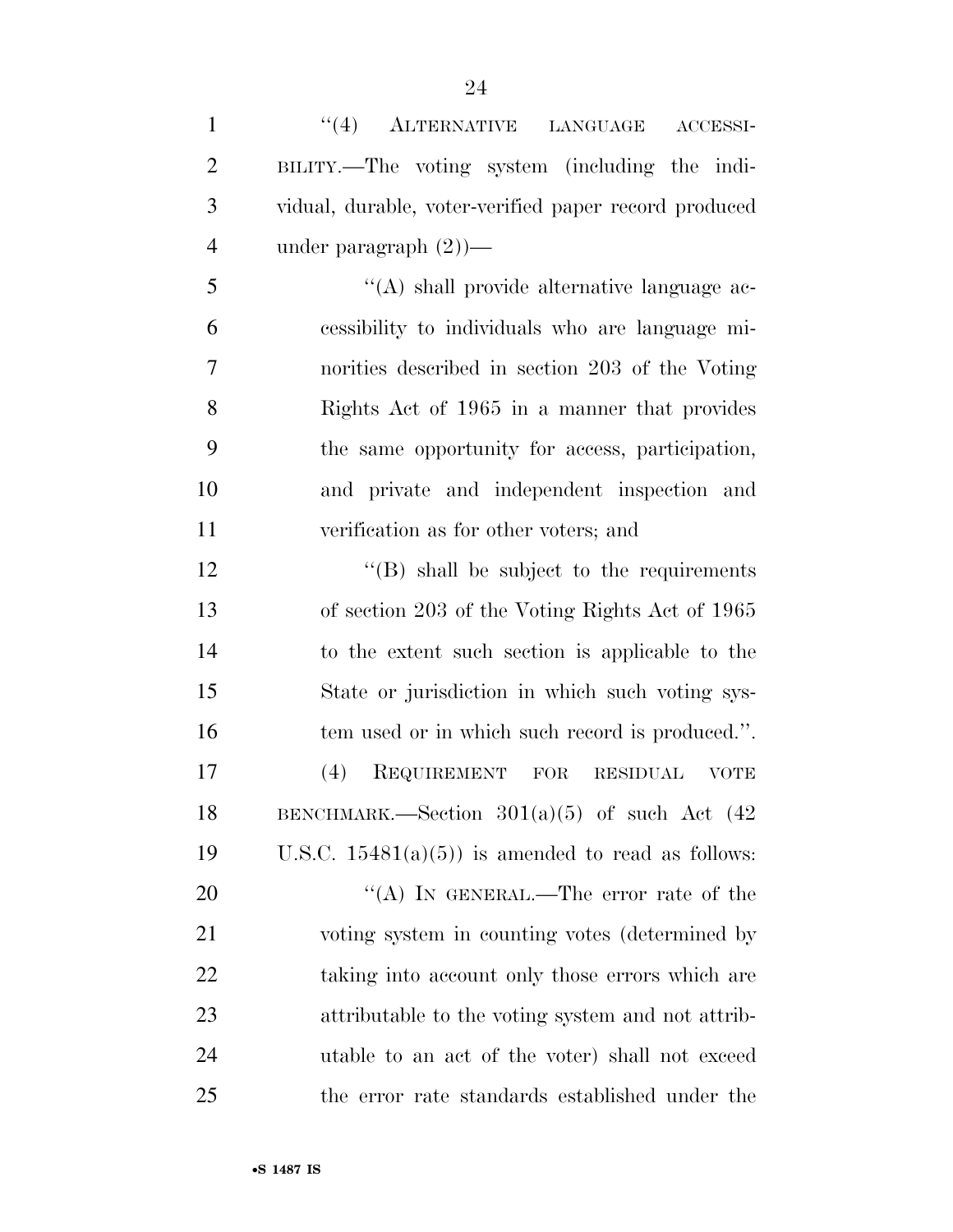voting systems standards issued and maintained by the Commission.

3 "(B) RESIDUAL BALLOT PERFORMANCE BENCHMARK.—In addition to the error rate standards described in subparagraph (A), the Commission shall issue and maintain a uniform benchmark for the residual vote error rate that States may not exceed. For purposes of the pre- ceding sentence, the residual vote error rate shall be equal to the combination of overvotes, spoiled or uncountable votes, and undervotes cast in all Federal election contents on the bal- lot, but excluding an estimate, based upon the best available research, of intentional under- votes. The Commission shall base the bench- mark issued and maintained under this sub- paragraph on evidence of best practices in rep-resentative jurisdictions.

19 "'(C) HISTORICALLY HIGH INTENTIONAL UNDERVOTES.—

21 ''(i) FINDING.—Congress finds that there are certain distinct communities in certain geographic areas that have histori-cally high rates of intentional undervoting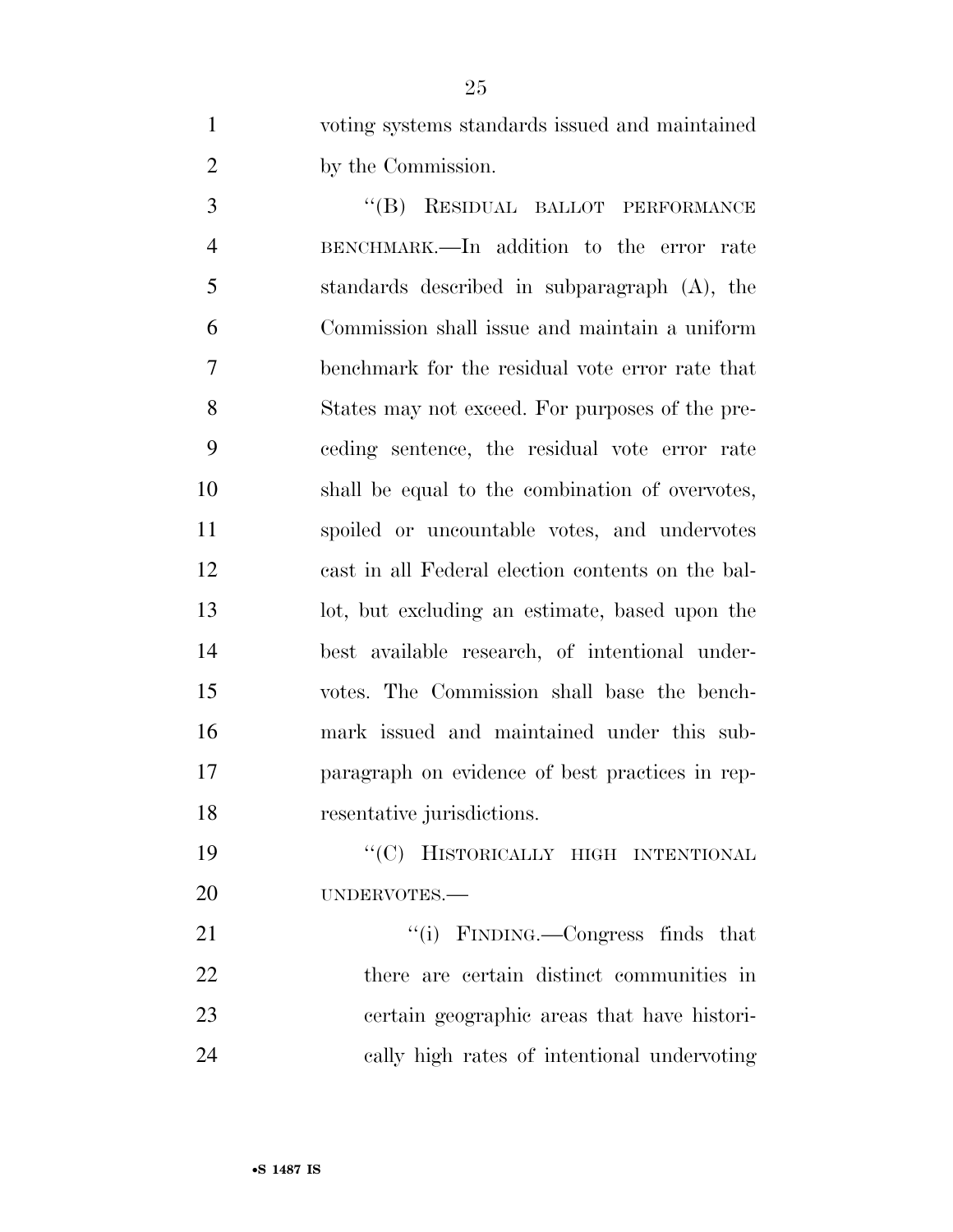| $\mathbf{1}$   | in elections for Federal office, relative to                |
|----------------|-------------------------------------------------------------|
| $\overline{2}$ | the rest of the Nation.                                     |
| 3              | "(ii) TREATMENT OF CERTAIN DIS-                             |
| $\overline{4}$ | TINCT COMMUNITIES.—In establishing the                      |
| 5              | benchmark described in subparagraph (B),                    |
| 6              | the Commission shall—                                       |
| $\overline{7}$ | $\lq\lq$ study and report to Con-                           |
| 8              | gress on the occurrences of distinct                        |
| 9              | communities that have significantly                         |
| 10             | higher than average rates of historical                     |
| 11             | intentional undervoting; and                                |
| 12             | "(II) promulgate for local juris-                           |
| 13             | dictions in which that distinct commu-                      |
| 14             | nity has a substantial presence either                      |
| 15             | a separate benchmark or an exclusion                        |
| 16             | from the national benchmark, as ap-                         |
| 17             | propriate.".                                                |
| 18             | (b) ADDITIONAL VOTING SYSTEM REQUIREMENTS.—                 |
| 19             | (1) IN GENERAL.—Section $301(a)$ of such Act                |
| 20             | $(42 \text{ U.S.C. } 15481(a))$ is amended by adding at the |
| 21             | end the following new paragraphs:                           |
| 22             | "(7) CERTIFICATION AND DISCLOSURE<br>OF                     |
| 23             | SOFTWARE.-                                                  |
| 24             | $\lq\lq$ CERTIFICATION.—                                    |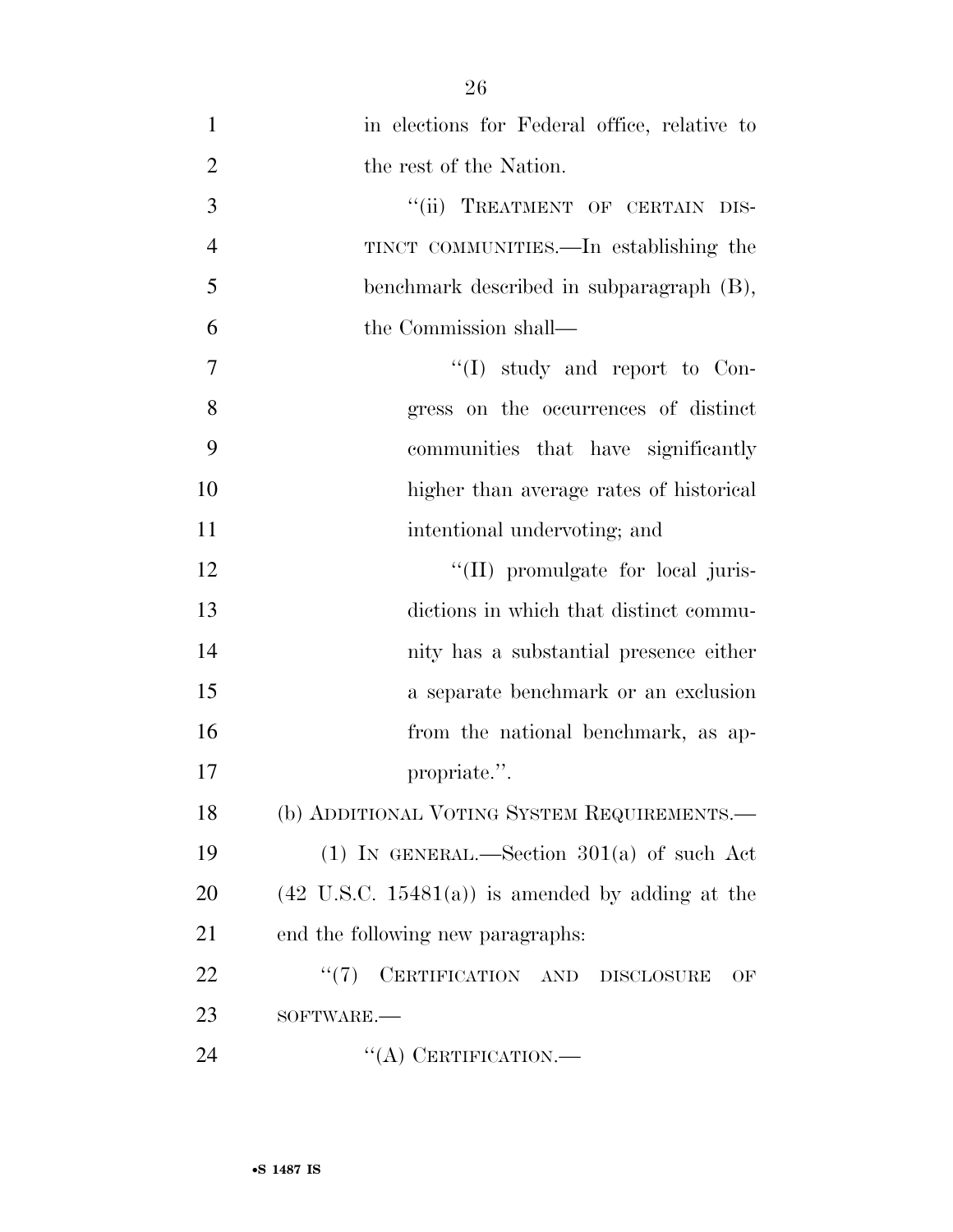| $\mathbf{1}$   | "(i) In GENERAL.—No voting system            |
|----------------|----------------------------------------------|
| $\overline{2}$ | shall at any time contain or use any soft-   |
| 3              | ware which has not been certified—           |
| $\overline{4}$ | $\lq\lq$ (I) in the case of systems used     |
| 5              | in Federal elections before January 1,       |
| 6              | 2010, by the Commission or by the            |
| 7              | State under section 231; and                 |
| 8              | $\lq$ (II) in the case of systems used       |
| 9              | in Federal elections on and after Jan-       |
| 10             | uary 1, 2010, by the Commission              |
| 11             | under section 231.                           |
| 12             | "(ii) EMERGENCY SOFTWARE<br>$CER-$           |
| 13             | TIFICATION.—The Commission shall estab-      |
| 14             | lish guidelines for the expedited and secure |
| 15             | certification of any software additions or   |
| 16             | patches to existing voting systems—          |
| 17             | $\lq\lq$ (I) that are necessary for the      |
| 18             | secure and accurate counting of voter-       |
| 19             | verified paper records; and                  |
| 20             | "(II) the certification of which             |
| 21             | cannot be completed through the ordi-        |
| 22             | nary certification process in adequate       |
| 23             | time to allow the secure and accurate        |
| 24             | use of the voting system in the next         |
| 25             | election for Federal office.                 |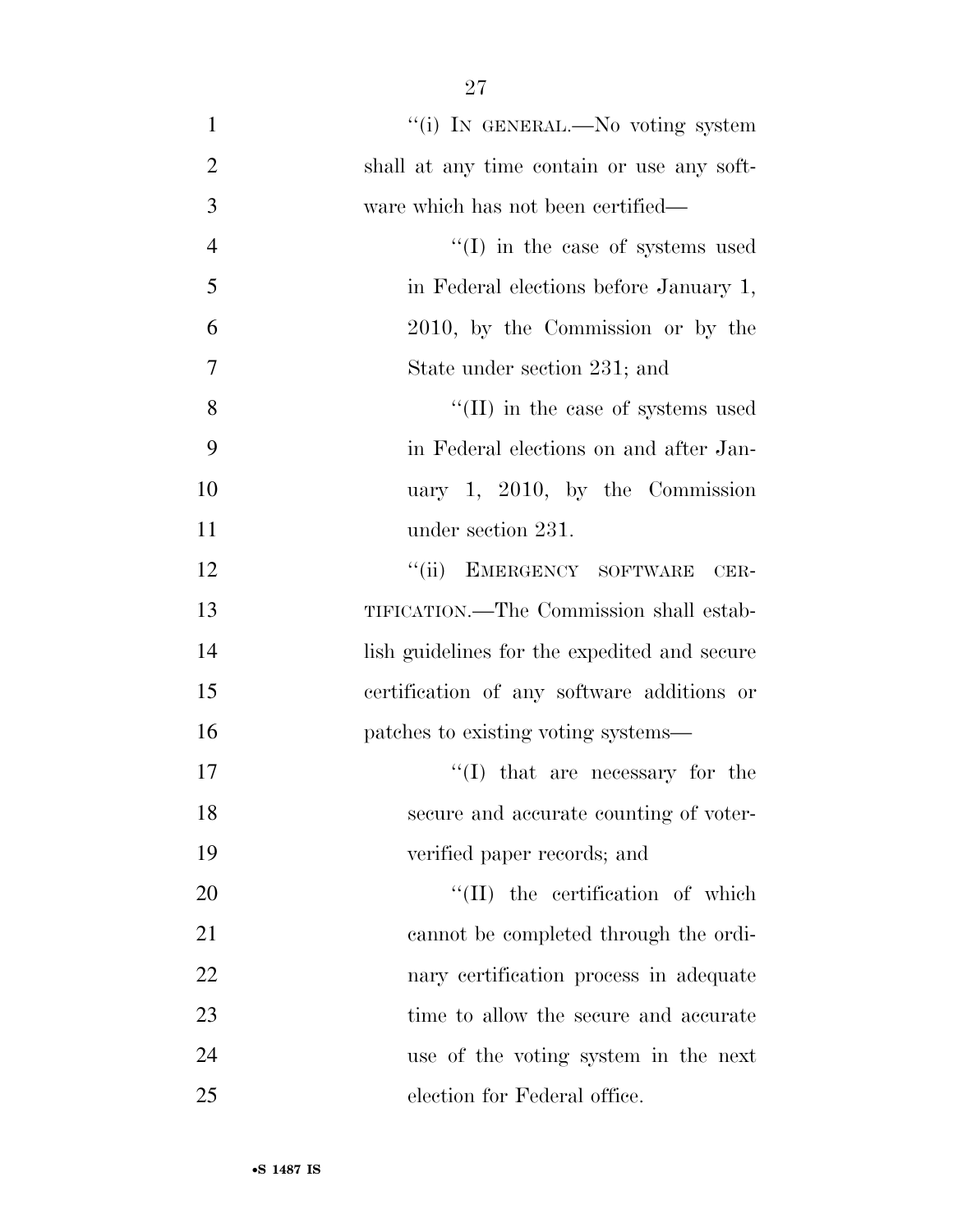| $\mathbf{1}$   | "(iii) EXCEPTION.—The Commission             |
|----------------|----------------------------------------------|
| $\overline{2}$ | may exempt commercial off-the-shelf soft-    |
| 3              | ware that is not election-dedicated software |
| $\overline{4}$ | from the certification requirements of this  |
| 5              | subparagraph if the Commission deter-        |
| 6              | mines such an exemption is appropriate.      |
| $\overline{7}$ | $\lq\lq (B)$ DISCLOSURE.—                    |
| 8              | "(i) DISCLOSURE OF ELECTION-DEDI-            |
| 9              | CATED SOFTWARE.-                             |
| 10             | "(I) IN GENERAL.—No voting                   |
| 11             | system shall at any time contain or          |
| 12             | use any election-dedicated software          |
| 13             | unless such software has been dis-           |
| 14             | closed as provided under subclause           |
| 15             | (II).                                        |
| 16             | "(II) DISCLOSURE.—Software                   |
| 17             | disclosed under this clause shall be         |
| 18             | disclosed to the Commission and to           |
| 19             | any State using such voting system in        |
| 20             | electronic form and shall include such       |
| 21             | information as necessary to assess the       |
| 22             | integrity and efficacy of such soft-         |
| 23             | ware.                                        |
| 24             | "(ii) DISCLOSURE OF OTHER SOFT-              |
| 25             | WARE.—No voting system shall at any          |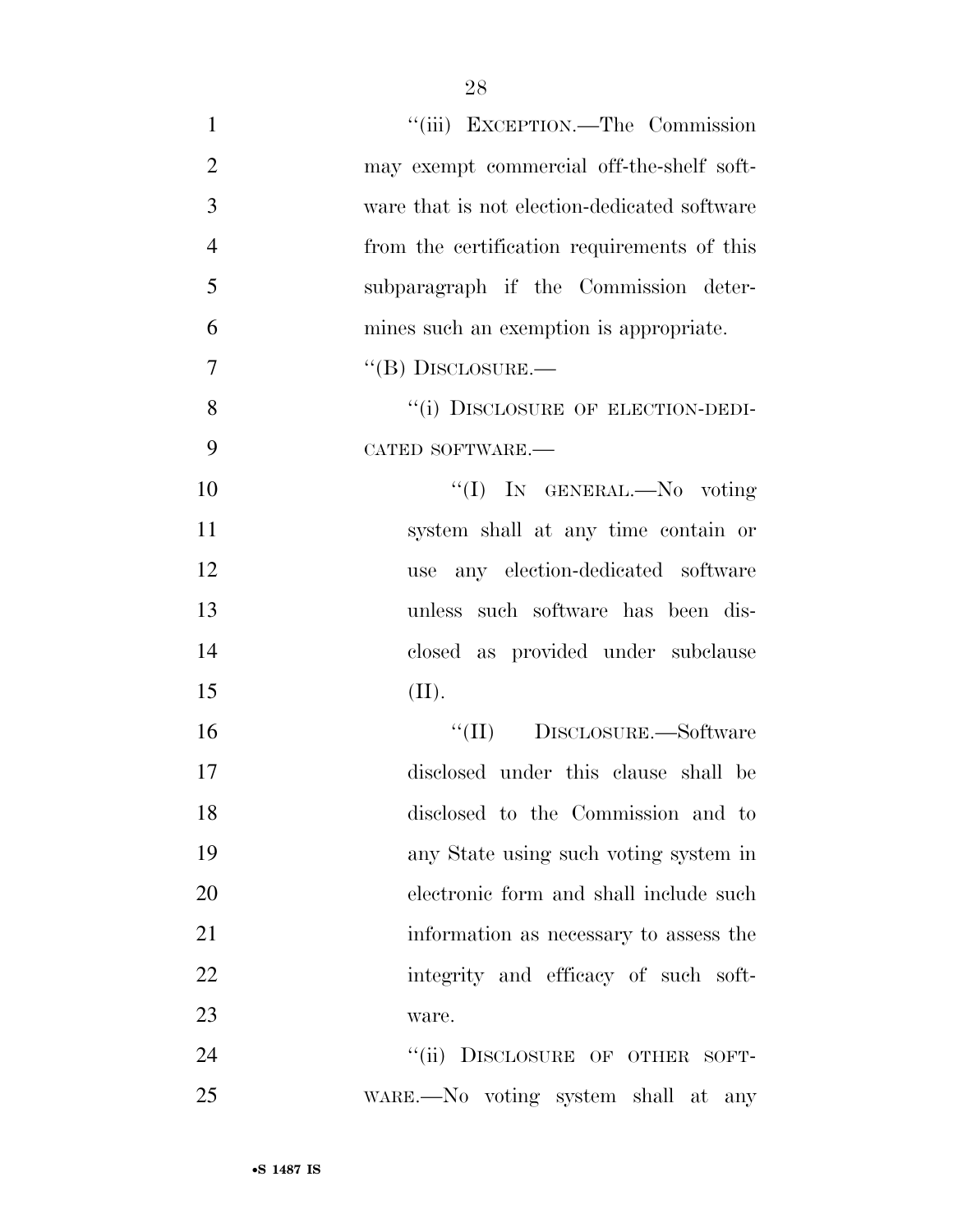| $\mathbf{1}$   | time contain or use any software other       |
|----------------|----------------------------------------------|
| $\overline{2}$ | than election-dedicated software unless the  |
| 3              | manufacturer of such software discloses in   |
| $\overline{4}$ | electronic form such information as the      |
| 5              | Commission determines appropriate to the     |
| 6              | Commission, the National Institute of        |
| 7              | Standards and Technology, and the Chief      |
| 8              | State election official of any State using   |
| 9              | such voting system.                          |
| 10             | "(iii) STORAGE OF SOFTWARE.—The              |
| 11             | Commission shall transmit the information    |
| 12             | disclosed under clauses (i) and (ii) to an   |
| 13             | entity selected by the National Institute of |
| 14             | Standards and Technology for the purpose     |
| 15             | of holding such information.                 |
| 16             | "(iv) USE OF INFORMATION.-                   |
| 17             | "(I) IN GENERAL.—Information                 |
| 18             | disclosed under this subparagraph            |
| 19             | may not be provided to any person ex-        |
| 20             | cept as provided in this clause.             |
| 21             | "(II) DISCLOSURE TO GOVERN-                  |
| 22             | MENTAL ENTITIES.-Information dis-            |
| 23             | closed under this subparagraph may           |
| 24             | be provided to the Commission, the           |
| 25             | National Institute of Standards and          |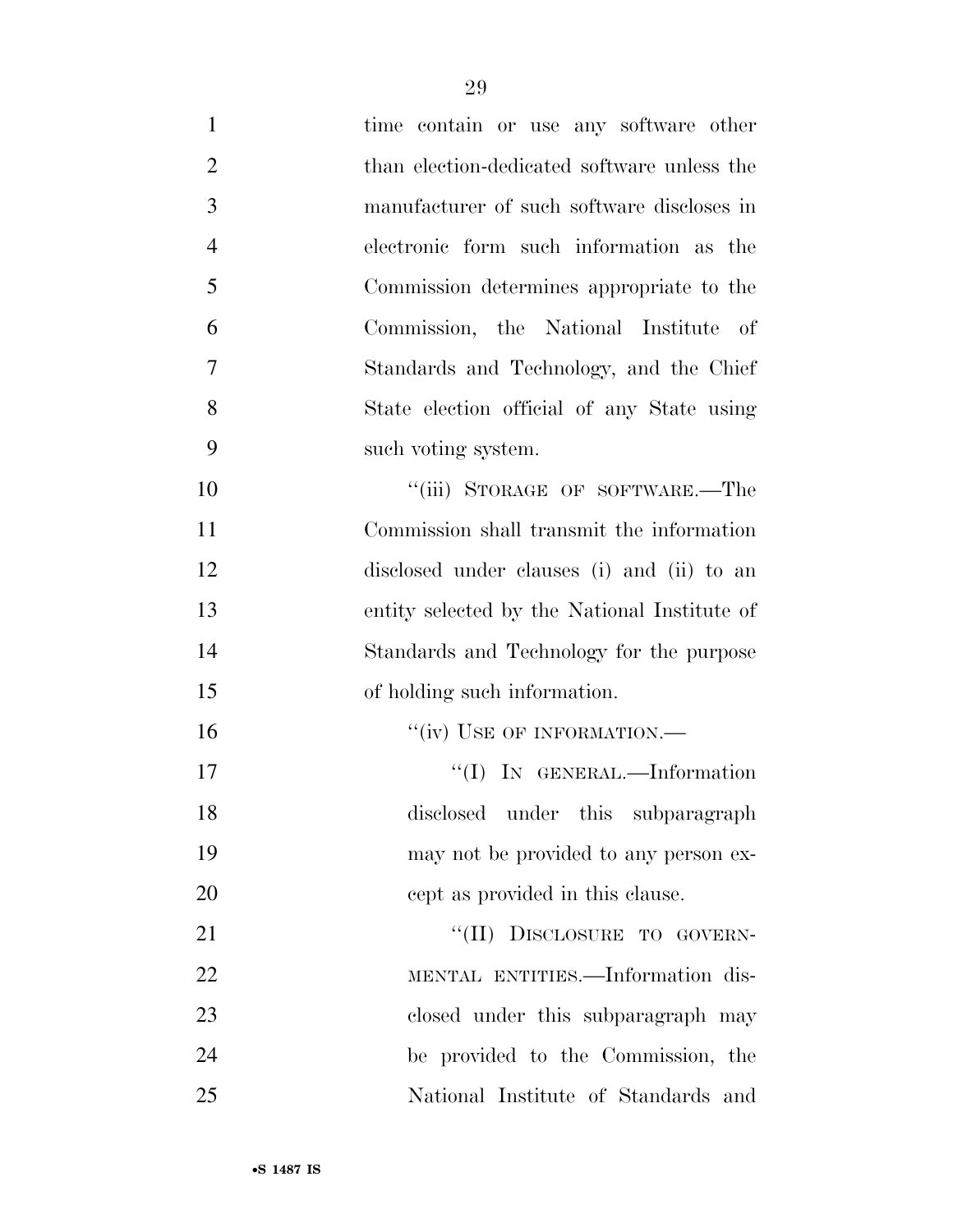| $\mathbf{1}$   | Technology, the Chief State election       |
|----------------|--------------------------------------------|
| $\overline{2}$ | official of any State using such elec-     |
| 3              | tronic voting software in an voting        |
| $\overline{4}$ | system, or any other Federal or State      |
| 5              | governmental entity responsible for        |
| 6              | the administration or enforcement of       |
| $\tau$         | election laws, but only for the pur-       |
| 8              | poses of administering or enforcing        |
| 9              | election laws, or for review, analysis,    |
| 10             | and reporting as provided in clause        |
| 11             | (v).                                       |
| 12             | "(III) DISCLOSURE TO PARTIES               |
| 13             | LITIGATION.—Information dis-<br>IN         |
| 14             | closed under this subparagraph may         |
| 15             | be provided to a party involved in liti-   |
| 16             | gation with respect to an election in      |
| 17             | which such electronic voting software      |
| 18             | is used, but only if such information      |
| 19             | is disclosed to all parties involved in    |
| 20             | such litigation and only to the extent     |
| 21             | necessary for the review and analysis      |
| 22             | of such information (as provided in        |
| 23             | clause $(v)$ ) for use in such litigation. |
| 24             | ``(IV)<br>DISCLOSURE TO<br><b>OTHER</b>    |
| 25             | PERSONS.—Information<br>disclosed          |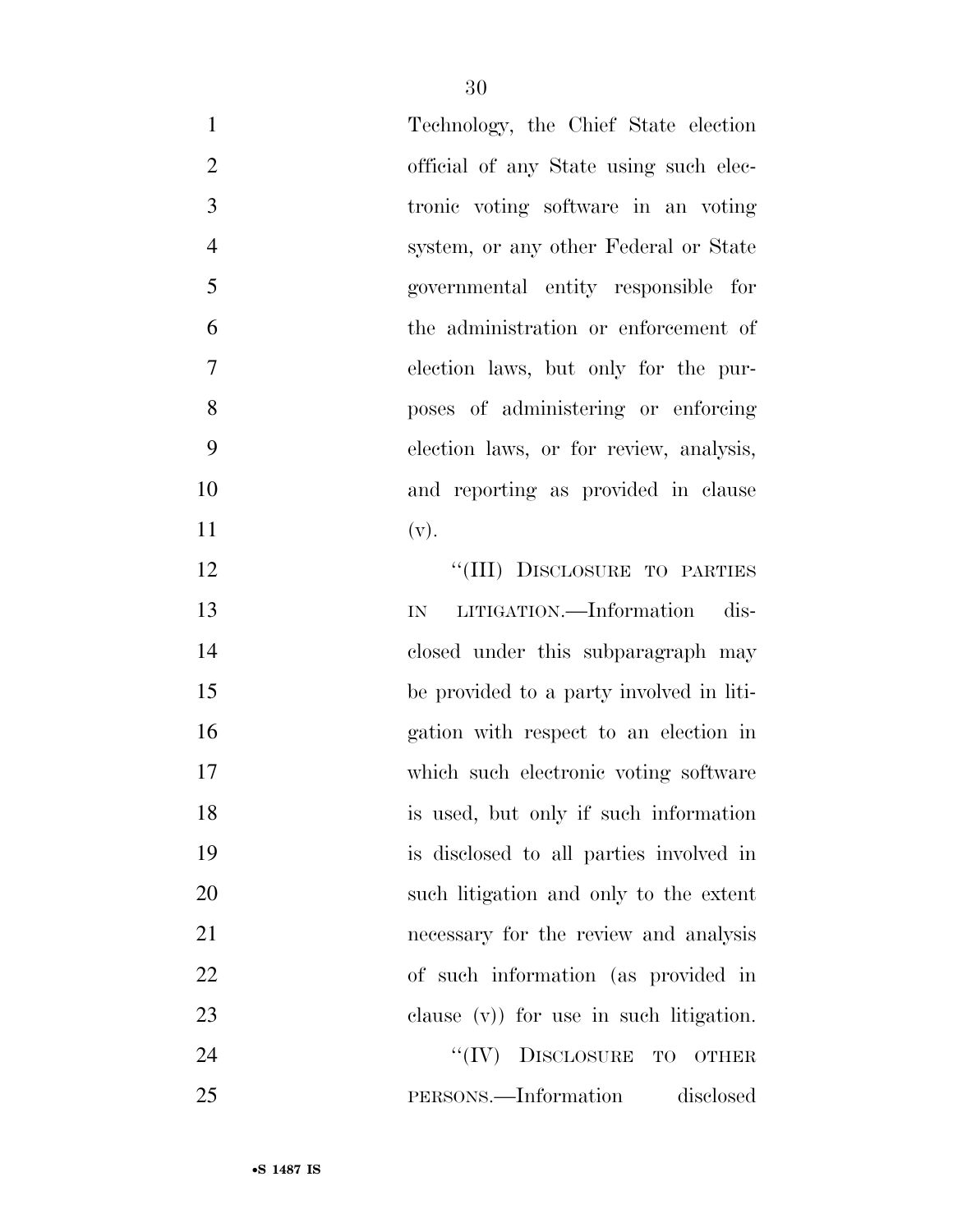| $\mathbf{1}$<br>under this subparagraph may be pro-      |  |
|----------------------------------------------------------|--|
| $\overline{2}$<br>vided to independent technical experts |  |
| 3<br>and other persons and entities con-                 |  |
| $\overline{4}$<br>sistent with standards established by  |  |
| 5<br>the Commission, but only for purposes               |  |
| 6<br>of reviewing, analyzing, and reporting              |  |
| $\overline{7}$<br>on the operation of such software as   |  |
| 8<br>provided in clause (v).                             |  |
| 9<br>"(v) SCOPE OF REVIEW, ANALYSES,                     |  |
| AND REPORTING. The review, analysis,<br>10               |  |
| 11<br>and reporting of software permitted under          |  |
| 12<br>clause (iv) may only consist of the fol-           |  |
| 13<br>lowing:                                            |  |
| "(I) In the case of election-dedi-<br>14                 |  |
| 15<br>cated software, performing review and              |  |
| 16<br>analyses of the software, disclosing re-           |  |
| 17<br>ports and analyses that describe oper-             |  |
| 18<br>issues (including)<br>ational                      |  |
| 19<br>vulnerabilities to tampering, errors,              |  |
| 20<br>risks associated with use, failures as a           |  |
| 21<br>result of use, and other operational               |  |
| 22<br>issues), and describing or explaining              |  |
| 23<br>why or how a voting system failed or               |  |
| 24<br>otherwise did not perform as in-                   |  |
| 25<br>tended, but only if the information                |  |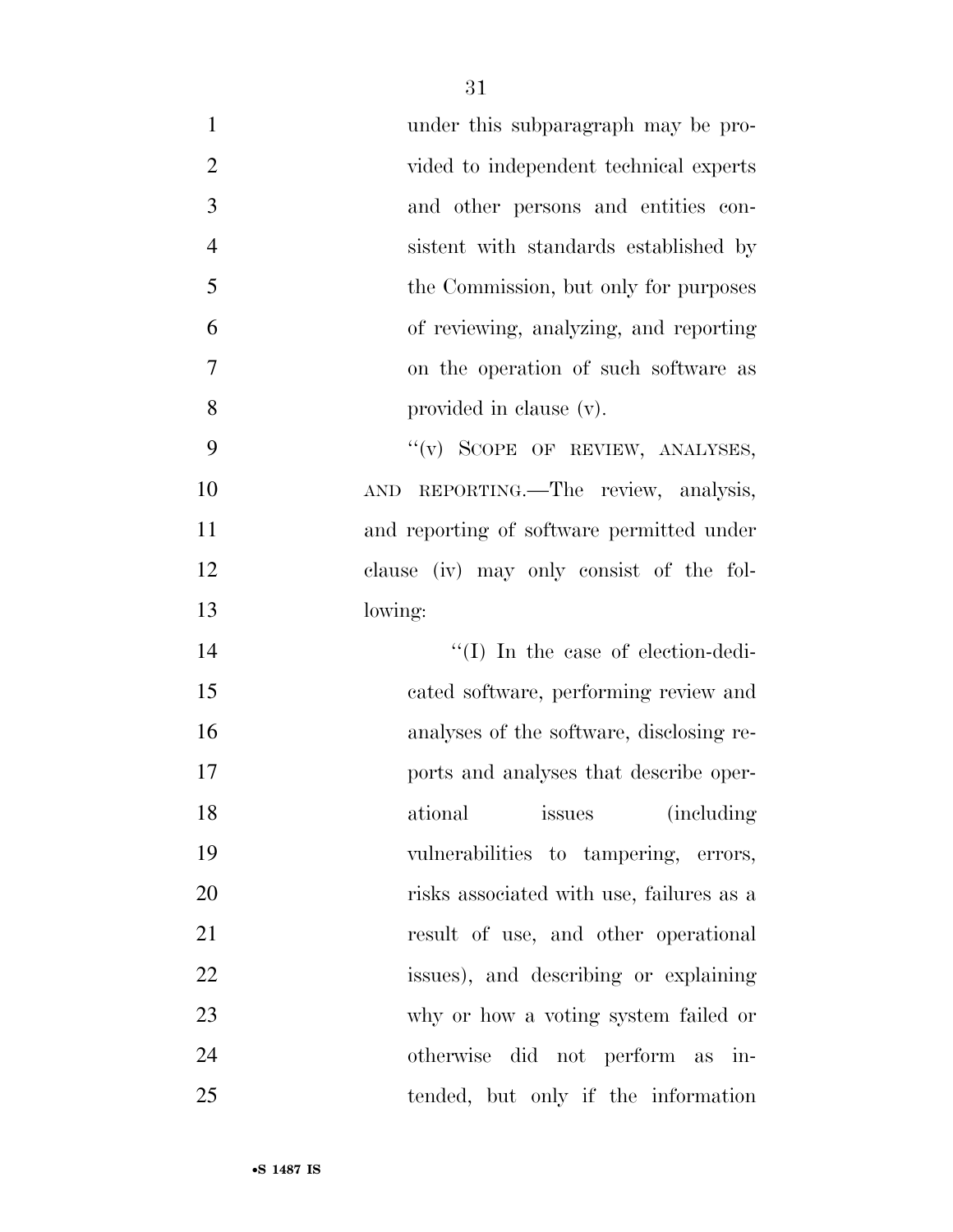| $\mathbf{1}$   | published does not compromise the in-      |
|----------------|--------------------------------------------|
| $\overline{2}$ | tegrity of the software or result in the   |
| 3              | disclosure of trade secrets or other       |
| $\overline{4}$ | confidential commercial information,       |
| 5              | or violate intellectual property rights    |
| 6              | in such software.                          |
| $\tau$         | $\lq\lq$ (II) In the case of software      |
| 8              | other than election-dedicated software,    |
| 9              | performing review and analyses of the      |
| 10             | software, and issuing reports that de-     |
| 11             | scribe operational issues, but only if     |
| 12             | the information published does not         |
| 13             | compromise the integrity of the soft-      |
| 14             | ware or result in the disclosure of        |
| 15             | trade secrets or other confidential        |
| 16             | commercial information, or violate in-     |
| 17             | tellectual property rights in such soft-   |
| 18             | ware.                                      |
| 19             | "(vi) PROTECTION OF INFORMATION            |
| 20             | THROUGH DISCLOSURE.—Any<br><b>PROVIDED</b> |
| 21             | recipient of information disclosed under   |
| 22             | this subparagraph—                         |
| 23             | $\lq\lq$ (I) shall not compromise the in-  |
| 24             | tegrity of the software with respect to    |
| 25             | which such information relates;            |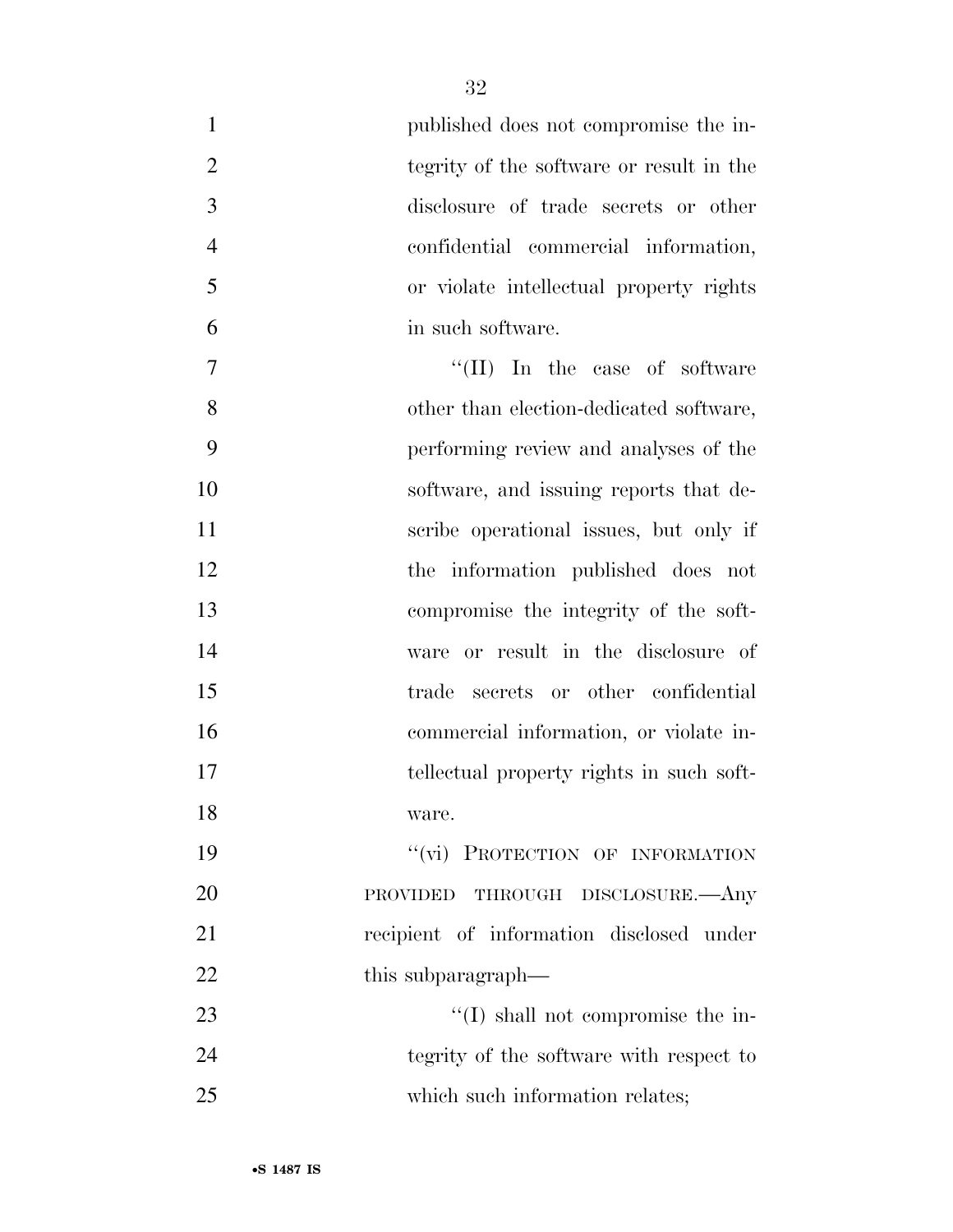| $\mathbf{1}$   | "(II) shall not disclose any trade                |
|----------------|---------------------------------------------------|
| $\overline{2}$ | secrets or other confidential commer-             |
| 3              | cial information with respect to such             |
| $\overline{4}$ | software; and                                     |
| 5              | "(III) shall not violate any intel-               |
| 6              | lectual property rights in such soft-             |
| 7              | ware.                                             |
| 8              | The Commission shall develop a process            |
| 9              | with manufacturers and holders of intellec-       |
| 10             | tual property to ensure compliance with           |
| 11             | the requirements of this clause.                  |
| 12             | "(C) ELECTION-DEDICATED SOFTWARE.-                |
| 13             | For purposes of this paragraph, the term 'elec-   |
| 14             | tion-dedicated software' means software that—     |
| 15             | "(i) is specifically designed for use             |
| 16             | primarily in a voting system; or                  |
| 17             | "(ii) has been specifically modified for          |
| 18             | use primarily in a voting system, but only        |
| 19             | to the extent of such modification.               |
| 20             | "(8) PROHIBITION OF USE OF WIRELESS COM-          |
| 21             | MUNICATIONS DEVICES IN VOTING SYSTEMS.-           |
| 22             | "(A) IN GENERAL.—No voting system                 |
| 23             | shall contain, use, or be accessible by any wire- |
| 24             | less, power-line, or concealed communication de-  |
| 25             | vice.                                             |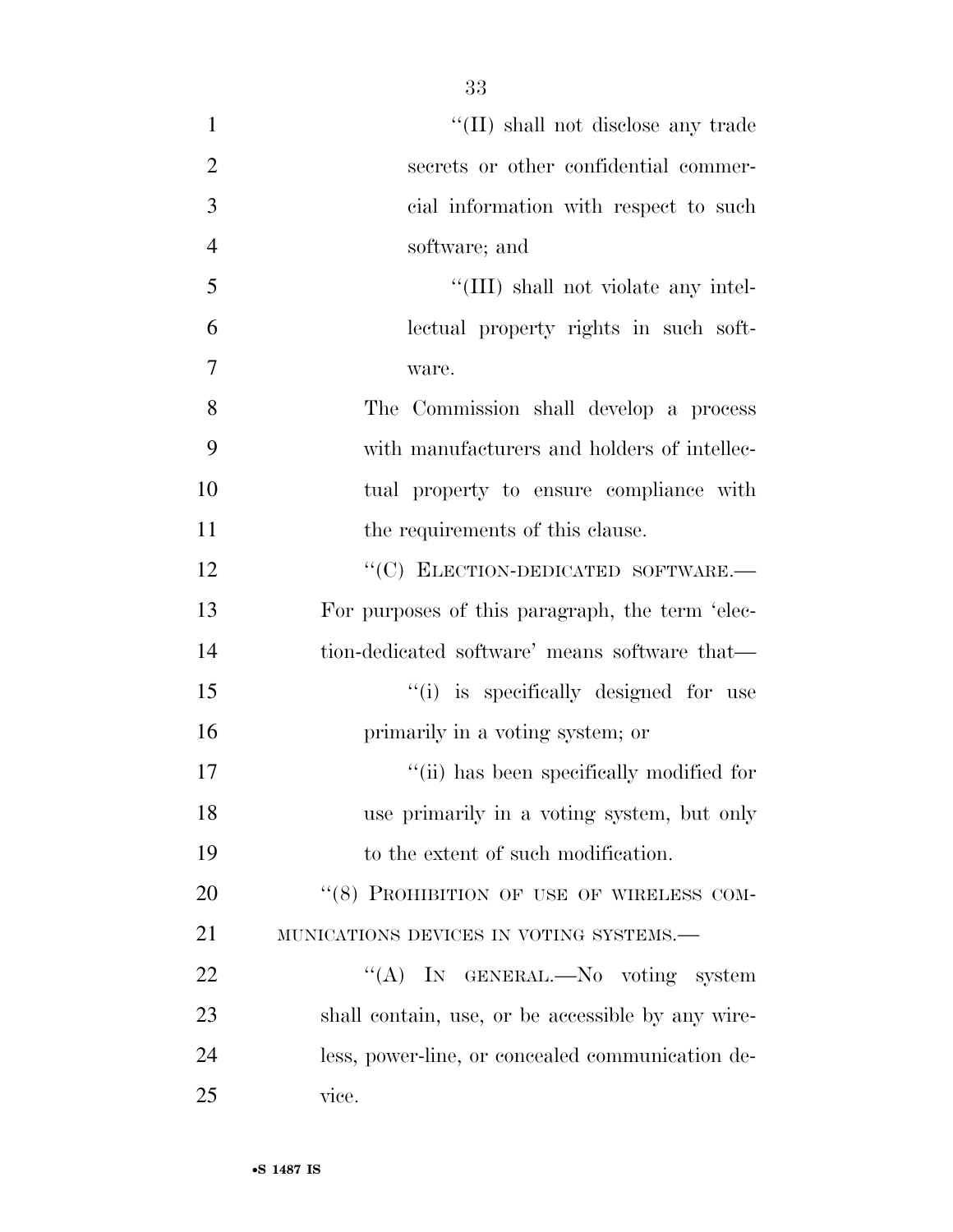| $\mathbf{1}$   | "(B) EXCEPTION FOR CERTAIN SYSTEMS                      |
|----------------|---------------------------------------------------------|
| $\overline{2}$ | TECHNOLOGY.—Subpara-<br><b>INFRARED</b><br><b>USING</b> |
| 3              | graph (A) shall not apply to a voting system            |
| $\overline{4}$ | that uses software which is loaded using solely         |
| 5              | infrared technology if the infrared technology is       |
| 6              | certified as part of the voting system.                 |
| 7              | "(9) PROHIBITING CONNECTION OF SYSTEM OR                |
| 8              | TRANSMISSION OF SYSTEM INFORMATION OVER THE             |
| 9              | INTERNET.—No component of any voting device             |
| 10             | upon which votes are cast shall be connected to the     |
| 11             | Internet at any time. Nothing in this section shall     |
| 12             | be construed to prohibit any study on Internet vot-     |
| 13             | ing required under this Act or any other provision      |
| 14             | of law.                                                 |
| 15             | "(10) SECURITY STANDARDS FOR VOTING SYS-                |
| 16             | TEMS USED IN FEDERAL ELECTIONS.-                        |
| 17             | "(A) IN GENERAL.—No voting system may                   |
| 18             | be used in an election for Federal office unless        |
| 19             | the manufacturer of such system and the elec-           |
| 20             | tion officials using such system meet the appli-        |
| 21             | cable requirements described in subparagraph            |
| 22             | (B).                                                    |
| 23             | "(B) REQUIREMENTS DESCRIBED.—The                        |
| 24             | requirements described in this subparagraph             |
| 25             | are as follows:                                         |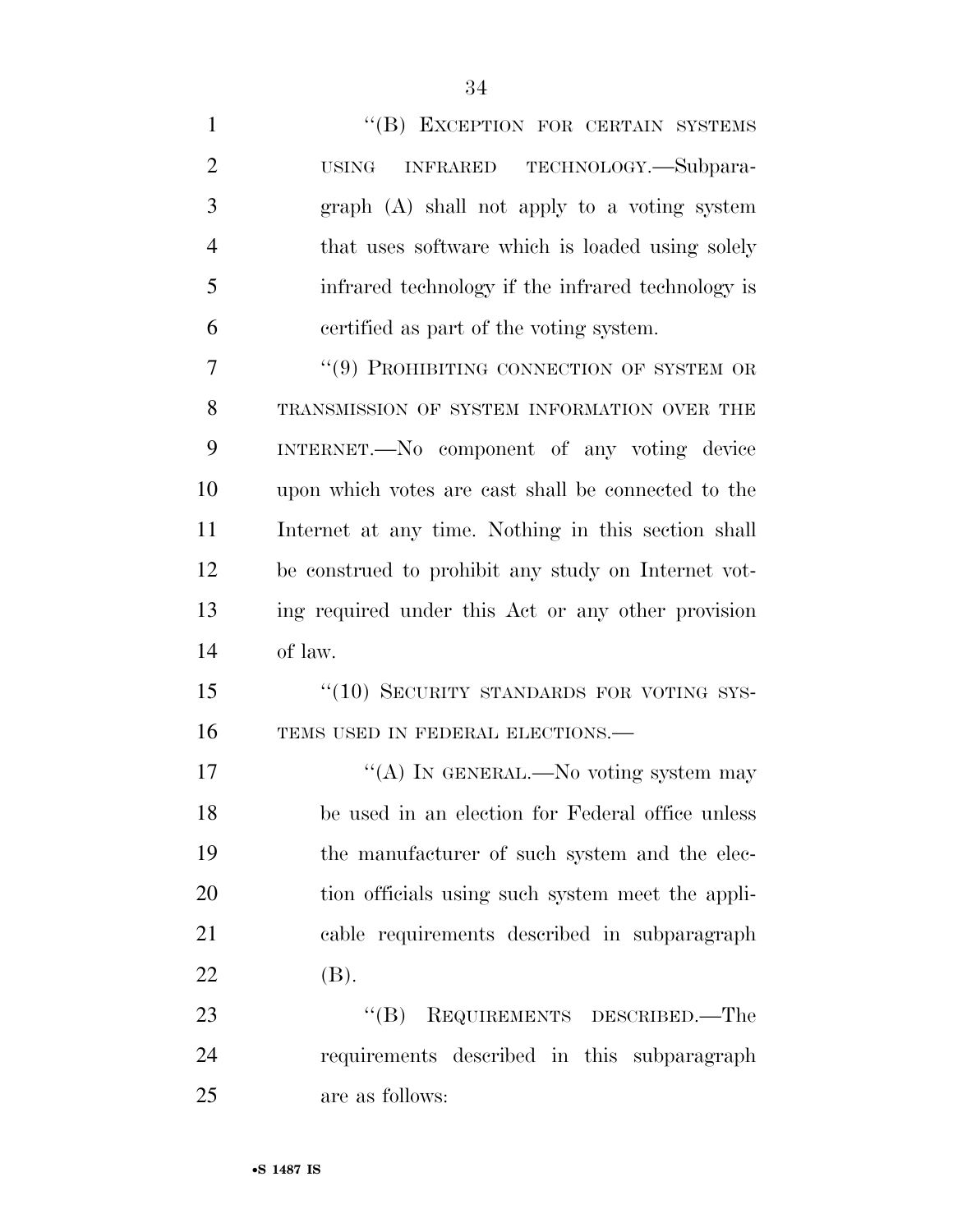| $\mathbf{1}$   | "(i) The chain of custody for the han-          |
|----------------|-------------------------------------------------|
| $\overline{2}$ | dling of all software, hardware, vote stor-     |
| 3              | age media, ballots, and voter-verified paper    |
| $\overline{4}$ | records used in connection with voting sys-     |
| 5              | tems is documented by State election offi-      |
| 6              | cials, under standards developed by the         |
| $\tau$         | State, and made available to the Commis-        |
| 8              | sion upon request.                              |
| 9              | "(ii) The manufacturer discloses to             |
| 10             | the Commission and to the appropriate           |
| 11             | election official any software or other infor-  |
| 12             | mation required to be disclosed under           |
| 13             | paragraph $(7)(B)$ .                            |
| 14             | "(iii) Except as provided in paragraph          |
| 15             | $(7)(A)(ii)$ , after the voting system software |
| 16             | has been certified for use in an election,      |
| 17             | the manufacturer may not—                       |
| 18             | $\lq\lq$ (I) alter such software; or            |
| 19             | $\lq\lq$ (II) insert or use in the voting       |
| 20             | system any software not certified for           |
| 21             | use in the election.                            |
| 22             | "(iv) At the request of the Commis-             |
| 23             | sion, the appropriate election official sub-    |
| 24             | mits information to the Commission re-          |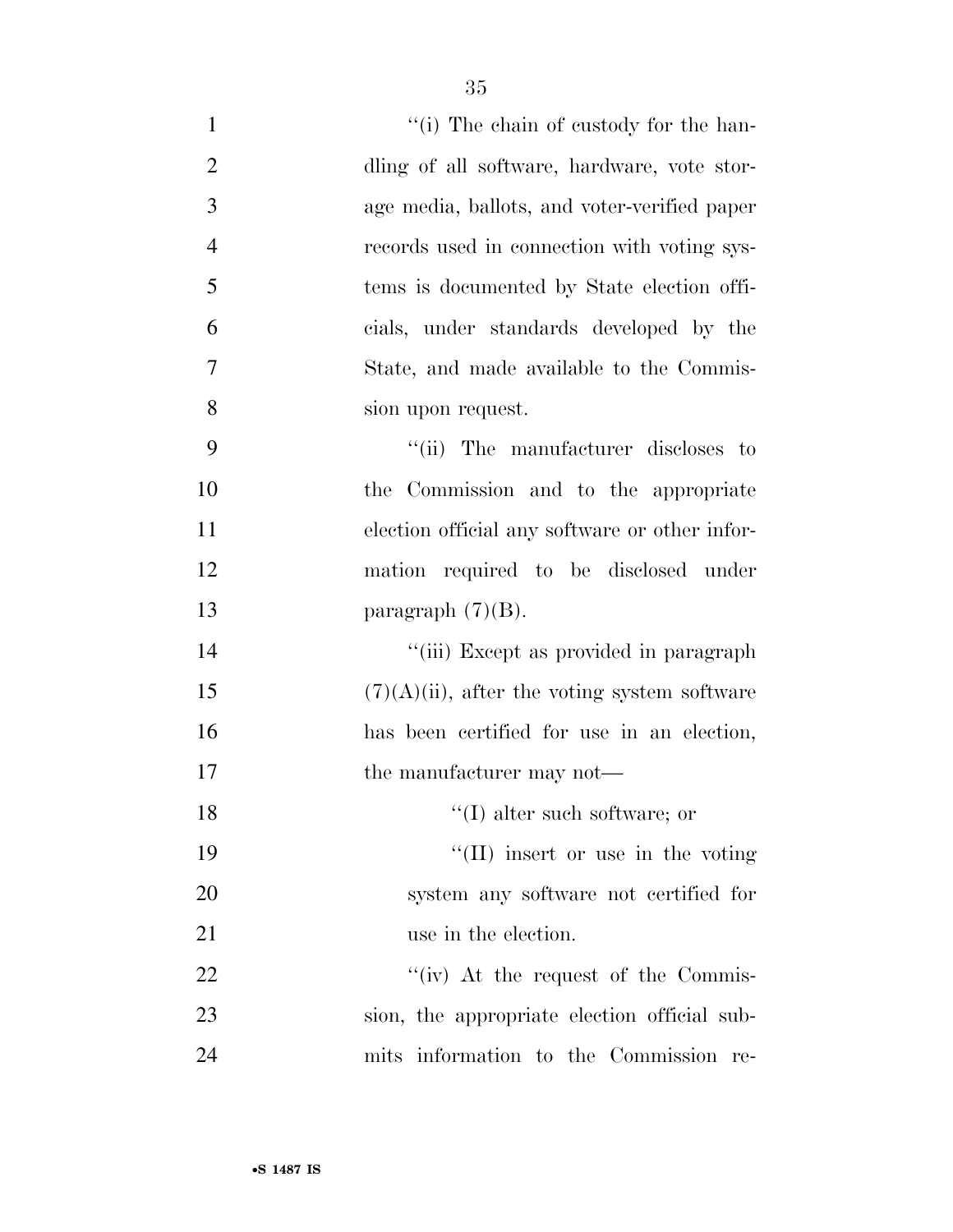| $\mathbf{1}$   | garding the State's compliance with this           |
|----------------|----------------------------------------------------|
| $\overline{2}$ | subparagraph.                                      |
| 3              | $``(11)$ USE OF EMERGENCY PAPER BALLOTS IN         |
| $\overline{4}$ | CASE OF SYSTEM OR EQUIPMENT FAILURE.-              |
| 5              | "(A) IN GENERAL.—In the event of the               |
| 6              | failure of voting equipment or other cir-          |
| 7              | cumstance at a polling place that causes a sig-    |
| 8              | nificant disruption of the voting process for vot- |
| 9              | ers, any individual who is waiting at the polling  |
| 10             | place to cast a ballot in an election for Federal  |
| 11             | office shall be advised immediately of the indi-   |
| 12             | vidual's right to use an emergency paper ballot,   |
| 13             | and upon request shall be provided with an         |
| 14             | emergency paper ballot for the election and the    |
| 15             | supplies necessary to mark the ballot.             |
| 16             | "(B) DURABILITY OF EMERGENCY PAPER                 |
| 17             | BALLOTS.—Any emergency paper ballot used in        |
| 18             | a Federal election shall be marked on durable      |
| 19             | paper capable of withstanding multiple counts      |
| 20             | and recounts without compromising the funda-       |
| 21             | mental integrity of the ballot, and capable of re- |
| 22             | taining the information marked on it for the       |
| 23             | full duration of a retention and preservation pe-  |
| 24             | riod of 2 years.                                   |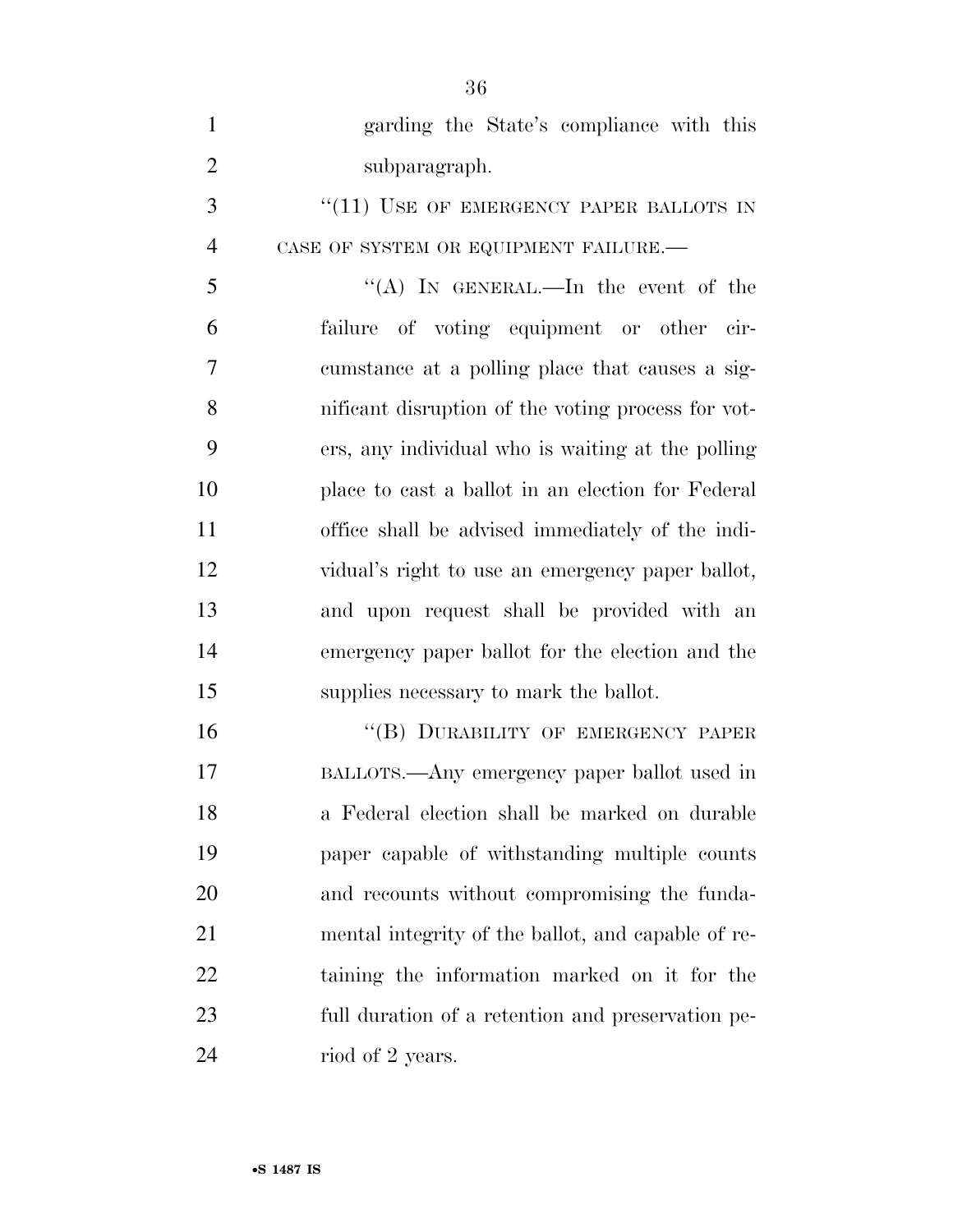1 "'(C) COUNTING OF EMERGENCY PAPER BALLOTS.—Any emergency paper ballot which is cast by an individual under subparagraph (A) shall be counted and otherwise treated as a reg- ular ballot and not as a provisional ballot, un- less the individual casting the ballot would have otherwise been required to cast a provisional ballot if the voting equipment at the polling place had not failed. 10 "(D) POSTING OF NOTICE.—The appro- priate election official shall ensure that at each polling place a notice is displayed prominently which describes the right of an individual under this paragraph to be provided with a paper bal-15 lot for voting in the election.". 16 (2) CONFORMING AMENDMENT. 17 (A) IN GENERAL.—Section  $231(a)(2)$  of 18 such Act  $(42 \text{ U.S.C. } 15371(a)(2))$ , as amended 19 by subsection  $(c)(2)(B)$ , is amended by striking 20 "and software". (B) EFFECTIVE DATE.—The amendment made by subparagraph (A) shall take effect on January 1, 2010. (c) REQUIRING LABORATORIES TO MEET STAND-ARDS PROHIBITING CONFLICTS OF INTEREST AS A CON-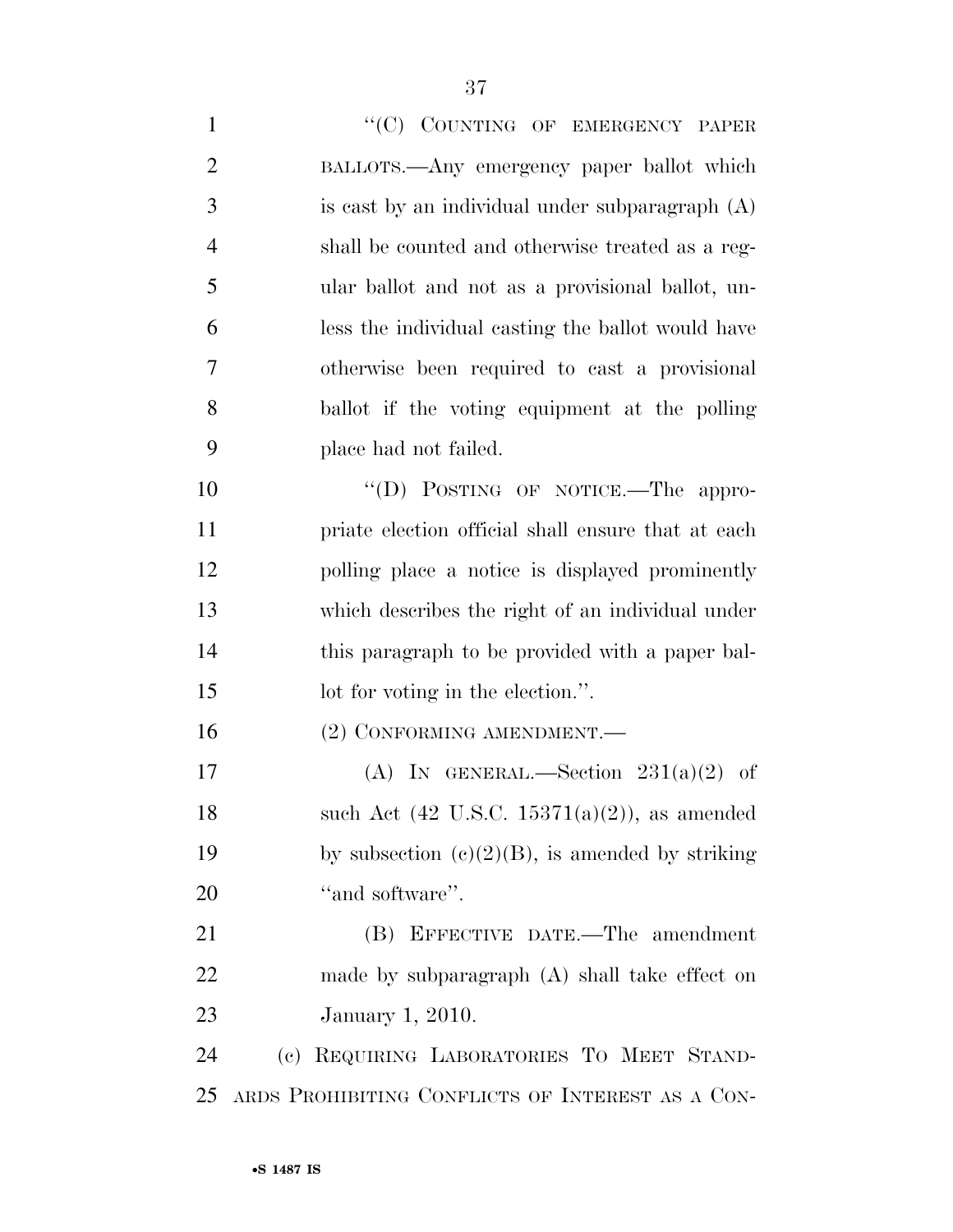| $\mathbf{1}$   | DITION OF ACCREDITATION FOR TESTING OF VOTING               |
|----------------|-------------------------------------------------------------|
| 2              | SYSTEM HARDWARE AND SOFTWARE.-                              |
| 3              | $(1)$ IN GENERAL.—Section 231(b) of such Act                |
| $\overline{4}$ | $(42 \text{ U.S.C. } 15371(b))$ is amended by adding at the |
| 5              | end the following new paragraphs:                           |
| 6              | "(3) PROHIBITING CONFLICTS OF INTEREST;                     |
| 7              | ENSURING AVAILABILITY OF RESULTS.-                          |
| 8              | "(A) IN GENERAL.—A laboratory may not                       |
| 9              | be accredited by the Commission for purposes                |
| 10             | of this section unless—                                     |
| 11             | "(i) the laboratory certifies that the                      |
| 12             | only compensation it receives for the test-                 |
| 13             | ing carried out in connection with the cer-                 |
| 14             | tification, decertification, and recertifi-                 |
| 15             | cation of the manufacturer's voting system                  |
| 16             | hardware and software is the payment                        |
| 17             | made from the Testing Escrow Account                        |
| 18             | under paragraph $(4)$ ;                                     |
| 19             | "(ii) the laboratory meets such stand-                      |
| 20             | ards as the Commission shall establish                      |
| 21             | (after notice and opportunity for public                    |
| 22             | comment) to prevent the existence or ap-                    |
| 23             | pearance of any conflict of interest in the                 |
| 24             | testing carried out by the laboratory under                 |
| 25             | this section, including standards to ensure                 |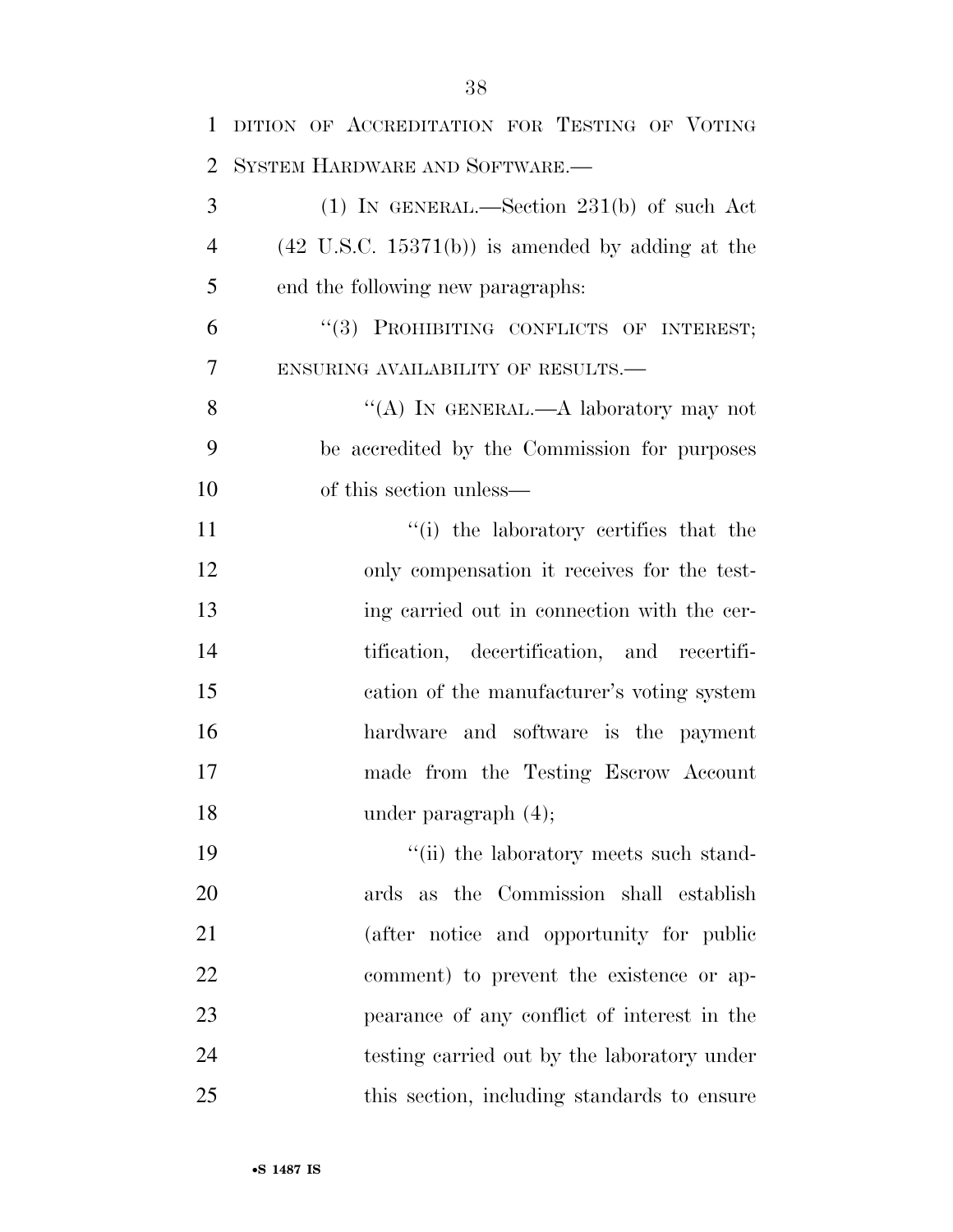| $\mathbf{1}$   | that the laboratory does not have a finan-        |
|----------------|---------------------------------------------------|
| $\overline{2}$ | cial interest in the manufacture, sale, and       |
| 3              | distribution of voting system hardware and        |
| $\overline{4}$ | software, and is sufficiently independent         |
| 5              | from other persons with such an interest;         |
| 6              | "(iii) the laboratory certifies that it           |
| $\tau$         | will permit an expert designated by the           |
| 8              | Commission to observe any testing the lab-        |
| 9              | oratory carries out under this section; and       |
| 10             | "(iv) the laboratory, upon completion             |
| 11             | of any testing carried out under this sec-        |
| 12             | tion, discloses the test protocols, results,      |
| 13             | and all communication between the labora-         |
| 14             | tory and the manufacturer to the Commis-          |
| 15             | sion.                                             |
| 16             | "(B) AVAILABILITY OF RESULTS.—Upon                |
| 17             | receipt of information under subparagraph $(A)$ , |
| 18             | the Commission shall make the information         |
| 19             | available promptly to election officials and the  |
| 20             | public.                                           |
| 21             | "(4) PROCEDURES FOR CONDUCTING TESTING;           |
| 22             | PAYMENT OF USER FEES FOR COMPENSATION OF          |
| 23             | ACCREDITED LABORATORIES.-                         |
| 24             | ``(A)<br>ESTABLISHMENT OF ESCROW AC-              |
| 25             | COUNT.—The Commission shall establish an es-      |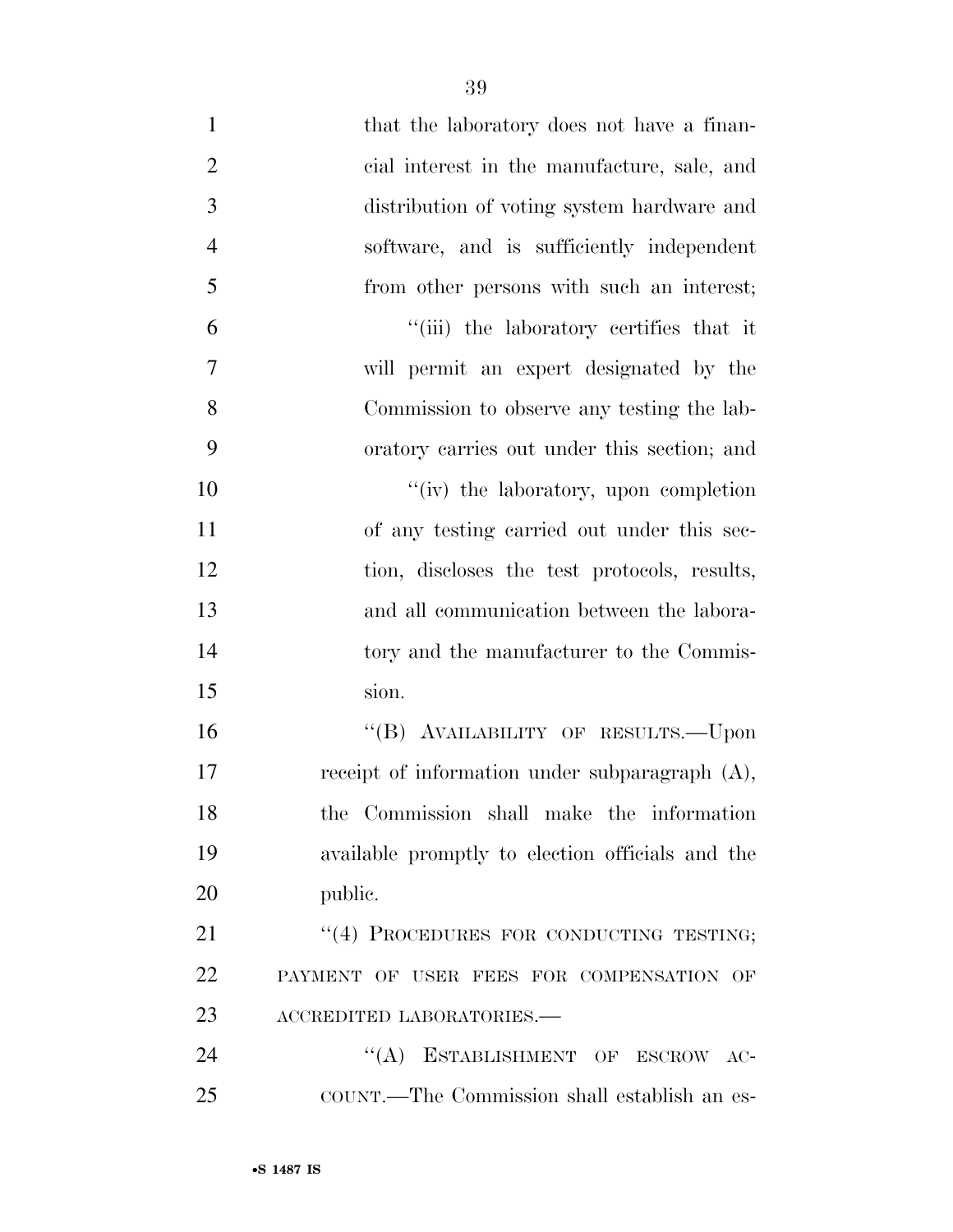crow account (to be known as the 'Testing Es- crow Account') for making payments to accred- ited laboratories for the costs of testing carried out in connection with the certification, decerti- fication, and recertification of voting system hardware and software.

7 "(B) SCHEDULE OF FEES.—In consulta- tion with the accredited laboratories, the Com- mission shall establish and regularly update a schedule of fees for testing carried out in con- nection with the certification, decertification, and recertification of voting system hardware and software, based on the reasonable costs ex- pected to be incurred by the accredited labora- tories in carrying out such testing for various 16 types of hardware and software.

17 ""(C) REQUESTS AND PAYMENTS BY MANU- FACTURERS.—A manufacturer of voting system hardware and software may not have the hard- ware or software tested by an accredited labora-21 tory under this section unless—

22  $\frac{1}{2}$   $\frac{1}{2}$  the manufacturer submits a de- tailed request for the testing to the Com-mission; and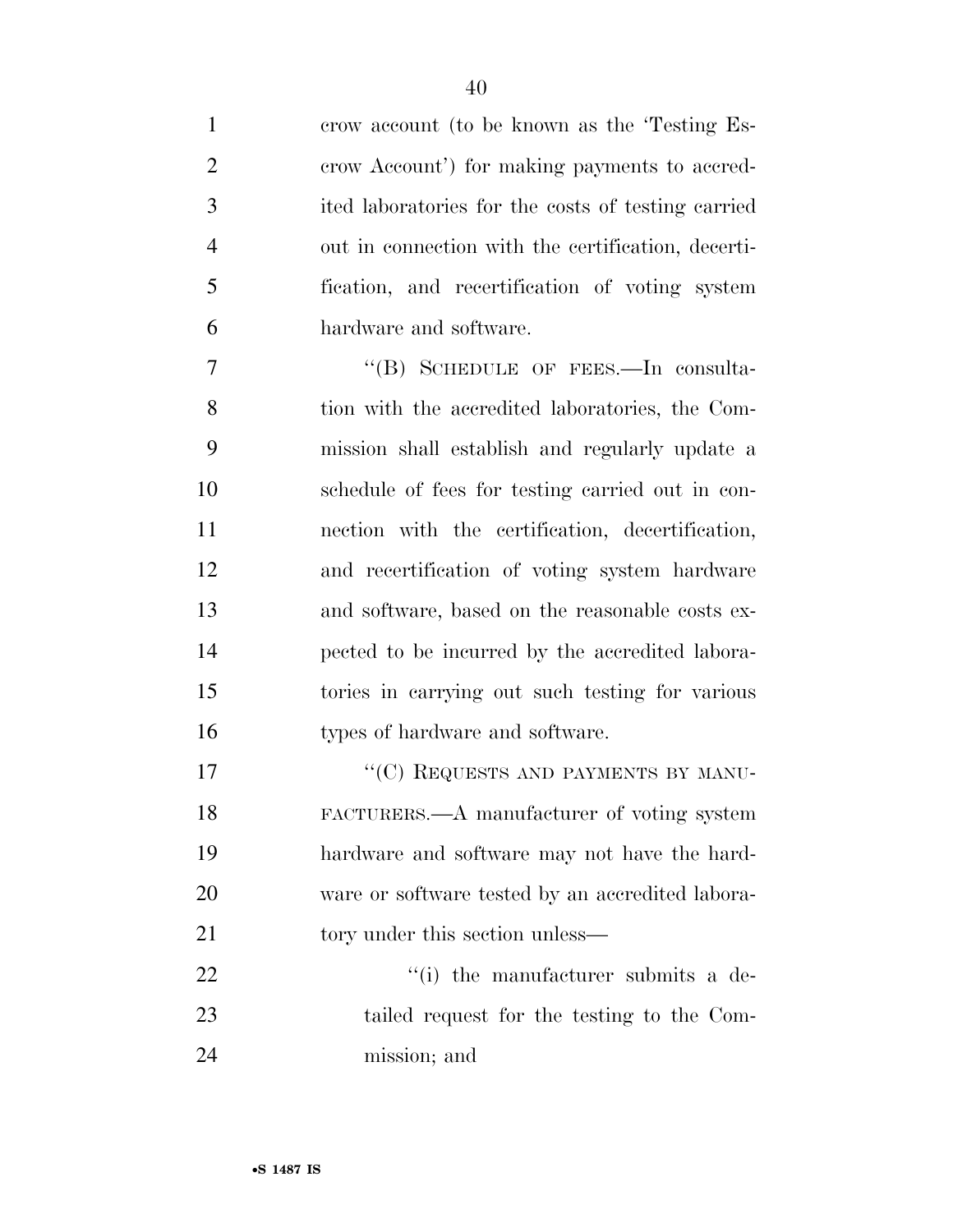| $\mathbf{1}$   | "(ii) the manufacturer pays to the                 |
|----------------|----------------------------------------------------|
| $\overline{2}$ | Commission, for deposit into the Testing           |
| 3              | Escrow Account established under sub-              |
| $\overline{4}$ | paragraph $(A)$ , the applicable fee under the     |
| 5              | schedule established and in effect under           |
| 6              | subparagraph $(B)$ .                               |
| 7              | "(D) SELECTION OF LABORATORY.-- Upon               |
| 8              | receiving a request for testing and the payment    |
| 9              | from a manufacturer required under subpara-        |
| 10             | graph (C), the Commission shall select at ran-     |
| 11             | dom, from all laboratories which are accredited    |
| 12             | under this section to carry out the specific test- |
| 13             | ing requested by the manufacturer, an accred-      |
| 14             | ited laboratory to carry out the testing.          |
| 15             | PAYMENTS TO LABORATORIES.-<br>``(E)                |
| 16             | Upon receiving a certification from a laboratory   |
| 17             | selected to carry out testing pursuant to sub-     |
| 18             | paragraph (D) that testing is completed, along     |
| 19             | with a copy of the results of the test as re-      |
| 20             | quired under paragraph $(3)(A)(iv)$ , the Com-     |
| 21             | mission shall make a payment to the laboratory     |
| 22             | from the Testing Escrow Account established        |
| 23             | under subparagraph $(A)$ in an amount equal to     |
| 24             | the applicable fee paid by the manufacturer        |
| 25             | under subparagraph $(C)(ii)$ .                     |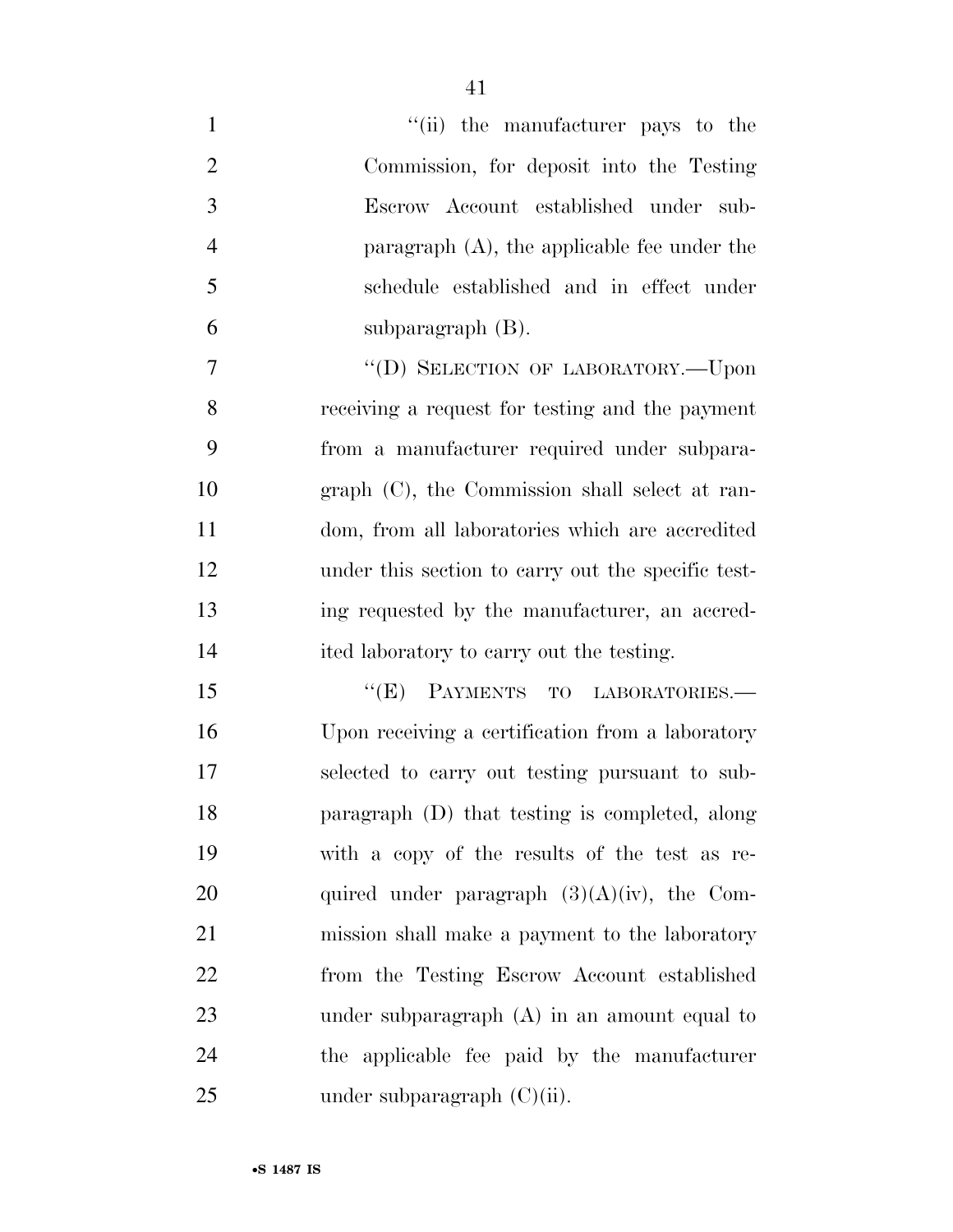| $\mathbf{1}$   | "(5) DISSEMINATION OF ADDITIONAL INFORMA-                    |
|----------------|--------------------------------------------------------------|
| $\overline{2}$ | TION ON ACCREDITED LABORATORIES.-                            |
| 3              | "(A) INFORMATION ON TESTING. - Upon                          |
| $\overline{4}$ | completion of the testing of a voting system                 |
| 5              | under this section, the Commission shall                     |
| 6              | promptly disseminate to the public the identi-               |
| 7              | fication of the laboratory which carried out the             |
| 8              | testing.                                                     |
| 9              | "(B) LABORATORIES WITH ACCREDITA-                            |
| 10             | TION REVOKED OR SUSPENDED.—If the Com-                       |
| 11             | mission revokes, terminates, or suspends the ac-             |
| 12             | ereditation of a laboratory under this section, or           |
| 13             | if the Commission has credible evidence of sig-              |
| 14             | nificant security failures at accredited labora-             |
| 15             | tories, the Commission shall promptly notify                 |
| 16             | Congress, the chief State election official of               |
| 17             | each State, and the public.".                                |
| 18             | (2) CONFORMING AMENDMENTS.-Section 231                       |
| 19             | of such Act $(42 \text{ U.S.C. } 15371)$ is further amended— |
| 20             | $(A)$ in subsection $(a)(1)$ , by striking "test-            |
| 21             | ing, certification," and all that follows and in-            |
| 22             | serting the following: "testing of voting system"            |
| 23             | hardware and software by accredited labora-                  |
| 24             | tories in connection with the certification, de-             |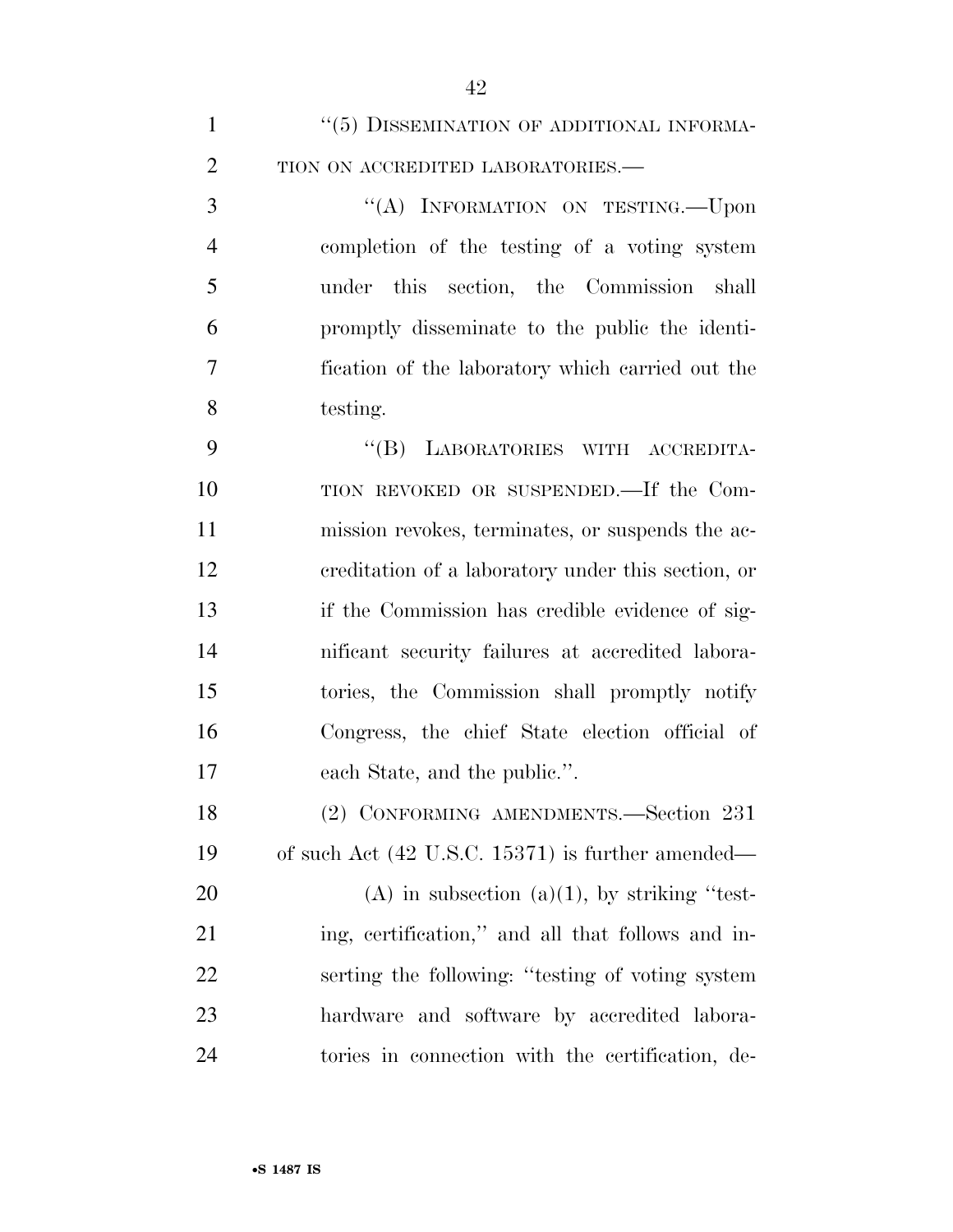| $\mathbf{1}$   | certification, and recertification of the hardware                 |
|----------------|--------------------------------------------------------------------|
| $\overline{2}$ | and software for purposes of this Act.";                           |
| 3              | $(B)$ in subsection $(a)(2)$ , by striking "test-                  |
| $\overline{4}$ | ing, certification," and all that follows and in-                  |
| 5              | serting the following: "testing of its voting sys-                 |
| 6              | tem hardware and software by the laboratories                      |
| 7              | accredited by the Commission under this section                    |
| 8              | in connection with certifying, decertifying, and                   |
| 9              | recertifying such hardware.";                                      |
| 10             | $(C)$ in subsection $(b)(1)$ , by striking "test-                  |
| 11             | ing, certification, decertification, and recertifi-                |
| 12             | cation" and inserting "testing"; and                               |
| 13             | (D) in subsection (d), by striking "testing,                       |
| 14             | certification, decertification, and recertification"               |
| 15             | each place it appears and inserting "testing".                     |
| 16             | <b>(3)</b><br>DEADLINE<br><b>FOR</b><br><b>ESTABLISHMENT</b><br>OF |
| 17             | STANDARDS AND ESCROW ACCOUNT.—The Election                         |
| 18             | Assistance Commission shall establish the standards                |
| 19             | described in section $231(b)(3)$ of the Help America               |
| <b>20</b>      | Vote Act of 2002 and the Testing Escrow Account                    |
| 21             | described in section $231(b)(4)$ of such Act (as added             |
| 22             | by subparagraph $(A)$ not later than January 1,                    |
| 23             | 2008.                                                              |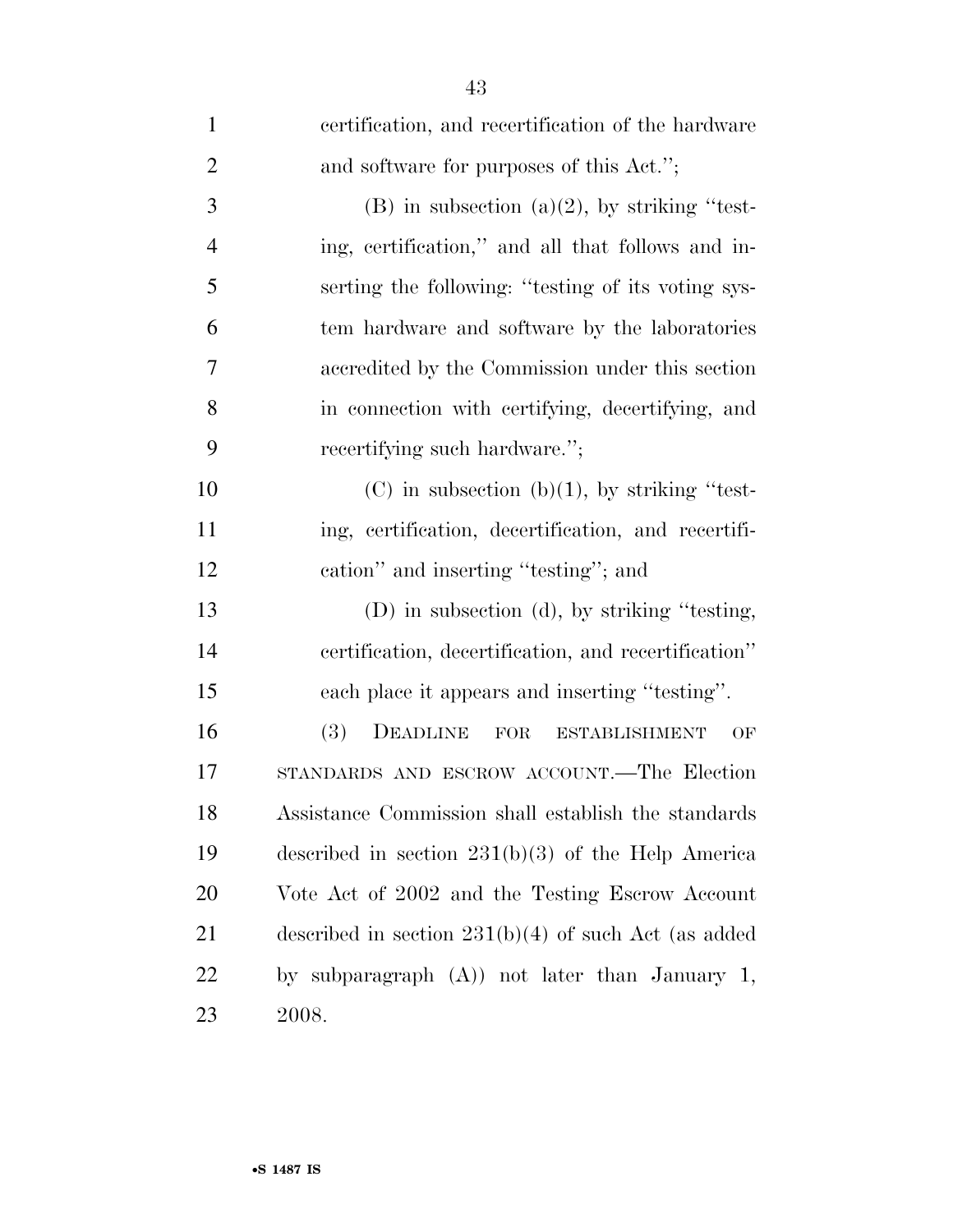(d) EFFECTIVE DATE FOR NEW REQUIREMENTS.— Section 301(e) of such Act (42 U.S.C. 15481(d)), as re- designated by section 101, is amended to read as follows: 4 "(e) EFFECTIVE DATE.—

5 "(1) In GENERAL.—Except as provided in this subsection, each State and jurisdiction shall be re- quired to comply with the requirements of this sec-tion on and after January 1, 2006.

9 "(2) SPECIAL RULE FOR CERTAIN REQUIRE- MENTS.—Each State and jurisdiction shall be re- quired to comply with the requirements of para- graphs (7), (8), (9), and (10) of subsection (a) on and after January 1, 2008.

14 "(3) EMERGENCY PAPER BALLOTS.—Each State and jurisdiction shall be required to comply 16 with the requirements of subsection  $(a)(11)$  with re- spect to the regularly scheduled general election for Federal office held in November 2008 and each suc-ceeding election for Federal office.

20 "(4) VOTE VERIFICATION AND AUDIT CAPACITY REQUIREMENTS.—Each State and jurisdiction shall be required to comply with the requirements of this section which are first imposed pursuant to the amendments made by section 201(a) of the Ballot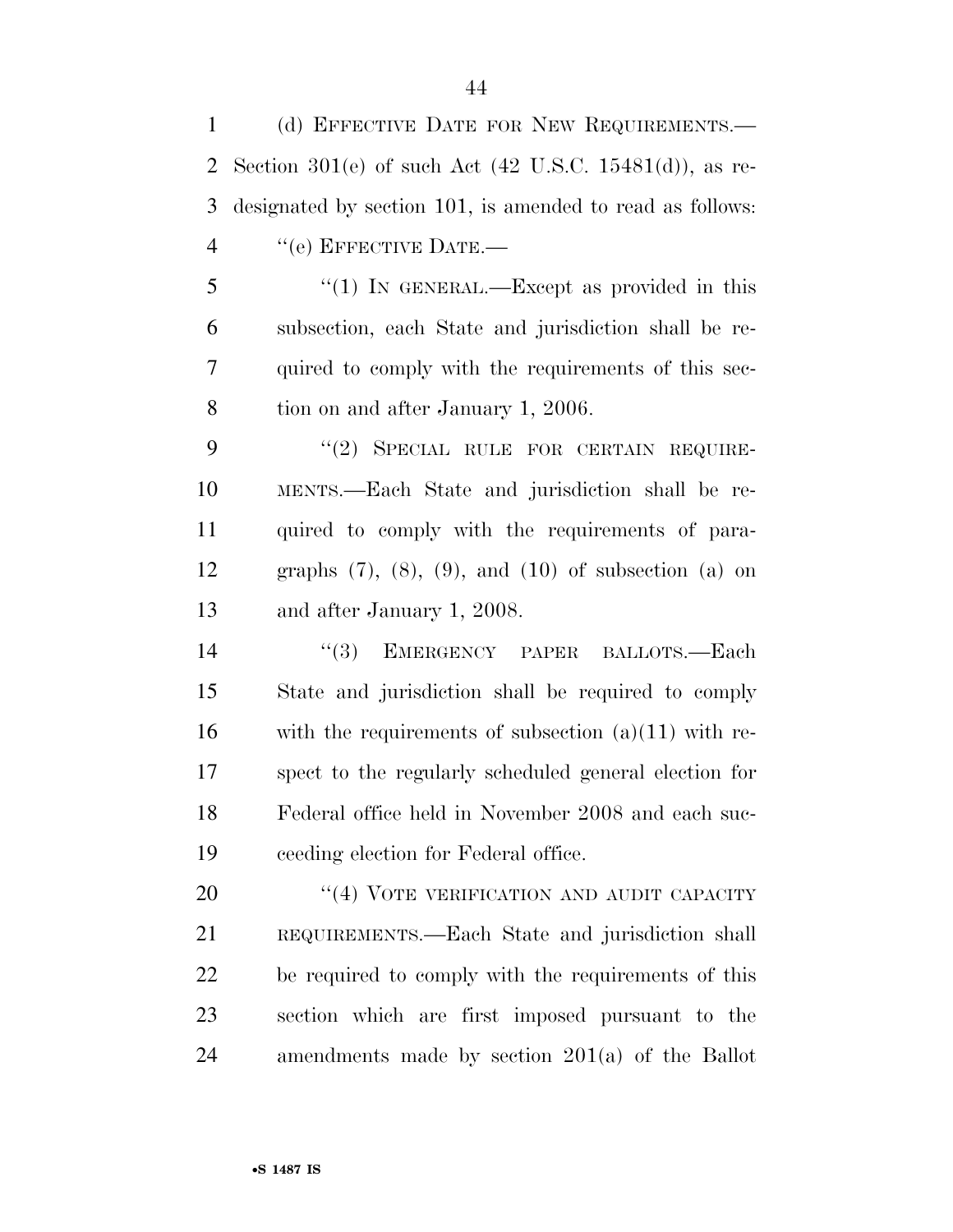Integrity Act of 2007 on and after January 1,  $2 \quad 2010."$ 

# **SEC. 202. REQUIREMENT FOR MANDATORY MANUAL AU-DITS.**

(a) MANDATORY MANUAL AUDITS.—

 (1) IN GENERAL.—Subtitle A of title III of the Help America Vote Act of 2002 (42 U.S.C. 15481 et seq.) is amended by redesignating sections 304 and 305 as sections 305 and 306, respectively, and by inserting after section 303 the following new sec-tion:

#### **''SEC. 304. MANDATORY ELECTION AUDITS.**

13 "(a) STATE GUIDELINES.—

14 "(1) IN GENERAL.—Not later than 90 days be- fore the date of each regularly scheduled general election for Federal office, each State shall establish guidelines and standards for local jurisdictions to utilize in conducting audits under this section.

19 "(2) CONSIDERATION OF MODEL GUIDE- LINES.—In adopting the State guidelines and stand- ards under paragraph (1), the State shall consider 22 the model audit guidelines established under part 4 of subtitle A of title II.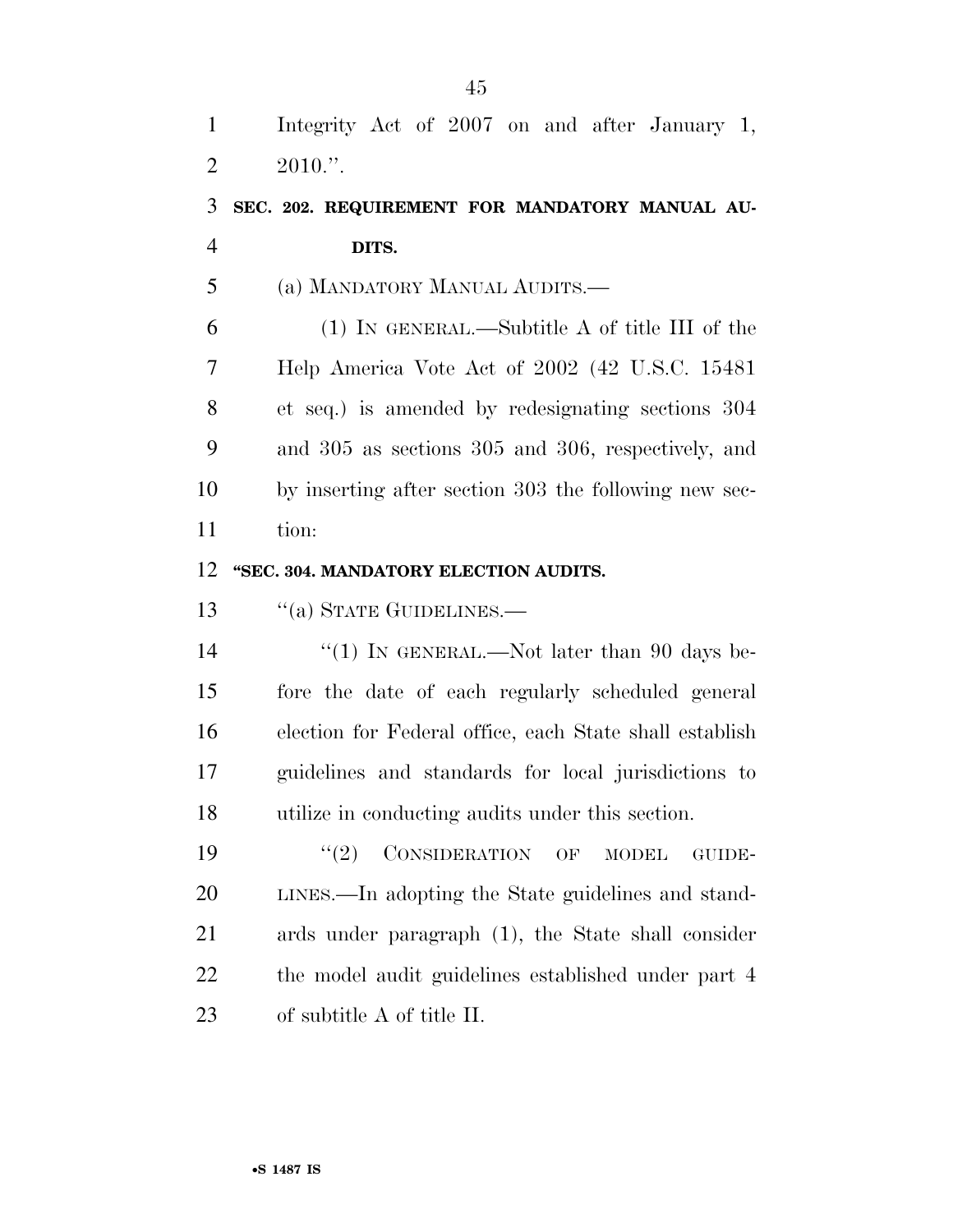| $\mathbf{1}$   | "(b) AUDITS.—Each State shall require an audit of            |
|----------------|--------------------------------------------------------------|
| $\overline{2}$ | results for elections for Federal office that meets the fol- |
| 3              | lowing minimum requirements:                                 |
| $\overline{4}$ | $\lq(1)$ The audit shall be conducted—                       |
| 5              | $\lq\lq$ at the same time as the official can-               |
| 6              | vass of each Federal election; and                           |
| 7              | $\lq\lq$ (B) in a public and transparent manner,             |
| 8              | such that members of the public are able to ob-              |
| 9              | serve the entire process.                                    |
| 10             | "(2) The audit shall be of not less than 2 per-              |
| 11             | cent of precincts in the State.                              |
| 12             | $\cdot$ (3) The State shall select the precincts audited     |
| 13             | under this section in a random manner following the          |
| 14             | election.                                                    |
| 15             | $\cdot$ (4) In the case of any State which uses elec-        |
| 16             | tronic voting systems, the audit shall compare the           |
| 17             | vote tallies from the hand count of the individual,          |
| 18             | durable, voter-verified paper records produced under         |
| 19             | section $301(a)(2)(A)$ with electronic vote tallies.         |
| 20             | "(c) COMPLETION OF AUDITS; COLLECTION OF                     |
| 21             | AUDIT RESULTS; PUBLICATION.-                                 |
| 22             | "(1) STATE SUBMISSION OF REPORT.-Each                        |
| 23             | State shall submit to the Commission a report, in            |
| 24             | such form as the Commission may require, on the              |
| 25             | results of the audit conducted under this section.           |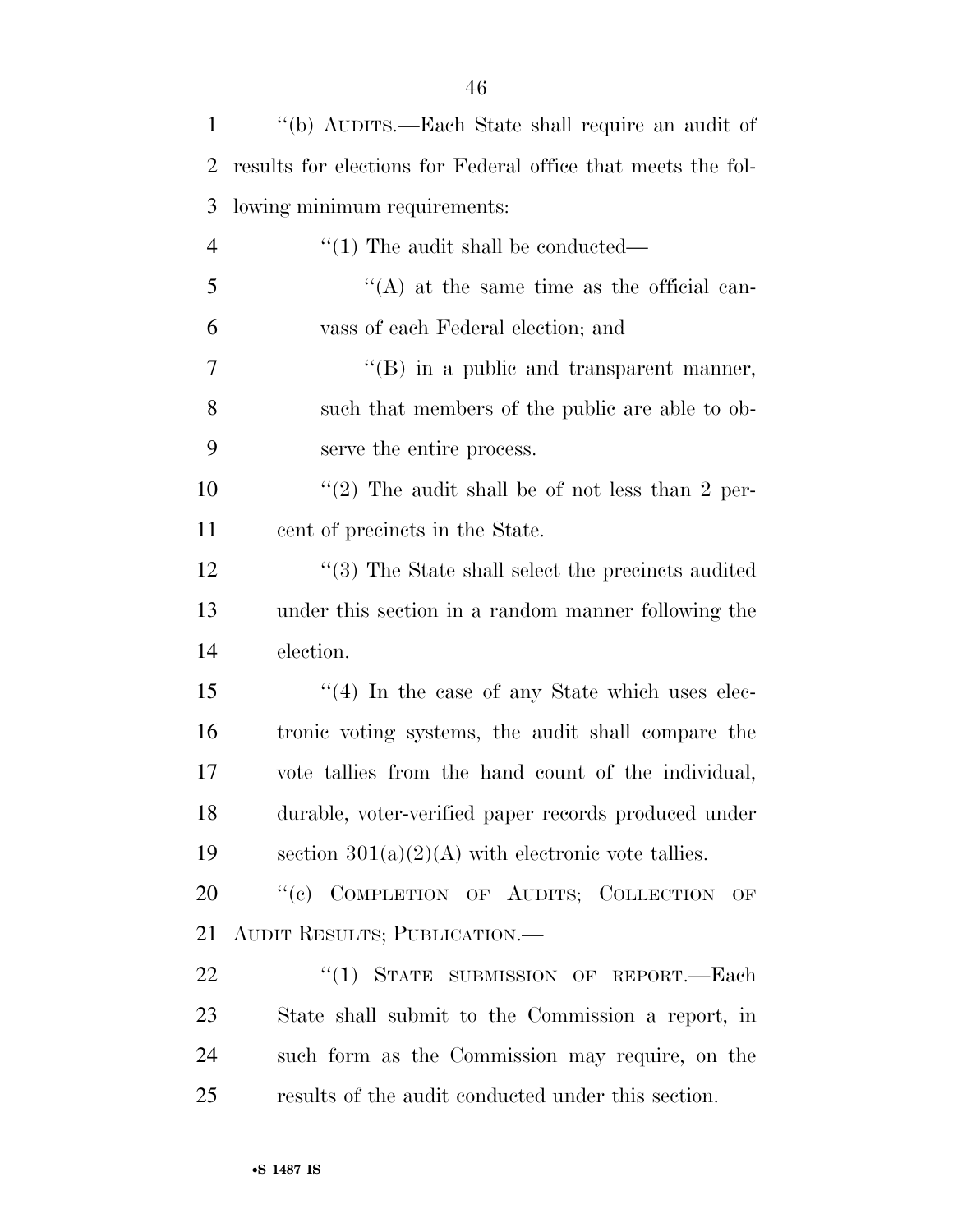1 ''(2) COMMISSION ACTION.—The Commission may request additional information from each State based on the results of the audit conducted under this section.

 ''(3) PUBLICATION.—The Commission shall publish each report submitted under paragraph (1) upon receipt.

8 "(d) DELAY IN CERTIFICATION OF RESULTS BY STATE.—No State may certify the results of any election which is subject to an audit under this section prior to the completion of the audit and the submission of the re-sults of the audit to the Commission.

 ''(e) EFFECTIVE DATE.—Each State shall be re- quired to comply with the requirements of this section on and after January 1, 2010.''.

 (2) AVAILABILITY OF ENFORCEMENT UNDER HELP AMERICA VOTE ACT OF 2002.—Section 401 of 18 such Act (42 U.S.C. 15511) is amended by striking ''and 303'' and inserting ''303, and 304''.

20 (3) CLERICAL AMENDMENT.—The table of con- tents of the Help America Vote Act of 2002 is amended by striking the items relating to sections 304 and 305 and inserting the following:

''Sec. 304. Mandatory election audits.

''Sec. 305. Minimum requirements.

''Sec. 306. Methods of implementation left to discretion of State.''.

(b) COMMISSION GUIDANCE.—

•**S 1487 IS**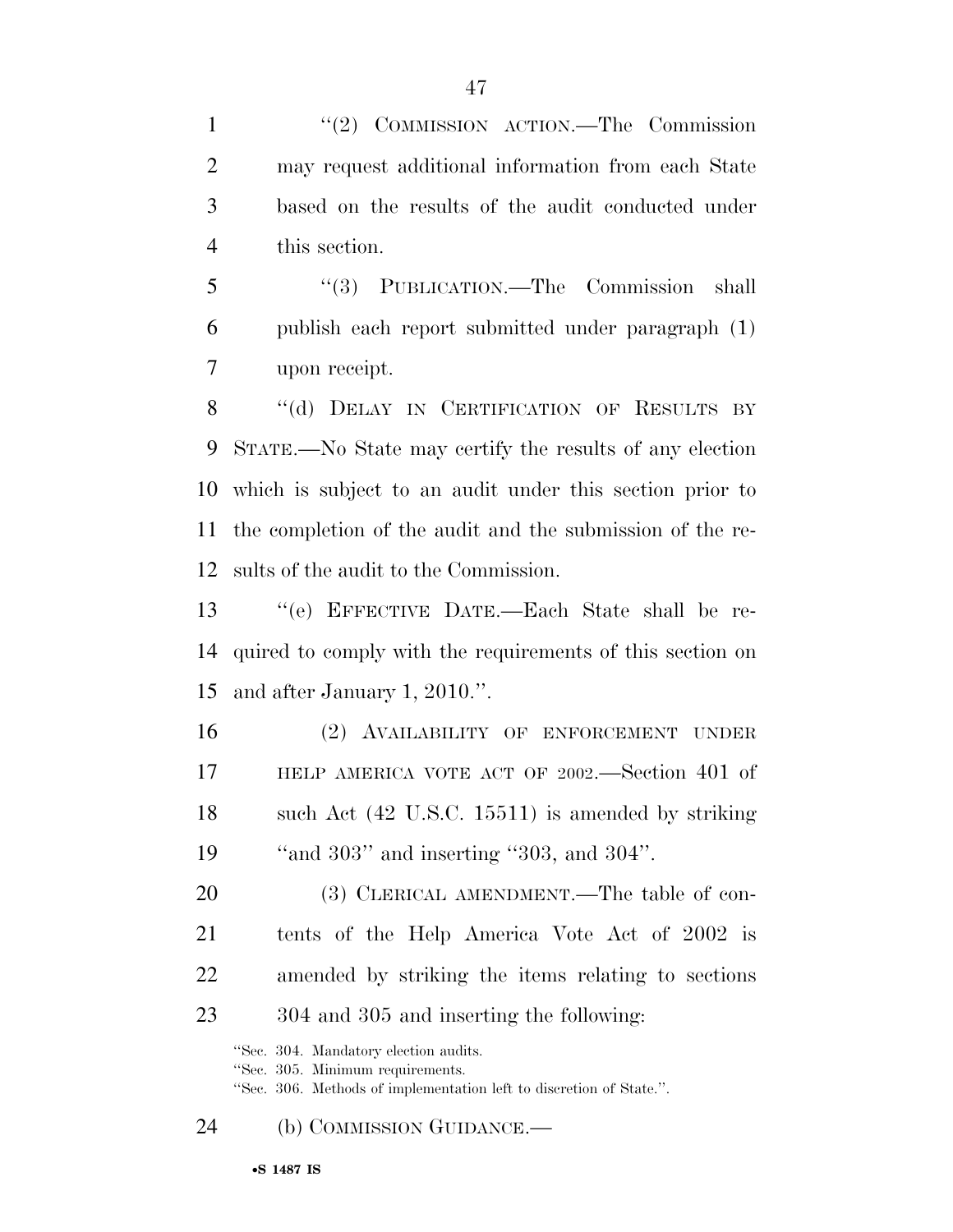(1) IN GENERAL.—Subtitle A of title II of the Help America Vote Act of 2002 (42 U.S.C. 15321 et seq.) is amended by adding at the end the fol-lowing new part:

#### **''PART 4—MODEL AUDIT GUIDELINES.**

#### **''SEC. 223. AUDIT GUIDELINES DEVELOPMENT TASK FORCE.**

 ''(a) ESTABLISHMENT.—The Commission shall es- tablish an Audit Guidelines Development Task Force (hereafter in this part referred to as the 'Task Force'). 10 "(b) MEMBERSHIP.—

11 ''(1) In GENERAL.—The Task Force shall be composed of individuals who are experts in the fields of election audits, recounts, computer technology, and election management. The composition of the Task Force shall (to the extent possible) reflect the demographic composition of the voting age popu-lation of the United States.

18 "(2) CONSULTATION.—The Commission shall consult with the Technical Guidelines Development Committee on—

21 "(A) the composition of the Task Force; and

23 "'(B) the appointment of members to the Task Force.

"(c) DUTIES.—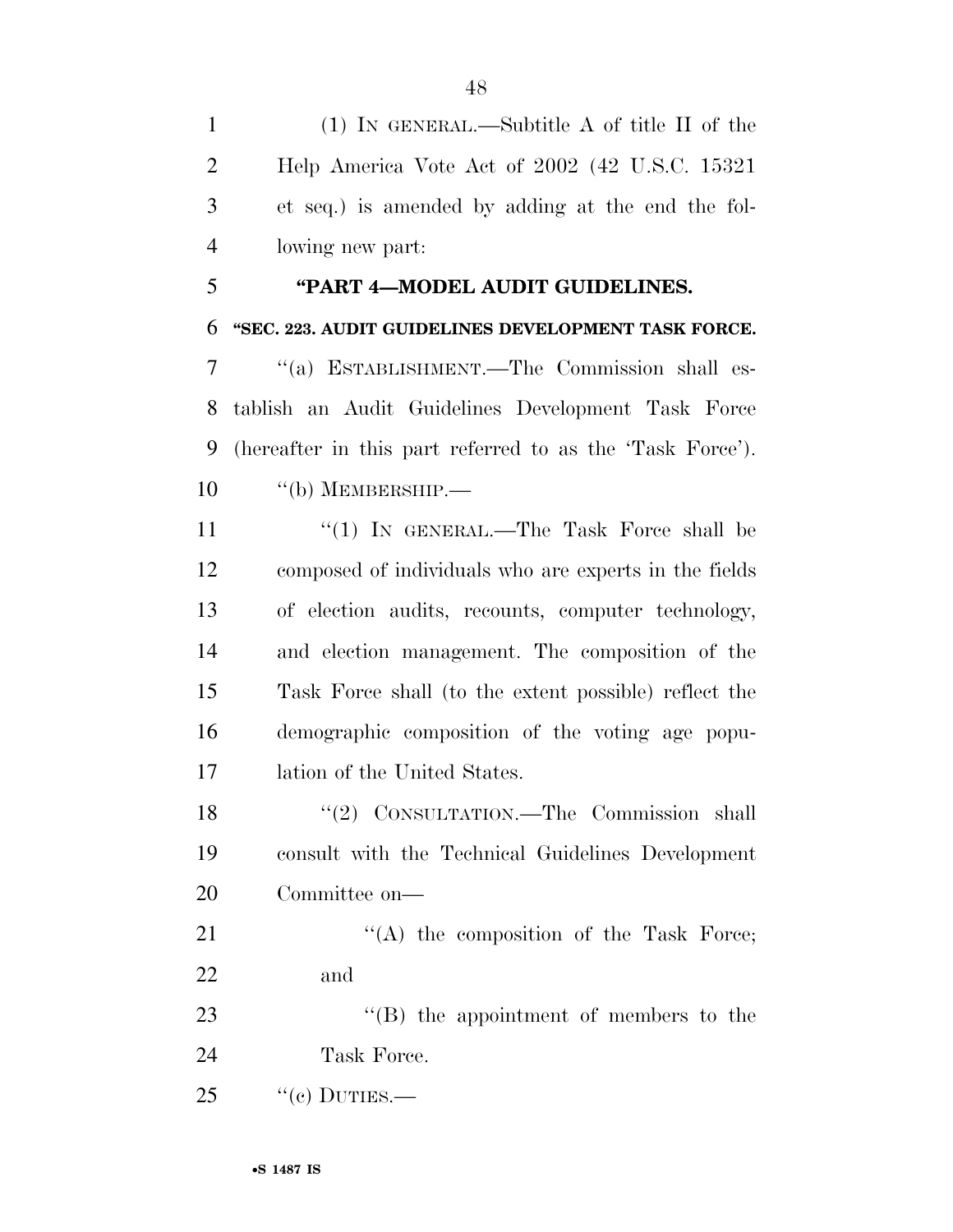1 "(1) IN GENERAL.—The Task Force shall as- sist the Commission in developing model audit guidelines for administrative and procedural prac- tices to ensure efficient, transparent, and accurate audits and recounts of ballots cast in Federal elec- tions. 7 "(2) DEADLINE FOR INITIAL SET OF REC- OMMENDATIONS.—The Task Force shall provide its first set of recommendations under this section to the Executive Director of the Commission not later 11 than 10 months after the Task Force is established. ''(d) CONSIDERATIONS.—In developing the model audit guidelines under subsection (c), the Task Force shall consider— ''(1) the time, place, and manner of developing audit procedures;  $\frac{u(2)}{2}$  processes for completing manual audits of voter-verified paper records and comparing such records with any electronic tallies;  $\qquad$   $\qquad$   $\qquad$   $\qquad$   $\qquad$   $\qquad$   $\qquad$   $\qquad$   $\qquad$   $\qquad$   $\qquad$   $\qquad$   $\qquad$   $\qquad$   $\qquad$   $\qquad$   $\qquad$   $\qquad$   $\qquad$   $\qquad$   $\qquad$   $\qquad$   $\qquad$   $\qquad$   $\qquad$   $\qquad$   $\qquad$   $\qquad$   $\qquad$   $\qquad$   $\qquad$   $\qquad$   $\qquad$   $\qquad$   $\qquad$   $\qquad$  audit functions;  $(4)$  the cost and burden on local election offi- cials of conducting an audit; and  $(5)$  the personnel and management require-ments of conducting audits.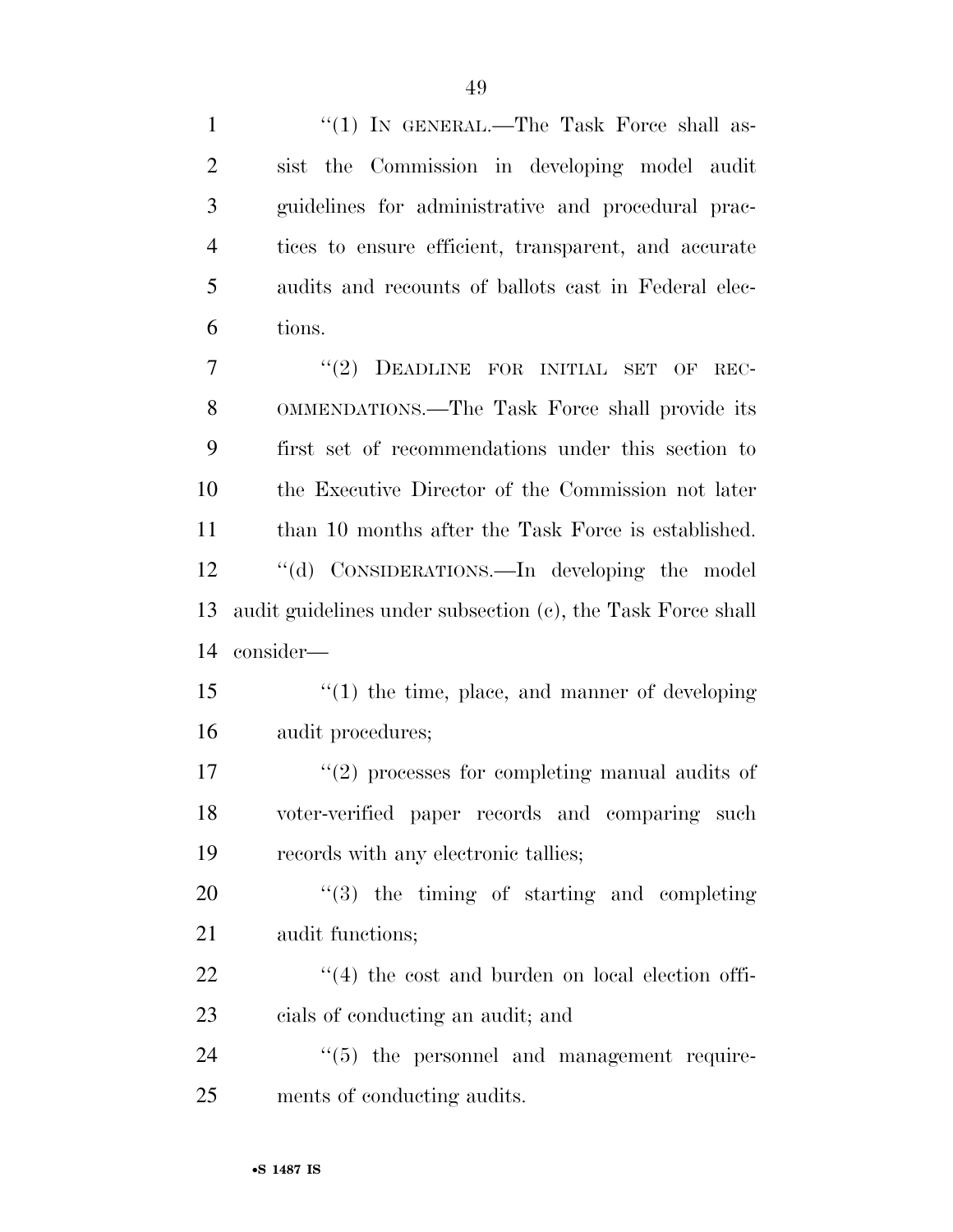''(e) PUBLICATION OF REPORT.—The Task Force shall make its recommendations to the Commission public upon delivering them to the Commission.

#### **''SEC. 224. PROCESS FOR ADOPTION.**

 ''The Commission shall provide for publication of the recommendations from the Task Force, an opportunity for public comment on the proposed model audit guidelines, and an opportunity for a public hearing on the record. Final model audit guidelines shall be adopted by the Com- mission after a majority vote of the members of the Com-mission.''.

 (2) TECHNICAL AMENDMENT.—Section 202 of such Act (42 U.S.C. 15322) is amended by striking ''and'' at the end of paragraph (5), by striking the period at the end of paragraph (6) and inserting ''; and'', and by adding at the end the following new paragraph:

18 ''(7) carrying out the duties described in part 4 (relating to the adoption of model audit guidelines), including the maintenance of a clearinghouse of in- formation on the experiences of State and local gov- ernments in implementing the guidelines and in con-ducting audits in general.''.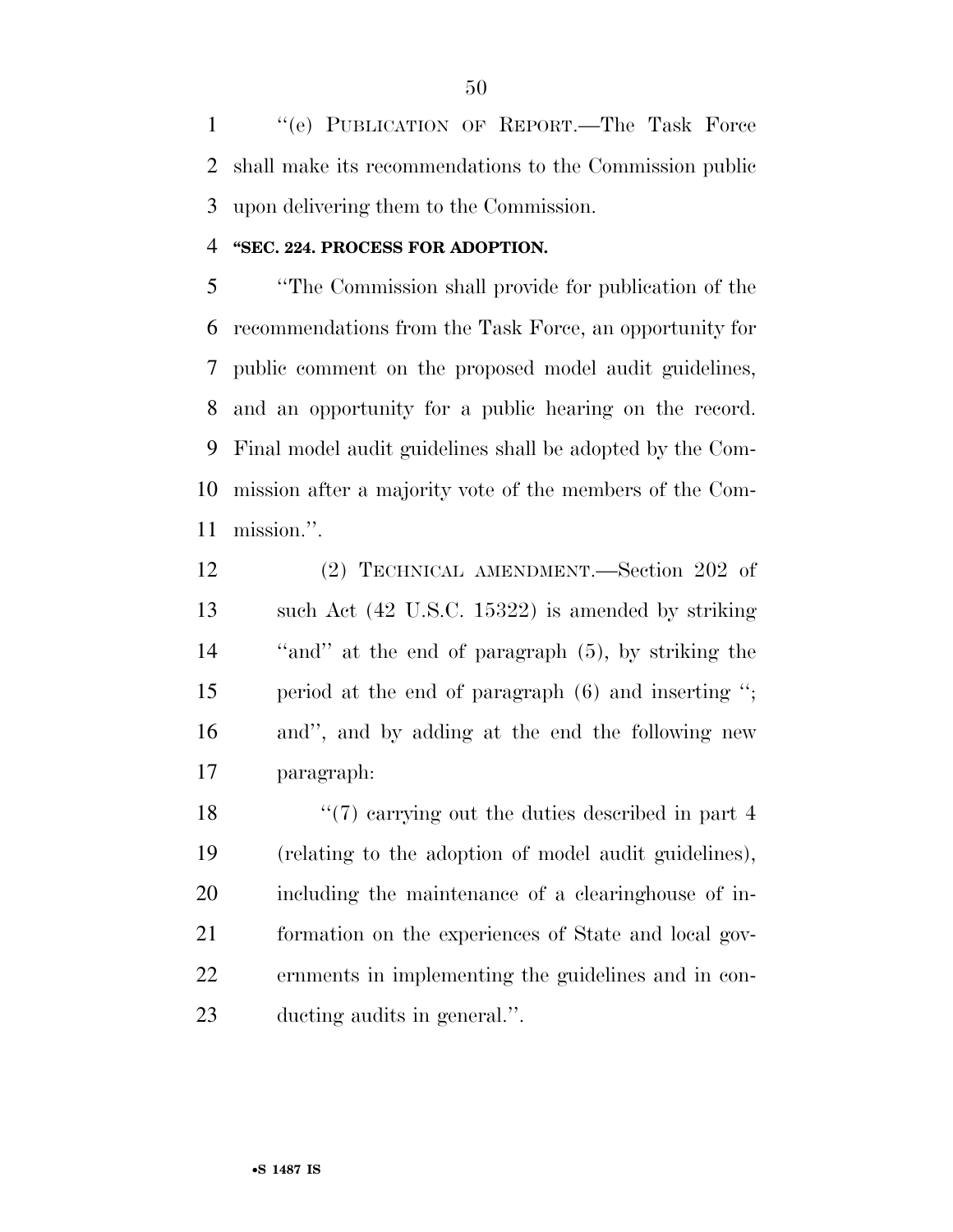(3) CLERICAL AMENDMENT.—The table of con- tents of such Act is amended by inserting after the item relating to section 222 the following: ''PART 4—MODEL AUDIT GUIDELINES ''Sec. 223. Audit Guidelines Development Task Force. ''Sec. 224. Process for adoption.''. **TITLE III—IMPROVING FEDERAL ELECTIONS Subtitle A—Additional Require- ments for Federal Elections SEC. 301. ABSENTEE VOTING.**  Title III of the Help America Vote Act of 2002 (42 U.S.C. 15481 et seq.) is amended by adding at the end the following new subtitle: **''Subtitle C—Additional Requirements ''SEC. 321. ABSENTEE VOTING.**  ''(a) ABSENTEE VOTING.—Each State shall permit any person who is otherwise qualified to vote in an election

 for Federal office to vote in such election in a manner other than in person, and shall not impose any additional conditions or restrictions on absentee voting other than a reasonable deadline for requesting and returning the bal-lot.

•**S 1487 IS**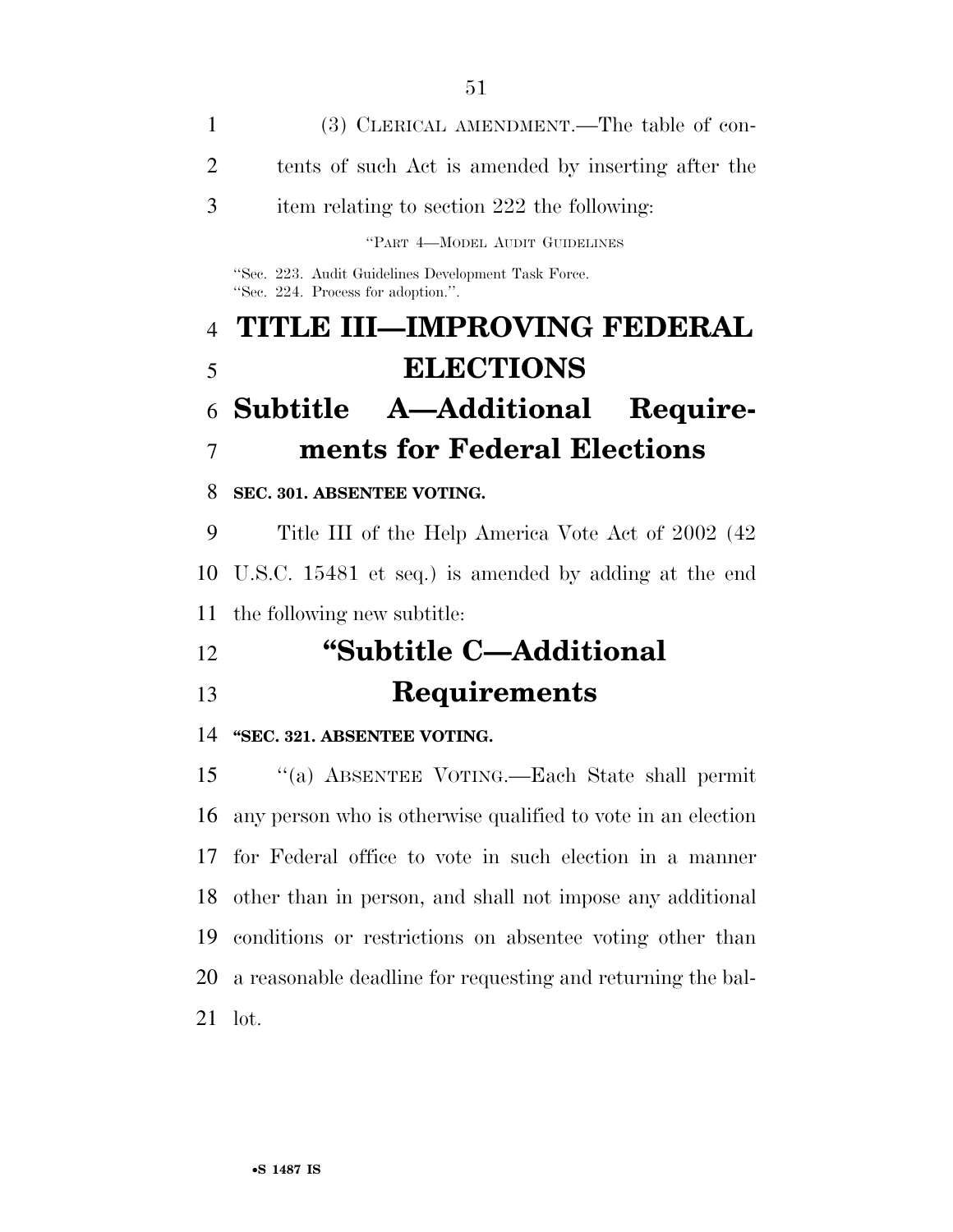''(b) SUBMISSION AND PROCESSING.—Any ballot cast under subsection (a) shall be submitted and processed in the manner provided for absentee ballots under State law. ''(c) EFFECTIVE DATE.—Each State and jurisdiction

 shall be required to comply with the requirements of this section on and after January 1, 2008.''.

#### **SEC. 302. THIRD-PARTY VOTER REGISTRATION.**

 Subtitle C of title III of the Help America Vote Act of 2002, as added by this Act, is amended by adding at the end the following new section:

# **''SEC. 322. ALLOWANCE OF VOTER REGISTRATION ASSIST-ANCE.**

 ''(a) IN GENERAL.—No State shall refuse to register an individual to vote on the grounds that such individual's voter registration application was submitted to the State by a third party.

 ''(b) PROHIBITION ON LIMITING VOTER REGISTRA-TION ACTIVITY.—No State shall—

 $\frac{1}{2}$  (1) prohibit any person from assisting individ- uals in obtaining and completing, or from collecting or submitting, mail voter registration forms devel-22 oped pursuant to sections  $6(a)(2)$  and  $9(a)(2)$  of the National Voter Registration Act of 1993 (42 U.S.C. 24 1973gg–4(a)(2); 1973gg–7(a)(2)) for the purpose of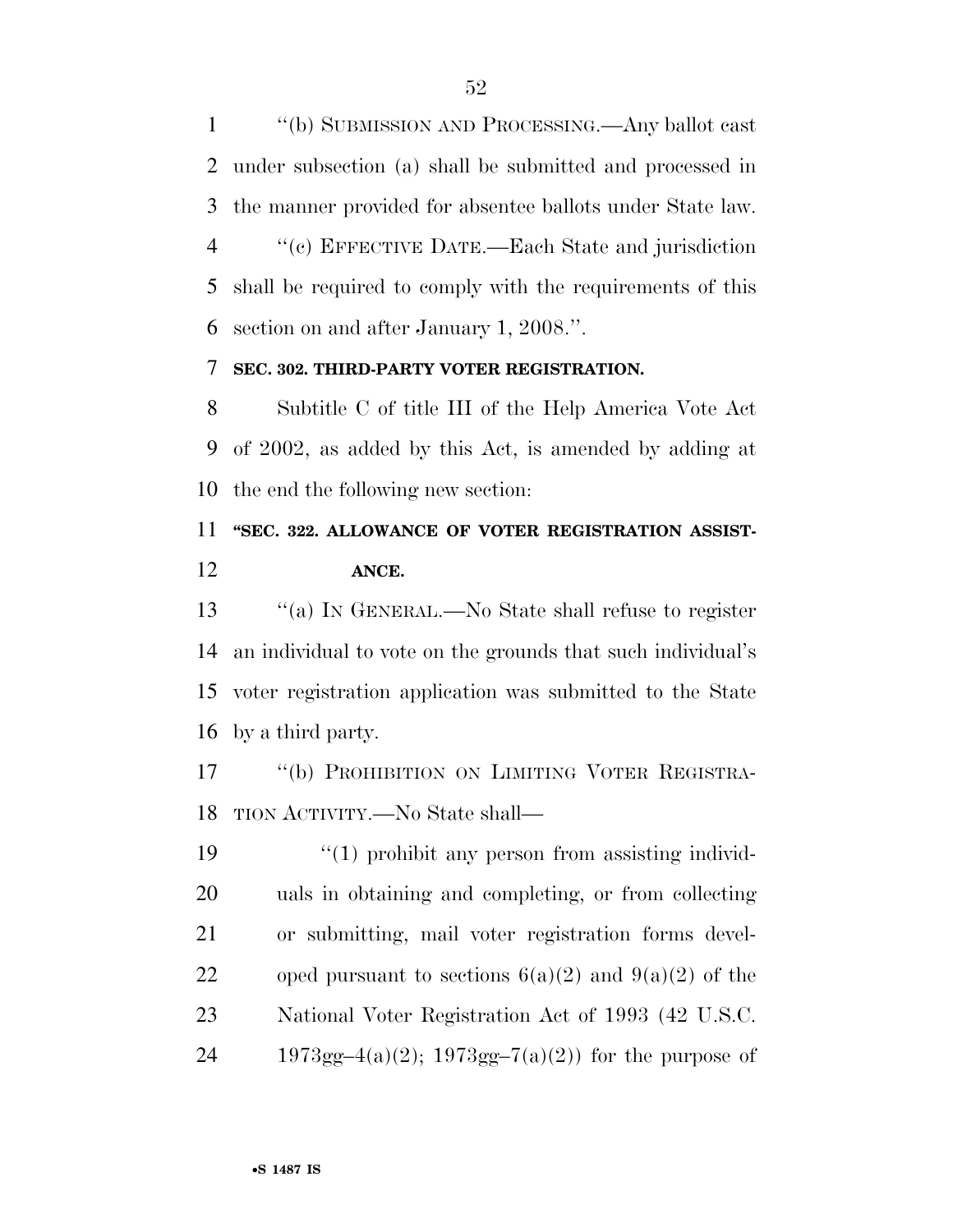| $\mathbf{1}$   | registering those individuals to vote in elections for     |
|----------------|------------------------------------------------------------|
| $\overline{2}$ | Federal office; or                                         |
| 3              | $\lq(2)$ impose any burden on such assistance, or          |
| $\overline{4}$ | on the collection or submission of such mail voter         |
| 5              | registration forms.                                        |
| 6              | "(c) RULE OF CONSTRUCTION.—Nothing in this sub-            |
| 7              | section shall prevent any State from prohibiting or penal- |
| 8              | $izing$ —                                                  |
| 9              | $\lq(1)$ the intentional and knowing falsification of      |
| 10             | voter registration forms;                                  |
| 11             | $\lq(2)$ the intentional and knowing destruction of        |
| 12             | completed voter registration forms;                        |
| 13             | $\cdot$ (3) the failure to submit completed voter reg-     |
| 14             | istration forms before a voter registration deadline       |
| 15             | for an election for Federal office with the specific in-   |
| 16             | tent of disenfranchising voters; or                        |
| 17             | $\cdot$ (4) the payment of any person to collect voter     |
| 18             | registration forms based solely on the number of           |
| 19             | forms collected.".                                         |
| 20             | SEC. 303. TRAINING OF POLL WORKERS.                        |
| 21             | (a) TRAINING REQUIREMENT.—Subtitle C of title III          |
| 22             | of the Help America Vote Act of 2002, as added and         |
| 23             | amended by this Act, is amended by adding at the end       |
| 24             | the following new section:                                 |
|                |                                                            |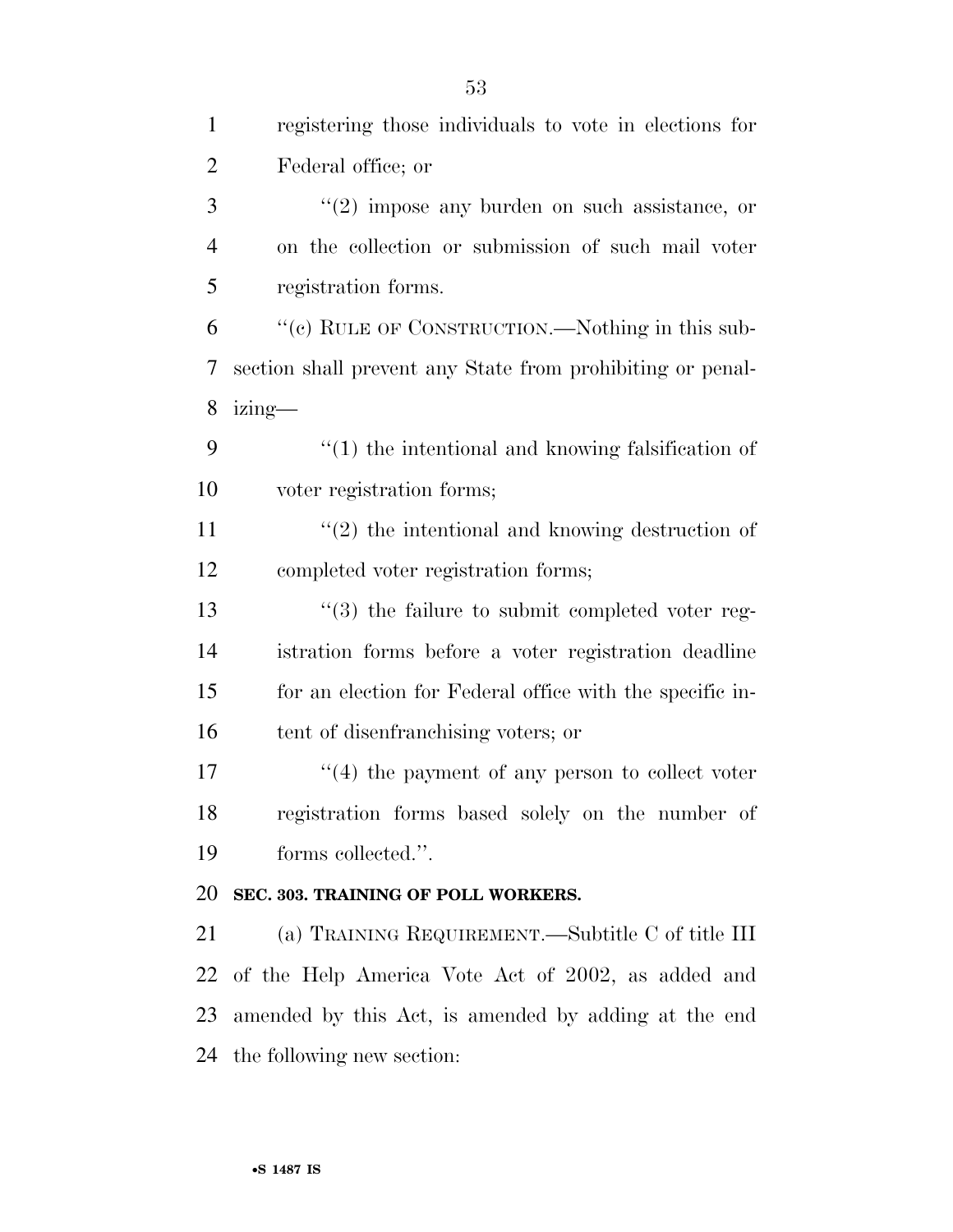| $\mathbf{1}$   | "SEC. 323. INSTRUCTION OF POLL WORKERS.              |
|----------------|------------------------------------------------------|
| $\overline{2}$ | "(a) INSTRUCTION OF POLL WORKERS.—                   |
| 3              | ``(1)<br>ESTABLISHMENT OF PROGRAM.-Each              |
| $\overline{4}$ | State shall establish a program to ensure uniformity |
| 5              | of, and establish minimum standards for, training    |
| 6              | poll workers.                                        |
| 7              | "(2) NONDISCRIMINATORY STANDARDS.—                   |
| 8              | "(A) IN GENERAL.—The standards estab-                |
| 9              | lished under paragraph (1) shall be nondiscrim-      |
| 10             | inatory.                                             |
| 11             | "(B) EXCEPTION.—Such standards may                   |
| 12             | vary based on the type of voting system used in      |
| 13             | different locations in the State.                    |
| 14             | DEVELOPMENT OF CURRICULUM.-The<br>(3)                |
| 15             | curriculum provided under such a program shall be    |
| 16             | developed—                                           |
| 17             | $\lq\lq$ in conjunction with election and edu-       |
| 18             | cation experts; and                                  |
| 19             | "(B) taking into consideration guidelines            |
| 20             | provided by the Commission.                          |
| 21             | $``(4)$ CONTENT OF PROGRAM.—                         |
| 22             | "(A) IN GENERAL.—Under such a pro-                   |
| 23             | gram, each State shall require that all poll         |
| 24             | workers successfully complete a curriculum           |
| 25             | under which the individual is trained—               |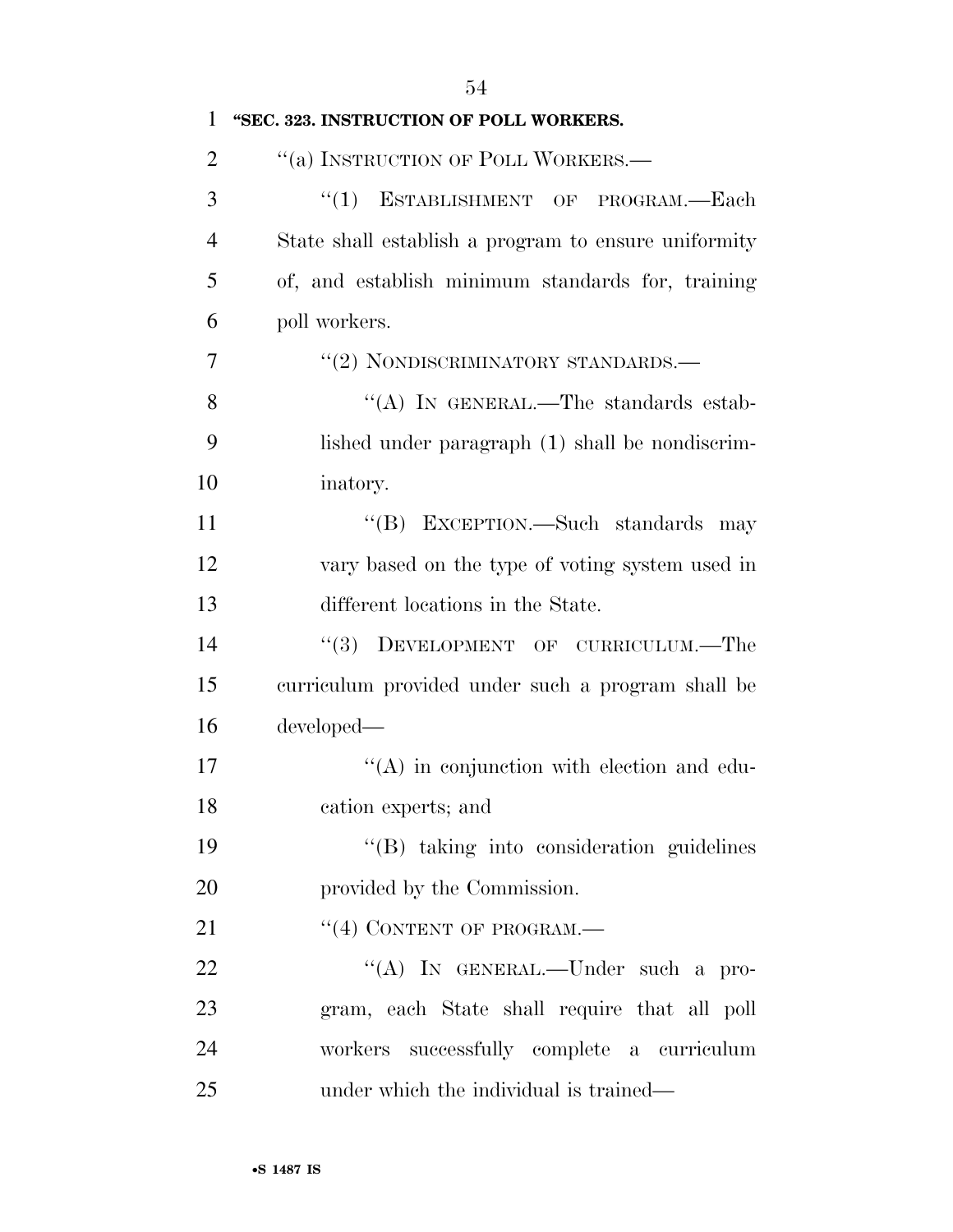$''(i)$  in the applicable laws governing election administration in the State, in- cluding laws governing—  $\text{``(I) who is eligible to vote};$  $\frac{1}{2}$  (II) the rights and responsibil- ities of voters;  $\frac{1}{1}$  the casting and counting of votes; 9 ''(IV) the rights of voters with disabilities and of voters who are lan- guage minorities described in section 12 203 of the Voting Rights Act of 1965; 13 ''(V) the right of any individual 14 under section  $301(a)(1)(A)$  to verify the ballot and correct any error in a private and independent manner; and ''(VI) the right of voters to a provisional ballot; and  $"$ (ii) on the use and maintenance of any voting systems (including optical scan voting systems and direct recording elec- tronic voting systems) used for the conduct of Federal elections in the State.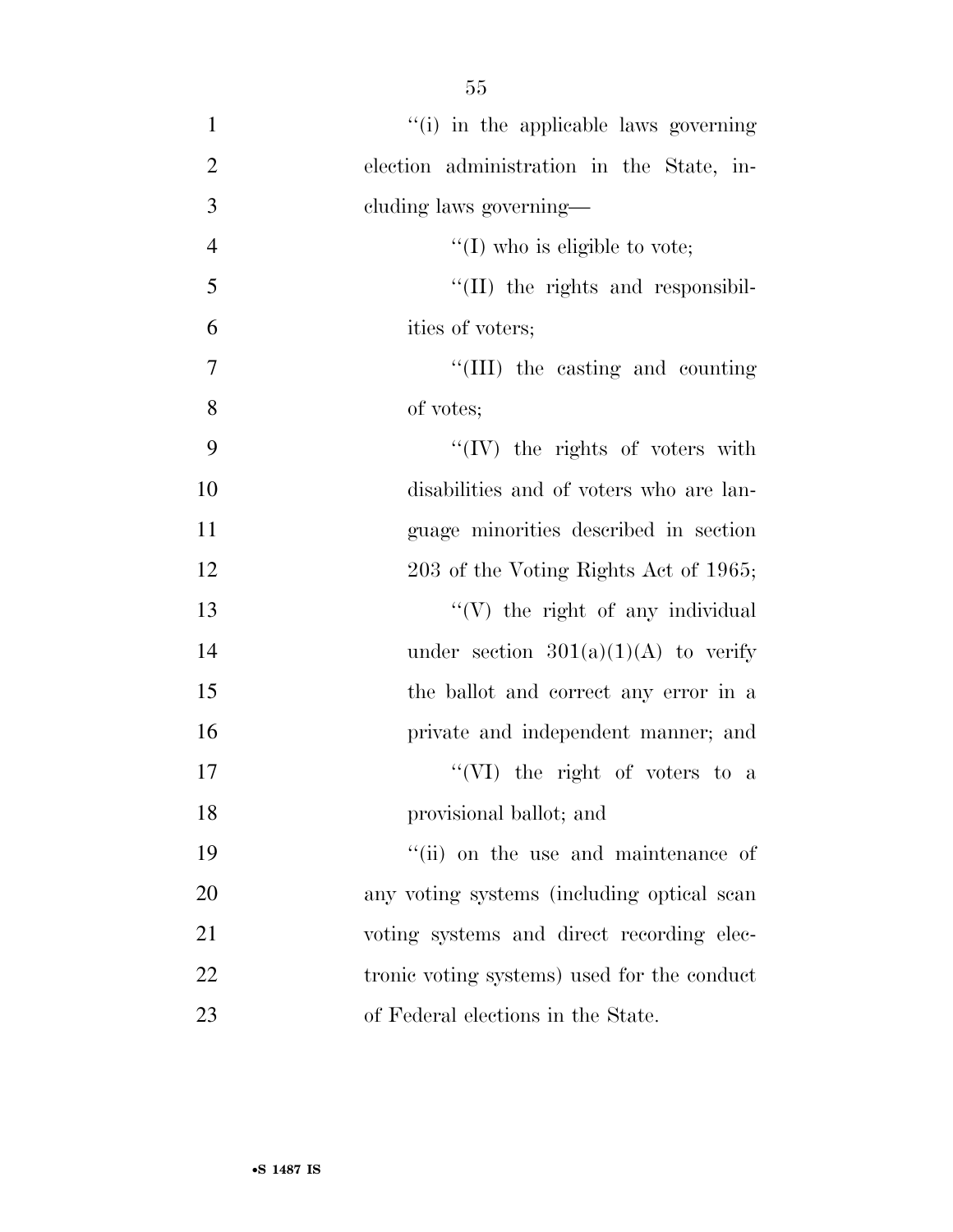| $\mathbf{1}$   | "(B) DEVELOPMENT AND DISTRIBUTION                            |
|----------------|--------------------------------------------------------------|
| $\overline{2}$ | OF MANUAL FOR POLL WORKERS.—As part of                       |
| 3              | such curriculum, each State shall—                           |
| $\overline{4}$ | "(i) develop a manual for poll work-                         |
| 5              | ers;                                                         |
| 6              | "(ii) publish such manual not less                           |
| 7              | than 4 weeks before each election for Fed-                   |
| 8              | eral office; and                                             |
| 9              | "(iii) with respect to each election for                     |
| 10             | Federal office-                                              |
| 11             | $\lq\lq$ (I) distribute such manual to all                   |
| 12             | appropriate individuals before<br>such                       |
| 13             | election; and                                                |
| 14             | $\lq\lq$ (II) ensure that all poll workers                   |
| 15             | sign a certification that they have re-                      |
| 16             | ceived and reviewed such manual.                             |
| 17             | "(b) EFFECTIVE DATE.-Each State shall be re-                 |
|                | 18 quired to comply with the requirements of this section on |
| 19             | and after January 1, 2008.".                                 |
| 20             | SEC. 304. EQUITABLE ALLOCATION OF VOTING SYSTEMS,            |
| 21             | POLL WORKERS, AND ELECTION RESOURCES.                        |
| 22             | (a) IN GENERAL.—Subtitle C of title III of the Help          |
| 23             | America Vote Act of 2002, as added and amended by this       |
| 24             | Act, is amended by adding at the end the following new       |
| 25             | section:                                                     |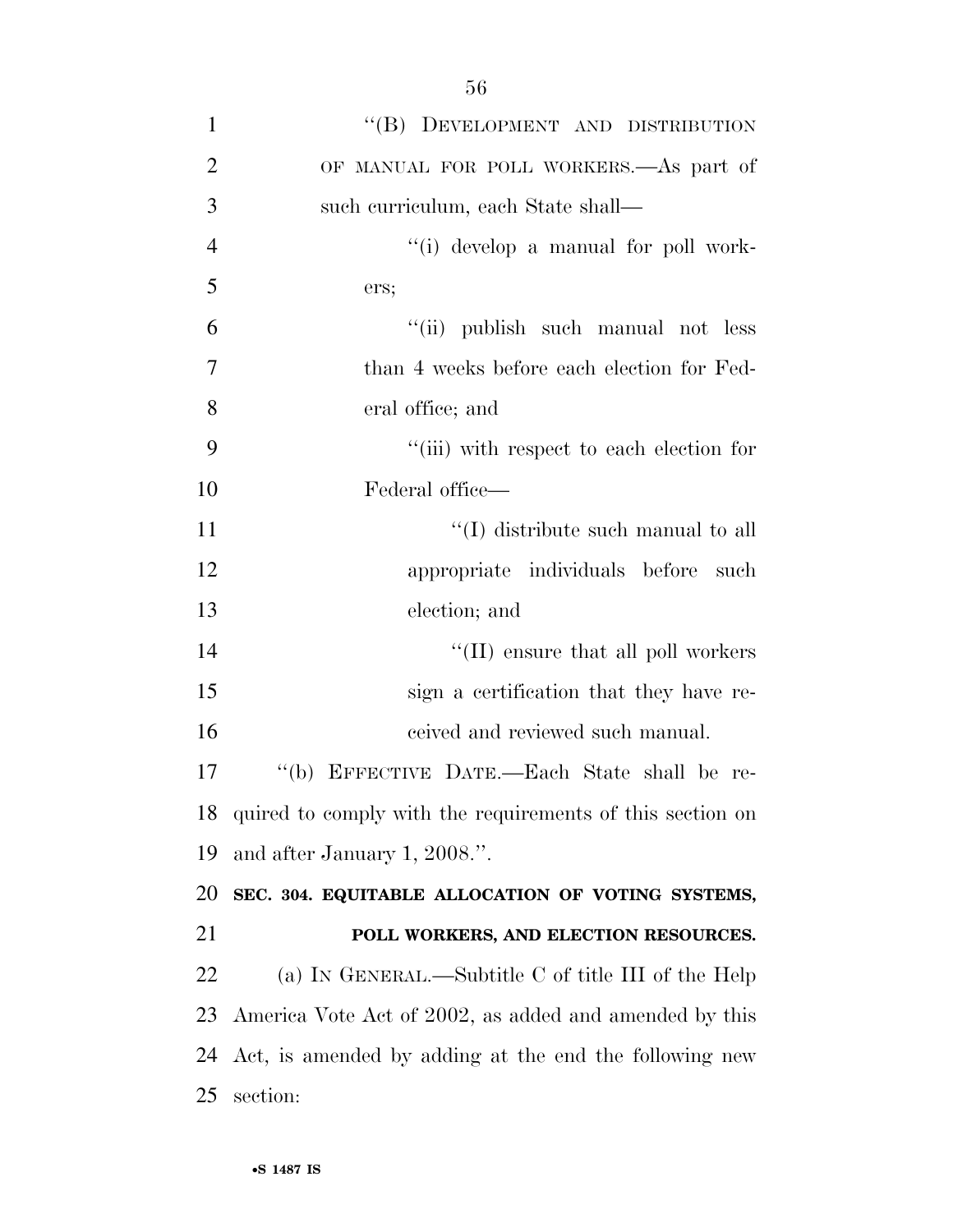#### **''SEC. 324. EQUITABLE ALLOCATION OF VOTING SYSTEMS,**

### **POLL WORKERS, AND ELECTION RESOURCES.**

 ''(a) IN GENERAL.—Each State shall provide for an equitable number of voting systems, poll workers, and other election resources (including all other physical re- sources) for each voting site on the day of any Federal election and on any days during which such State allows early voting for a Federal election. Such resources shall be adequate to address long lines, delays, technological failures, and other administrative circumstances.

11 "(b) CONSIDERATION AND DEVIATION FROM COM-MISSION BENCHMARK.—

13 "(1) CONSIDERATION.—In providing for an eq- uitable number of voting systems, poll workers, and other election resources in the State under sub- section (a), each State shall consider the benchmark standards established by the Commission under sec-tion 299.

19 "(2) EXPLANATION OF DEVIATIONS.—If the number voting systems, poll workers, and other elec- tion resources provided by a State under subsection (a) materially deviates from the benchmarks stand- ards established by the Commission under section 299, the State shall make publicly available a state- ment describing such differences and explaining the reasons for such differences.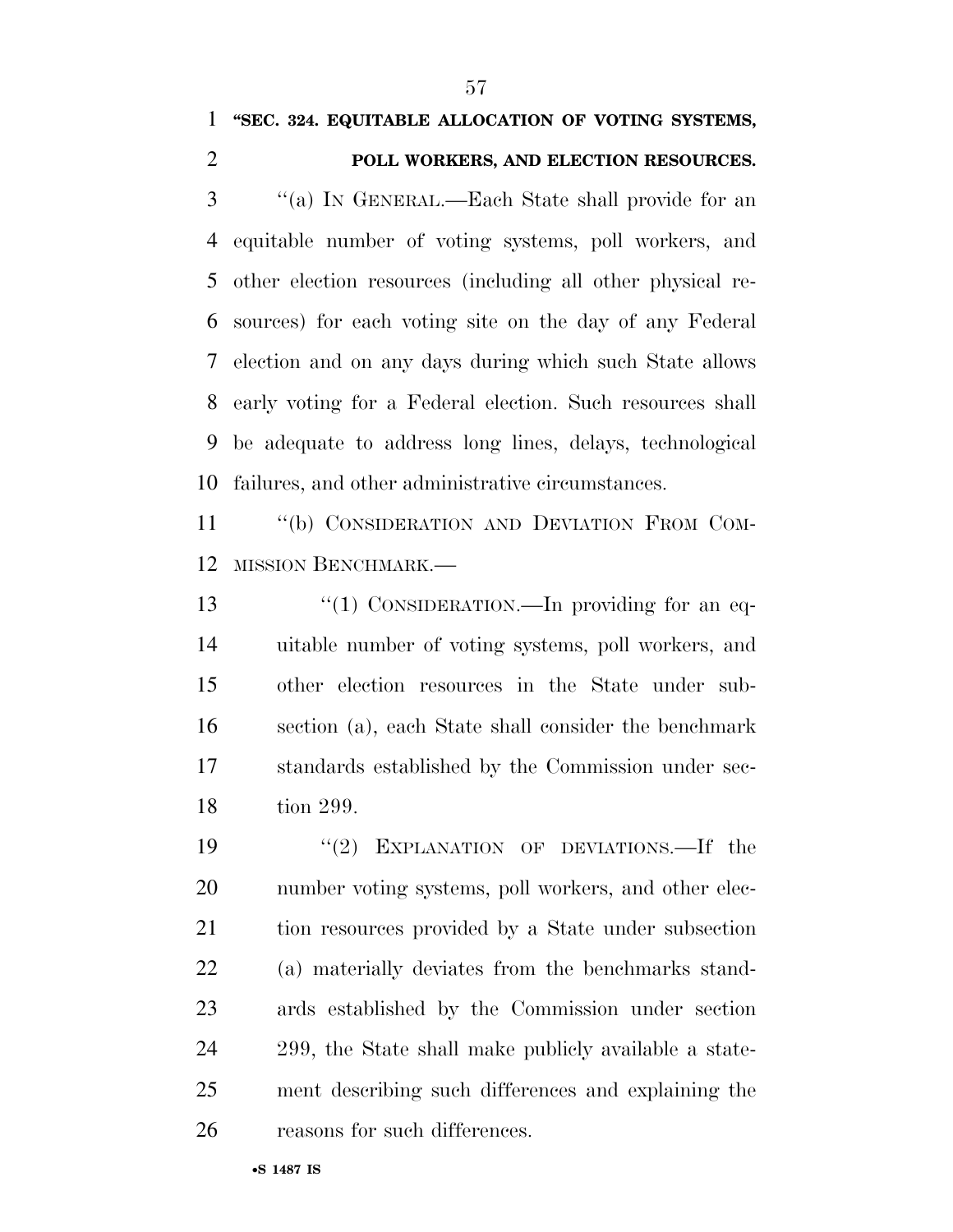1 ''(c) VOTING SITE.—For purposes of this section and

| 2         | section 299, the term 'voting site' means a polling loca-   |
|-----------|-------------------------------------------------------------|
| 3         | tion, except that in the case of any polling location which |
| 4         | serves more than 1 precinct, such term shall mean a pre-    |
| 5         | cinct.                                                      |
| 6         | "(d) EFFECTIVE DATE.—Each State shall be re-                |
| 7         | quired to comply with the requirements of this section on   |
| 8         | and after January 1, 2010.".                                |
| 9         | (b) STANDARDS.—                                             |
| 10        | (1) IN GENERAL.—Title II of the Help America                |
| 11        | Vote Act of 2002, as amended by this Act, is                |
| 12        | amended by adding at the end the following:                 |
| 13        | "Subtitle E-Guidance and                                    |
| 14        | <b>Standards</b>                                            |
|           |                                                             |
| 15        | "SEC. 299. STANDARDS FOR THE EQUITABLE ALLOCATION           |
| 16        | OF VOTING SYSTEMS, POLL WORKERS, AND                        |
| 17        | ELECTION RESOURCES.                                         |
| 18        | $\lq\lq$ (a) In GENERAL.—                                   |
| 19        | $``(1)$ STUDY.—The Commission shall conduct a               |
| <b>20</b> | study on the equitable distribution of voting systems,      |
| 21        | poll workers, and election resources.                       |
| <u>22</u> | "(2) STANDARDS.—Not later than January 1,                   |
| 23        | 2009, the Commission shall issue standards based            |
| 24        | on the results of the study conducted under para-           |
| 25        | graph (1) that establish benchmarks for the dis-            |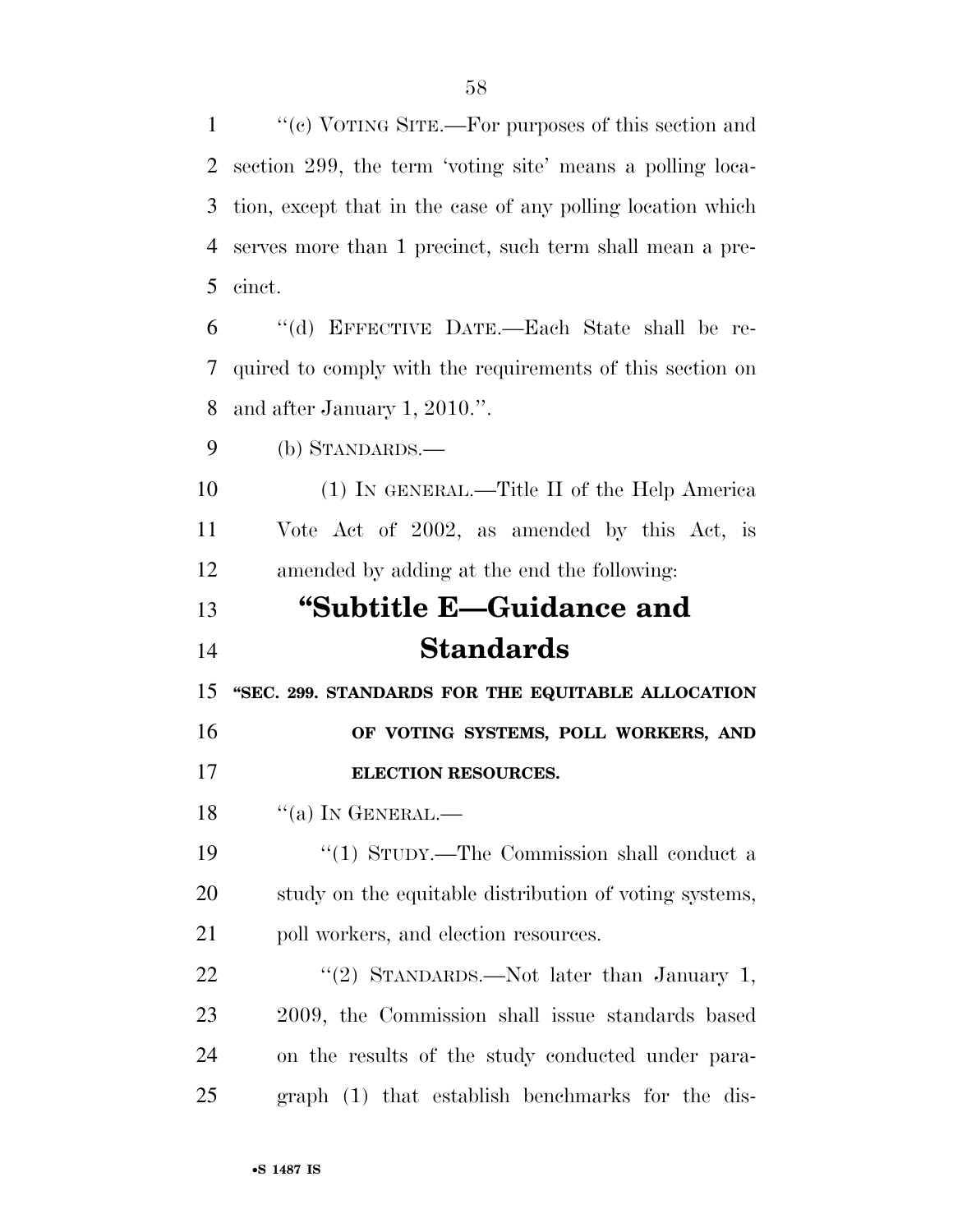| $\mathbf{1}$   | tribution of an equitable number of voting systems,   |
|----------------|-------------------------------------------------------|
| $\overline{2}$ | poll workers, and other election resources (including |
| 3              | all other physical resources) for voting sites on the |
| $\overline{4}$ | day of any Federal election and on any days during    |
| 5              | which early voting is allowed for a Federal election. |
| 6              | "(b) DISTRIBUTION.—                                   |
| 7              | "(1) IN GENERAL.—The standards described in           |
| 8              | subsection (a) shall provide for a uniform and non-   |
| 9              | discriminatory distribution of such systems, workers, |
| 10             | and other resources, and, to the extent possible,     |
| 11             | shall take into account, among other factors—         |
| 12             | $\lq\lq$ voting patterns and voter turnout in         |
| 13             | prior Federal elections, including the differences    |
| 14             | between presidential elections and other elec-        |
| 15             | tions;                                                |
| 16             | $\lq\lq$ voter registration counts;                   |
| 17             | "(C) current census data and demographic              |
| 18             | changes;                                              |
| 19             | $\lq\lq$ (D) the abilities and training of poll       |
| 20             | workers;                                              |
| 21             | $\lq\lq$ . The accessibility of polling locations;    |
| 22             | and                                                   |
| 23             | $\lq\lq(F)$ available assistive voting technologies.  |
| 24             | "(2) PURPOSE.—To the extent possible, the             |
| 25             | standards shall provide for a distribution of voting  |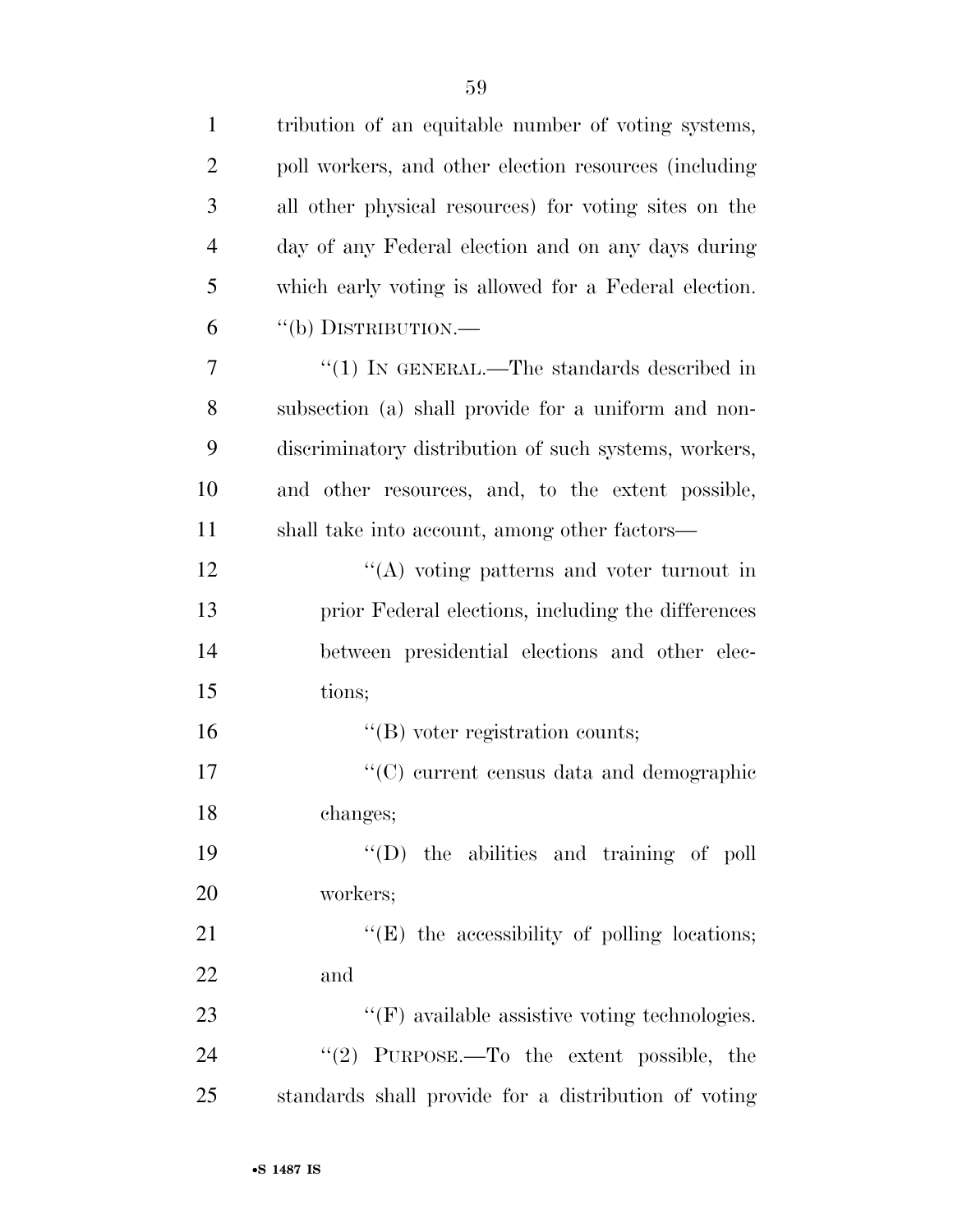| $\mathbf{1}$   | systems, poll workers, and other election resources            |
|----------------|----------------------------------------------------------------|
| $\overline{2}$ | with the goals of $-$                                          |
| 3              | "(A) ensuring a fair and equitable waiting                     |
| $\overline{4}$ | time for all voters in the State; and                          |
| 5              | "(B) preventing a waiting time of over $1$                     |
| 6              | hour at any voting site.".                                     |
| $\overline{7}$ | (2) CONFORMING AMENDMENTS.—                                    |
| 8              | (A) Section 202 of the Help America Vote                       |
| 9              | Act of $2002$ (42 U.S.C. 15322), as amended by                 |
| 10             | this Act, is amended by redesignating para-                    |
| 11             | graphs $(5)$ , $(6)$ , and $(7)$ as paragraphs $(6)$ , $(7)$ , |
| 12             | and (8), respectively, and by inserting after                  |
| 13             | paragraph (4) the following new paragraph.                     |
| 14             | $(5)$ carrying out the duties described in sub-                |
| 15             | title E.".                                                     |
| 16             | (B) The table of contents of the Help                          |
| 17             | America Vote Act of 2002, as amended by this                   |
| 18             | Act, is amended by inserting before the item re-               |
| 19             | lating to title III the following:                             |
|                | "Subtitle E-Guidance and Standards                             |

''Sec. 299. Standards for the equitable allocation of voting systems, poll workers, and election resources.''.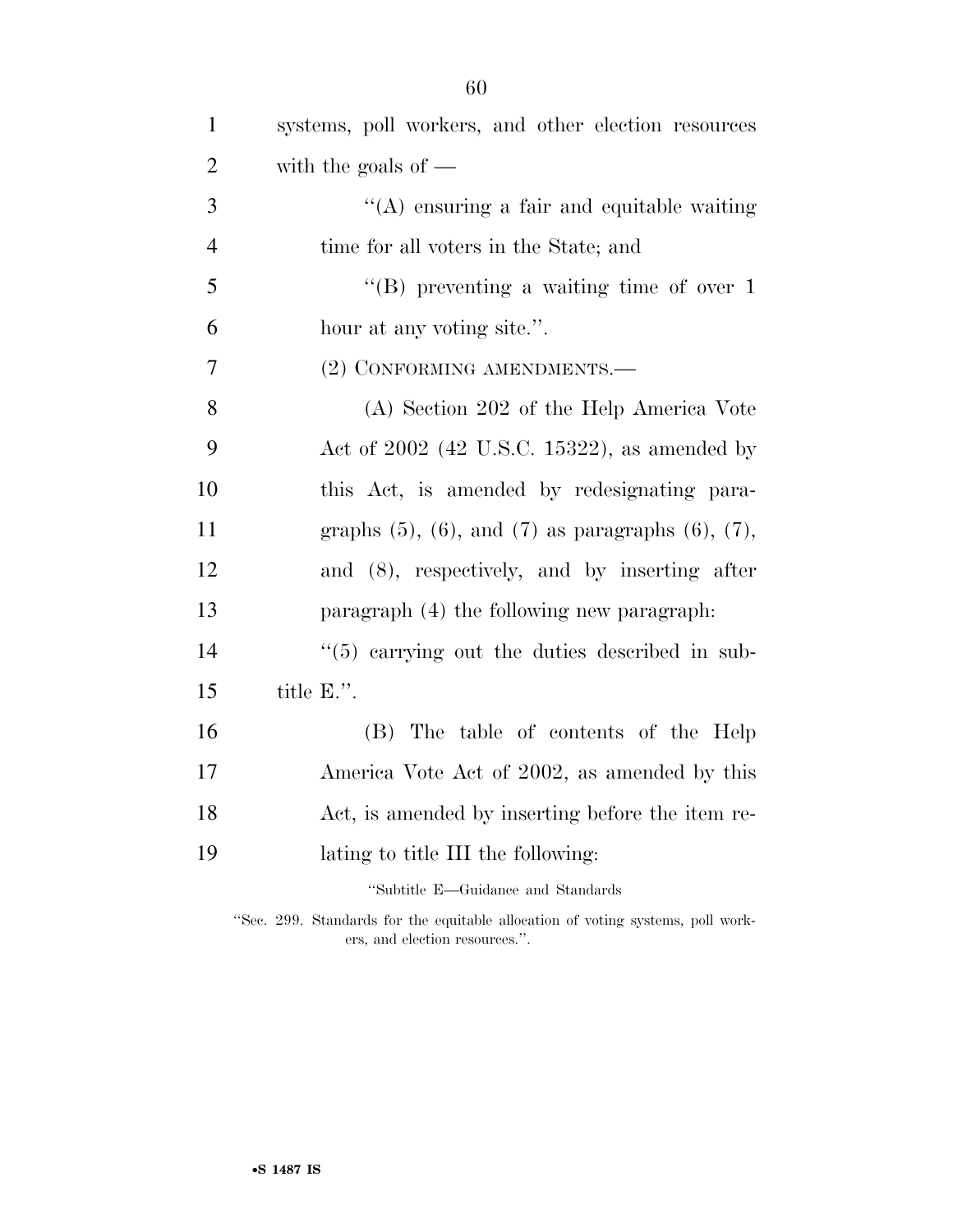Subtitle C of title III of the Help America Vote Act of 2002, as added and amended by this Act, is amended by adding at the end the following new section:

 **''SEC. 325. PROHIBITION ON CAMPAIGN ACTIVITIES BY CHIEF STATE ELECTION OFFICIALS.** 

 ''(a) PROHIBITION.—Subject to subsection (c), no chief State election official shall take an active part in po- litical management or in a political campaign with respect to any election for Federal office over which such official has supervisory authority.

 ''(b) ACTIVE PART IN POLITICAL MANAGEMENT OR IN A POLITICAL CAMPAIGN.—The term 'active part in po- litical management or in a political campaign' means— 16 ''(1) serving as a member of an authorized com-mittee of a candidate for Federal office;

 ''(2) making public comments in support of, or opposed to, any candidate for Federal office in an official capacity;

21  $\frac{1}{2}$   $\frac{1}{2}$  the solicitation, acceptance, or receipt of political contributions from any person on behalf of a candidate for Federal office; and

 ''(4) the sharing of information concerning an official count, recount, or audit with respect to any primary, special, or general election for Federal of-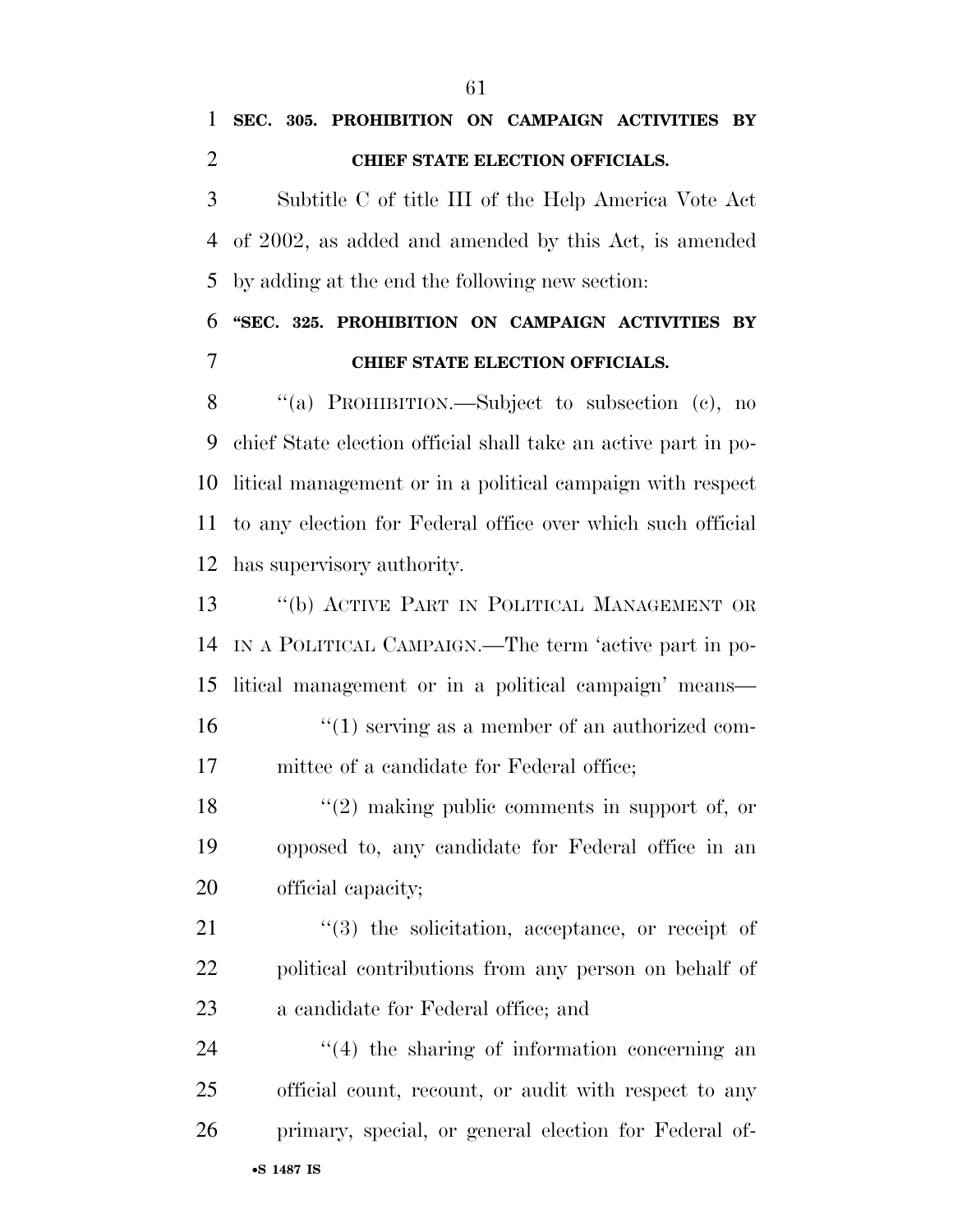| $\mathbf{1}$   | fice with a candidate for such office or with an au-     |
|----------------|----------------------------------------------------------|
| $\overline{2}$ | thorized committee of such a candidate, unless the       |
| 3              | same information is provided to all other candidates     |
| $\overline{4}$ | for such office in such election.                        |
| 5              | $``(e)$ EXCEPTIONS.—                                     |
| 6              | "(1) CHIEF STATE ELECTION OFFICIAL RUN-                  |
| 7              | NING AS CANDIDATE.—In the case of a chief State          |
| 8              | election official who is a candidate for Federal office, |
| 9              | the prohibition under subsection (a) shall not apply     |
| 10             | with respect to the election for that Federal office.    |
| 11             | "(2) ATTENDANCE AT POLITICAL CAMPAIGN                    |
| 12             | EVENTS.—Nothing in this section shall be construed       |
| 13             | to prohibit a chief State election official from serving |
| 14             | as a delegate to a national nominating convention of     |
| 15             | a political party or from attending any political cam-   |
| 16             | paign event.                                             |
| 17             | "(d) EFFECTIVE DATE.—The requirements of this            |
| 18             | section shall take effect on January 1, 2008.".          |
| 19             | SEC. 306. STANDARDS FOR PURGING VOTERS.                  |
| 20             | SAFEGUARDS AGAINST ACCIDENTAL<br>$RE-$<br>(a)            |
| 21             | MOVAL.-                                                  |
| 22             | $(1)$ In GENERAL.—Subparagraph $(B)$ of section          |
| 23             | $303(a)(4)$ of the Help America Vote Act of 2002 (42)    |
| 24             | U.S.C. $15483(a)(4)$ is amended to read as follows:      |
|                |                                                          |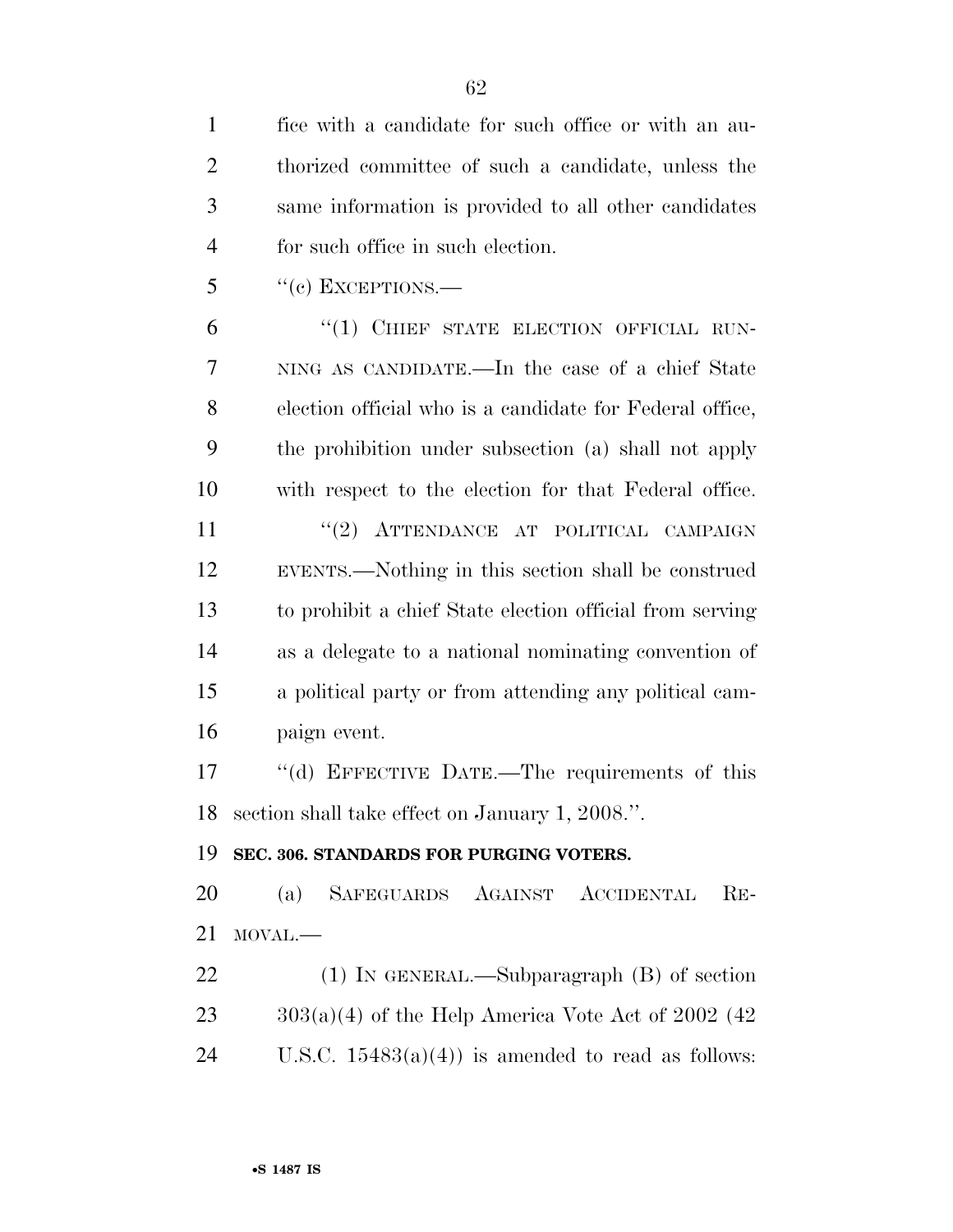| $\mathbf{1}$   | "(B) SAFEGUARDS.—Uniform and non-                    |
|----------------|------------------------------------------------------|
| $\overline{2}$ | discriminatory procedures that—                      |
| 3              | $f'(i)$ ensure that no voter is erro-                |
| $\overline{4}$ | neously removed from or prevented from               |
| 5              | being added to the voter registration list,          |
| 6              | including for reasons related to-                    |
| $\tau$         | "(I) errors or inconsistencies in                    |
| 8              | data;                                                |
| 9              | "(II) variations or inconsistencies                  |
| 10             | in names (including maiden names,                    |
| 11             | nicknames, and middle names); and                    |
| 12             | "(III) any other immaterial vari-                    |
| 13             | ation or inconsistency in voter reg-                 |
| 14             | istration information; and                           |
| 15             | "(ii) provide an opportunity for voters              |
| 16             | who have been erroneously removed from               |
| 17             | or prevented from being added to the voter           |
| 18             | registration list to be restored or reg-             |
| 19             | istered.".                                           |
| <b>20</b>      | (2) EFFECTIVE DATE.—The amendments made              |
| 21             | by paragraph (1) shall take effect January 1, 2008.  |
| 22             | (b) NOTICE REQUIREMENTS.—Subtitle C of title III     |
| 23             | of the Help America Vote Act of 2002, as added and   |
| 24             | amended by this Act, is amended by adding at the end |
| 25             | the following new section:                           |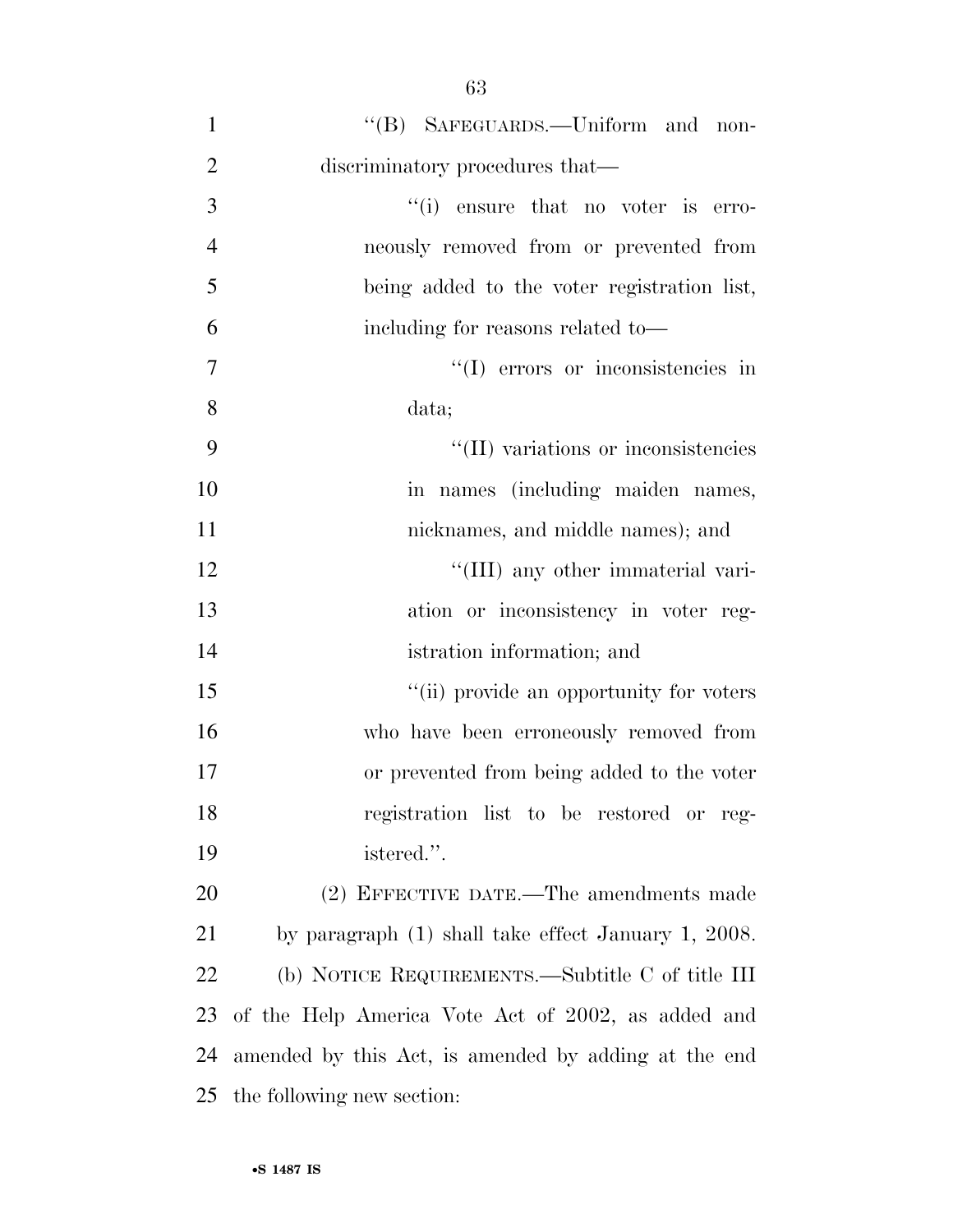#### **''SEC. 326. REMOVAL FROM VOTER REGISTRATION LIST.**

2  $\gamma$  (a) PUBLIC NOTICE.—Not later than 90 days before any Federal election, each State shall publish in a public location and on the Internet—

 ''(1) the full name, including middle name and suffix where available, of all voters who have been removed from the voter registration list of such State since the earlier of the most recent election for Federal office or the day of the most recent previous public notice provided under this section; and

11  $\frac{1}{2}$  the criteria, processes, and procedures used to determine which names were removed, in-cluding—

14 ''(A) the procedures implemented by the State for safeguarding incorrect removals under 16 section  $303(a)(4)(B)$ ; and

 $\text{``(B)}$  the processes under which the State compares names on the voter registration list with the list of names proposed to be removed. 20 "(b) NOTICE TO VOTERS BEFORE REMOVAL BY REA-SON OTHER THAN A CHANGE IN RESIDENCE.—

22 "(1) In GENERAL.—No individual shall be re- moved from the voter registration list of a State on any ground other than that the individual has changed residence unless such individual is first pro-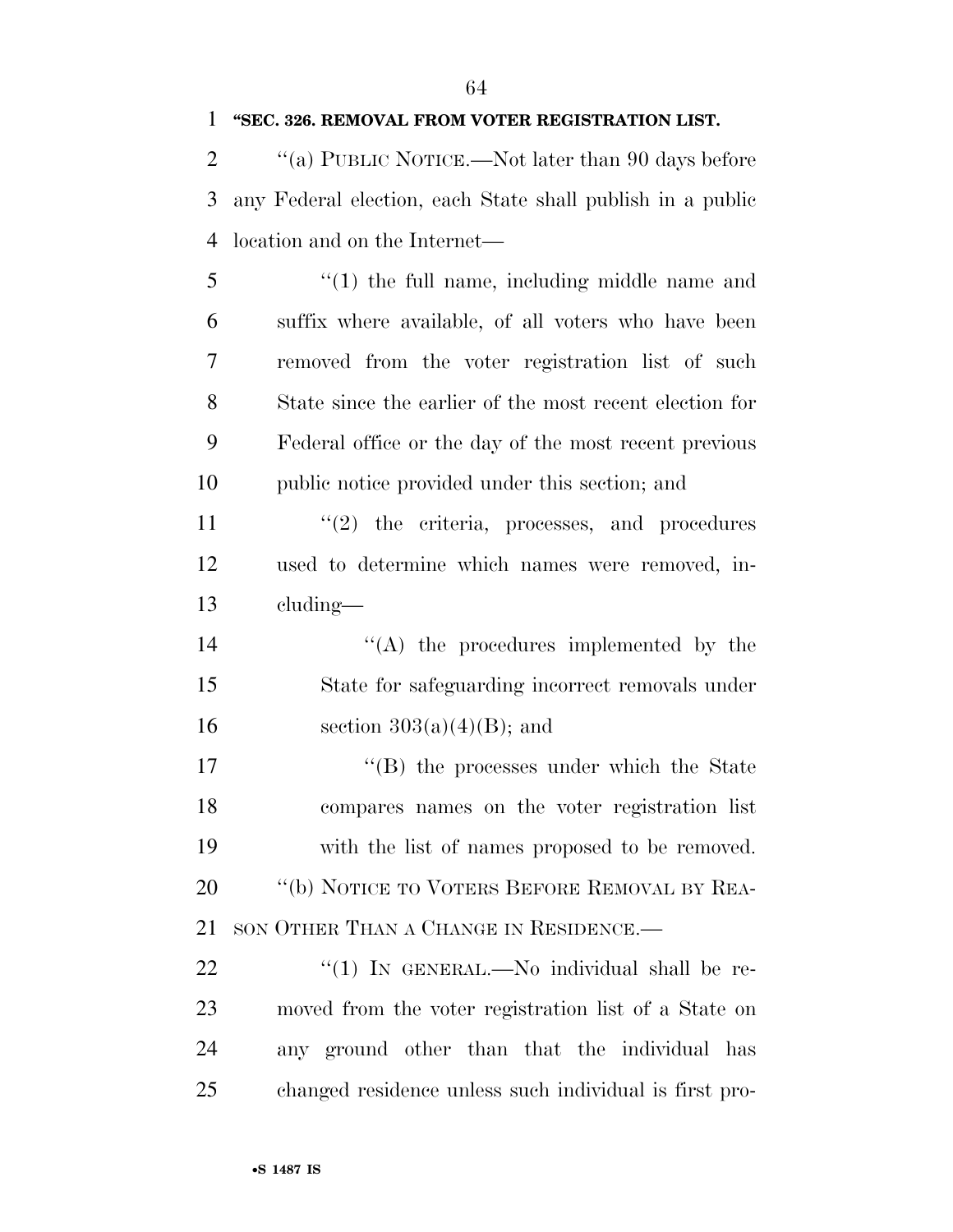| $\mathbf{1}$   | vided with a written notice to the voter's address on                     |
|----------------|---------------------------------------------------------------------------|
| $\overline{2}$ | file which meets the requirements of paragraph (2).                       |
| 3              | "(2) REQUIREMENTS OF NOTICE.—The notice                                   |
| $\overline{4}$ | required under paragraph (1) shall—                                       |
| 5              | "(A) be provided to each voter in a uni-                                  |
| 6              | form and nondiscriminatory manner;                                        |
| 7              | $\cdot$ (B) be consistent with the requirements                           |
| 8              | of section 8(d) of the National Voter Registra-                           |
| 9              | tion Act of 1993 (42 U.S.C. 1973gg-6(d));                                 |
| 10             | $\lq\lq$ (C) be in the form and manner prescribed                         |
| 11             | by the Election Assistance Commission; and                                |
| 12             | $\lq\lq$ (D) include a clear notice of the reason                         |
| 13             | for which the voter will be removed, an oppor-                            |
| 14             | tunity to cure such removal, and the contact in-                          |
| 15             | formation for the office sending the notice.                              |
| 16             | "(c) FINAL NOTICE AND OPPORTUNITY TO CURE                                 |
| 17             | REMOVALS BY REASON OF CHANGE IN RESIDENCE.                                |
| 18             | "(1) IN GENERAL.—Notwithstanding section                                  |
| 19             | 8(d) of the National Voter Registration Act of 1993                       |
| 20             | $(42 \text{ U.S.C. } 1973 \text{gg} - 6(d))$ , no individual shall be re- |
| 21             | moved from the voter registration list of a State on                      |
| 22             | the ground that the individual has changed residence                      |
| 23             | unless such individual is first provided with a writ-                     |
| 24             | ten notice which meets the requirements of para-                          |
| 25             | graph (3) and an opportunity to cure the removal.                         |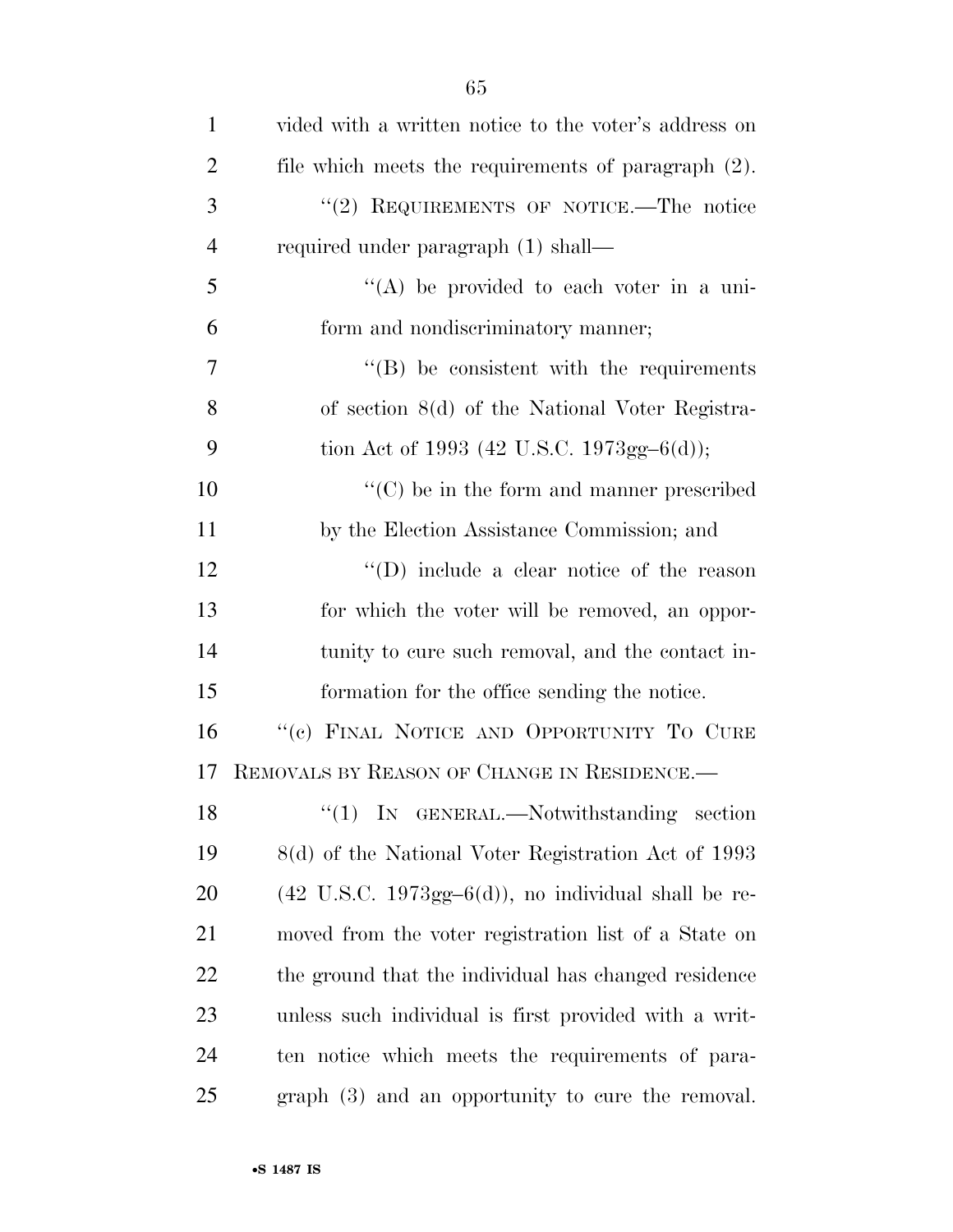| $\mathbf{1}$   | "(2) TIME FOR SENDING NOTICE.—The notice                  |
|----------------|-----------------------------------------------------------|
| $\overline{2}$ | described in paragraph (1) shall not be sent until        |
| 3              | after such individual—                                    |
| $\overline{4}$ | "(A) has failed to respond to a notice de-                |
| 5              | scribed in section $8(d)(2)$ of the National Voter        |
| 6              | Registration Act of 1993 (42 U.S.C. 1973gg-               |
| 7              | $6(d)(2)$ ; and                                           |
| 8              | "(B) has not voted or appeared to vote in                 |
| 9              | an election during the period beginning on the            |
| 10             | date of the notice described in subparagraph              |
| 11             | (A) and ending on the day after the date of the           |
| 12             | second general election for Federal office that           |
| 13             | occurs after the date of such notice.                     |
| 14             | "(3) REQUIREMENTS OF NOTICE.—The notice                   |
| 15             | required under paragraph (1) shall be in the form         |
| 16             | and manner prescribed by the Election Assistance          |
| 17             | Commission and shall include a clear notice of the        |
| 18             | reason for which the voter will be removed, an op-        |
| 19             | portunity to cure such removal, and the contact in-       |
| 20             | formation for the office sending the notice.              |
| 21             | "(d) EFFECTIVE DATE.—Each State shall be re-              |
| 22             | quired to comply with the requirements of this section on |
| 23             | and after January 1, 2008.".                              |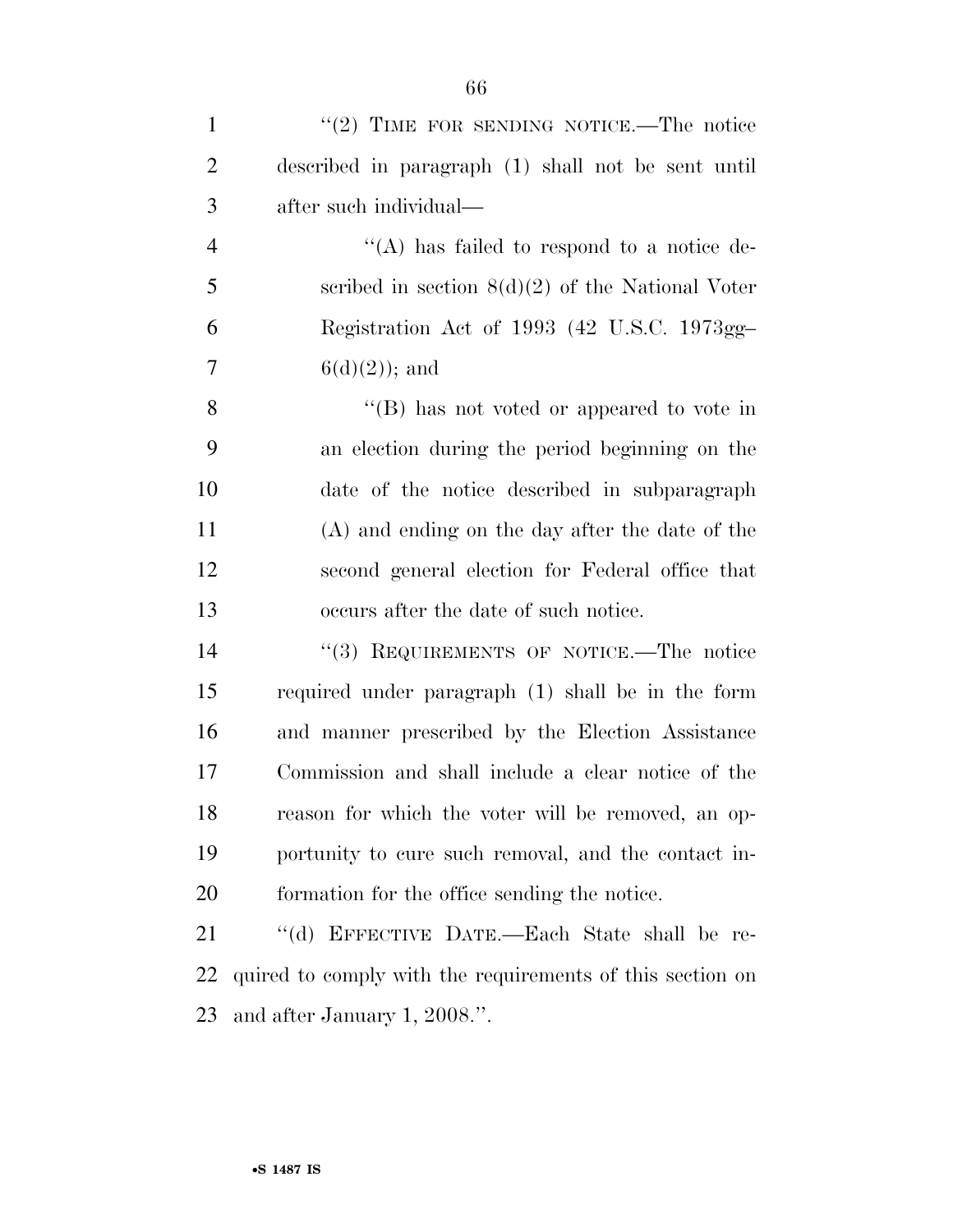## **SEC. 307. ELECTION OBSERVERS.**

| 2  | (a) REQUIRED ACCESS BY ACCREDITED ELECTION              |
|----|---------------------------------------------------------|
| 3  | OBSERVERS.—Subtitle C of title III of the Help America  |
| 4  | Vote Act of 2002, as added and amended by this Act, is  |
| 5  | amended by adding at the end the following new section: |
| 6  | "SEC. 327. ACCESS BY ACCREDITED ELECTION OBSERVERS.     |
| 7  | $\cdot$ (a) ACCESS REQUIRED.—                           |
| 8  | "(1) IN GENERAL.—Each State shall promul-               |
| 9  | gate uniform and nondiscriminatory procedures to        |
| 10 | allow access to polling places for purposes of observ-  |
| 11 | ing a Federal election to international and domestic    |
| 12 | election observers who-                                 |
| 13 | $\lq\lq$ meet the accreditation standards de-           |
| 14 | veloped by the Commission under section 299A;           |
| 15 | and                                                     |
| 16 | $\lq$ (B) agree to-                                     |
| 17 | "(i) accept election rules;                             |
| 18 | "(ii) not interfere with the election                   |
| 19 | process; and                                            |
| 20 | "(iii) accept the secrecy of the ballot.                |
| 21 | OBSERVATION OF A FEDERAL<br>(2)<br>ELEC-                |
| 22 | TION.—The procedures promulgated under para-            |
| 23 | graph (1) shall include access to any polling place     |
| 24 | for the purpose of observing the following:             |
| 25 | "(A) Processing of any absentee or provi-               |
| 26 | sional ballots in an election for Federal office.       |
|    |                                                         |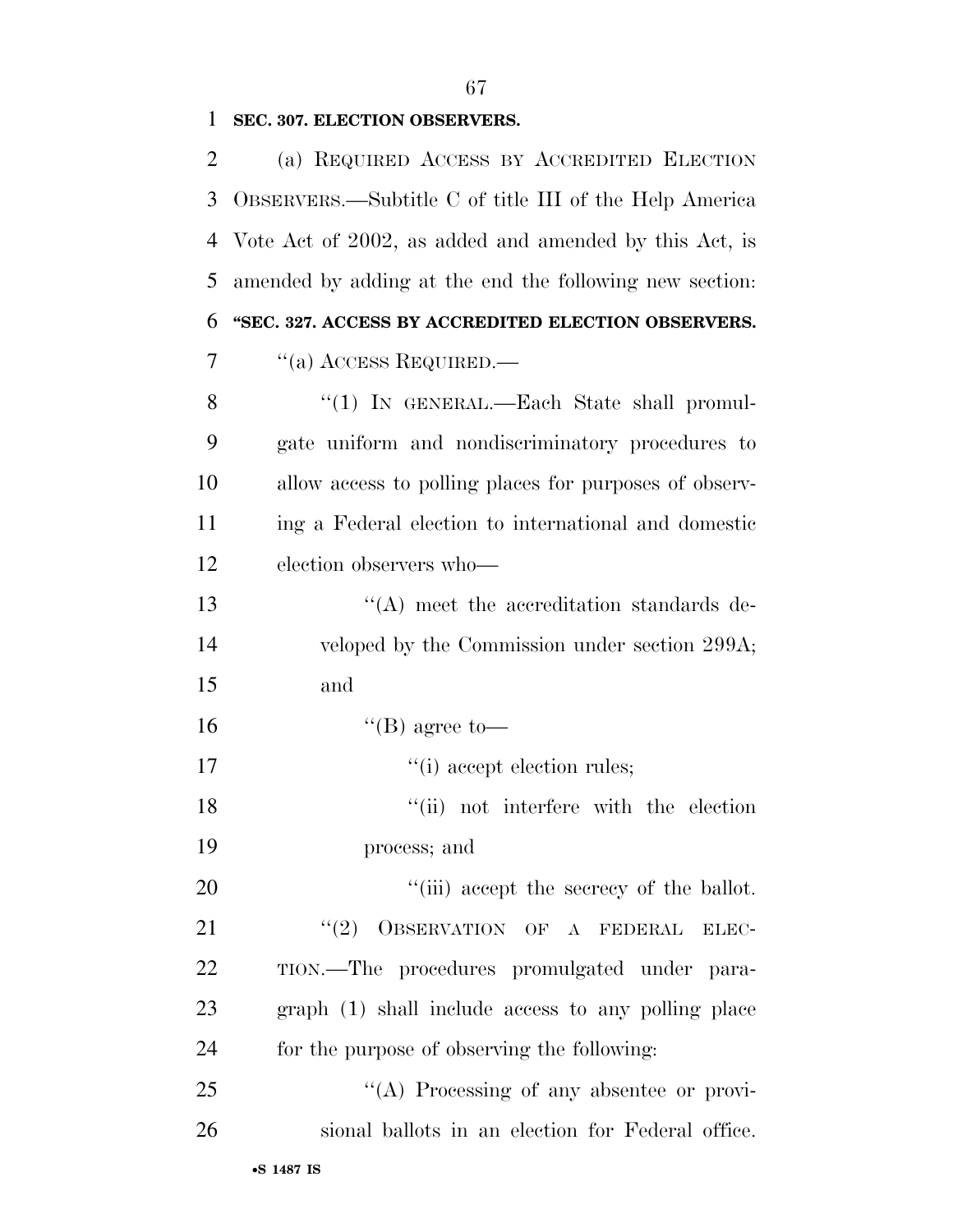1 ''(B) Counting of votes cast in an election for Federal office.

3 "(3) PUBLIC NOTICE OF ANY DENIAL.—The State shall make publicly available a notice of any denial of a request to observe a Federal election under this section. Such notice shall include an ex- planation of the reasons for the denial and an oppor-tunity to appeal such denial.

 ''(b) EFFECTIVE DATE.—Each State and jurisdiction shall be required to comply with the requirements of this section on and after the date of the enactment of this sec-tion.''.

(b) STANDARDS.—

 (1) IN GENERAL.—Subtitle E of title II of such Act, as added by this Act, is amended by adding at 16 the end the following new section:

#### **''SEC. 299A. ACCREDITATION OF ELECTION OBSERVERS.**

 ''(a) IN GENERAL.—The Commission shall develop nondiscriminatory and uniform standards for the accredi-tation of election observers.

 ''(b) REQUIREMENTS.—Such standards shall provide for the accreditation of a wide range of domestic and inter-national observers under this section.''.

24 (2) CLERICAL AMENDMENT.—The table of con-tents of such Act, as amended by this Act, is amend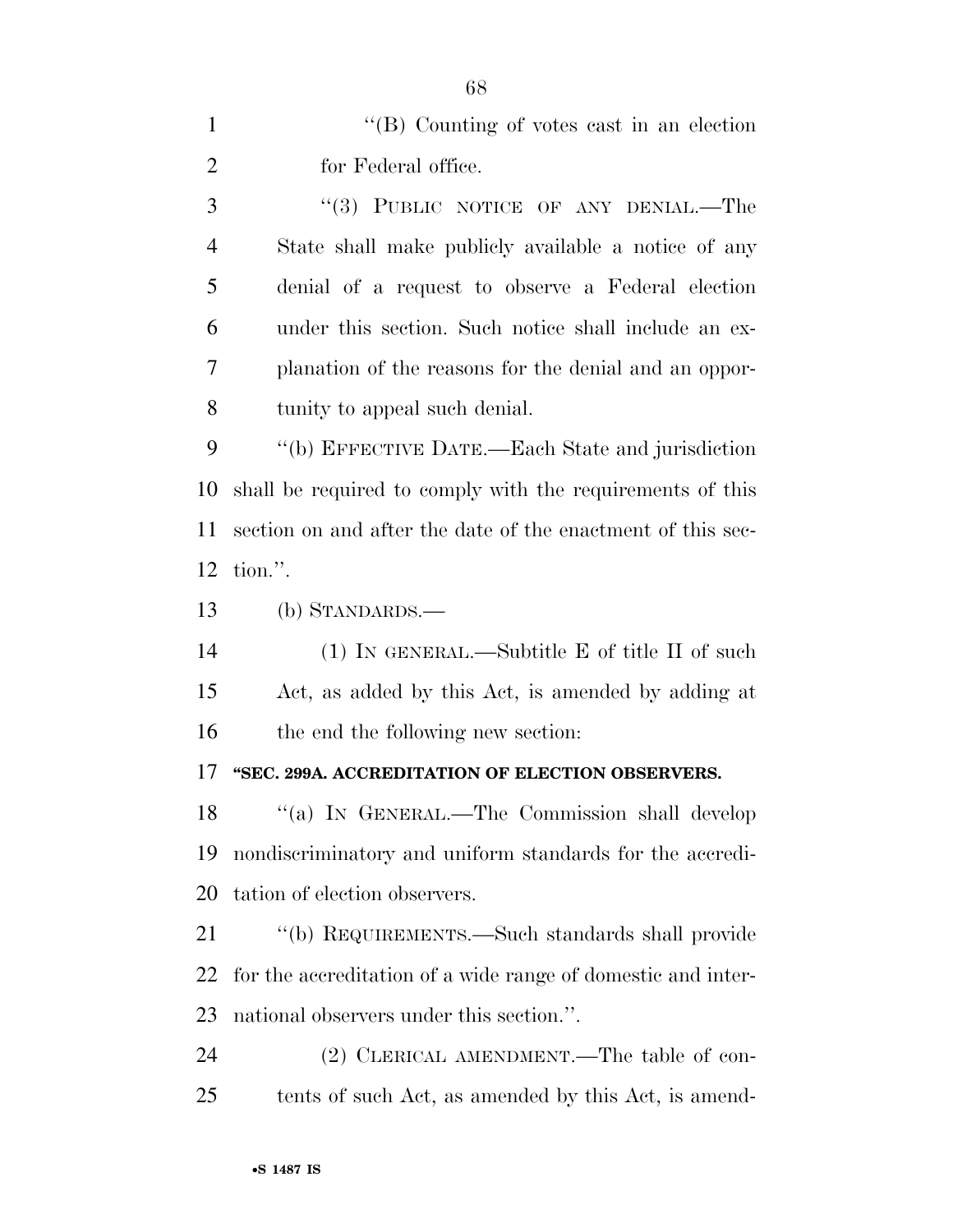ed by inserting after the item relating to section 299 the following new item: ''Sec. 299A. Accreditation of election observers.''.

#### **SEC. 308. EARLY VOTING.**

 (a) IN GENERAL.—Subtitle C of title III of the Help America Vote Act of 2002, as added and amended by this Act, is amended by adding at the end the following new section:

#### **''SEC. 328. EARLY VOTING.**

 ''(a) IN GENERAL.—Each State shall allow individ- uals to vote in an election for Federal office not less than 15 days prior to the day scheduled for such election in the same manner as voting is allowed on such day.

13 "(b) MINIMUM EARLY VOTING REQUIREMENTS.— Each polling place which allows voting prior to the day of a Federal election pursuant to subsection (a) shall— 16 ''(1) allow such voting for no less than 4 hours on each day (other than Sunday); and

 $\frac{18}{2}$  ''(2) have uniform hours each day for which such voting occurs.

20 "(c) EFFECTIVE DATE.—The requirements of this section shall apply with respect to the regularly scheduled general election for Federal office held in November 2008 and each succeeding election for Federal office.''.

(b) GUIDANCE FOR EARLY VOTING.—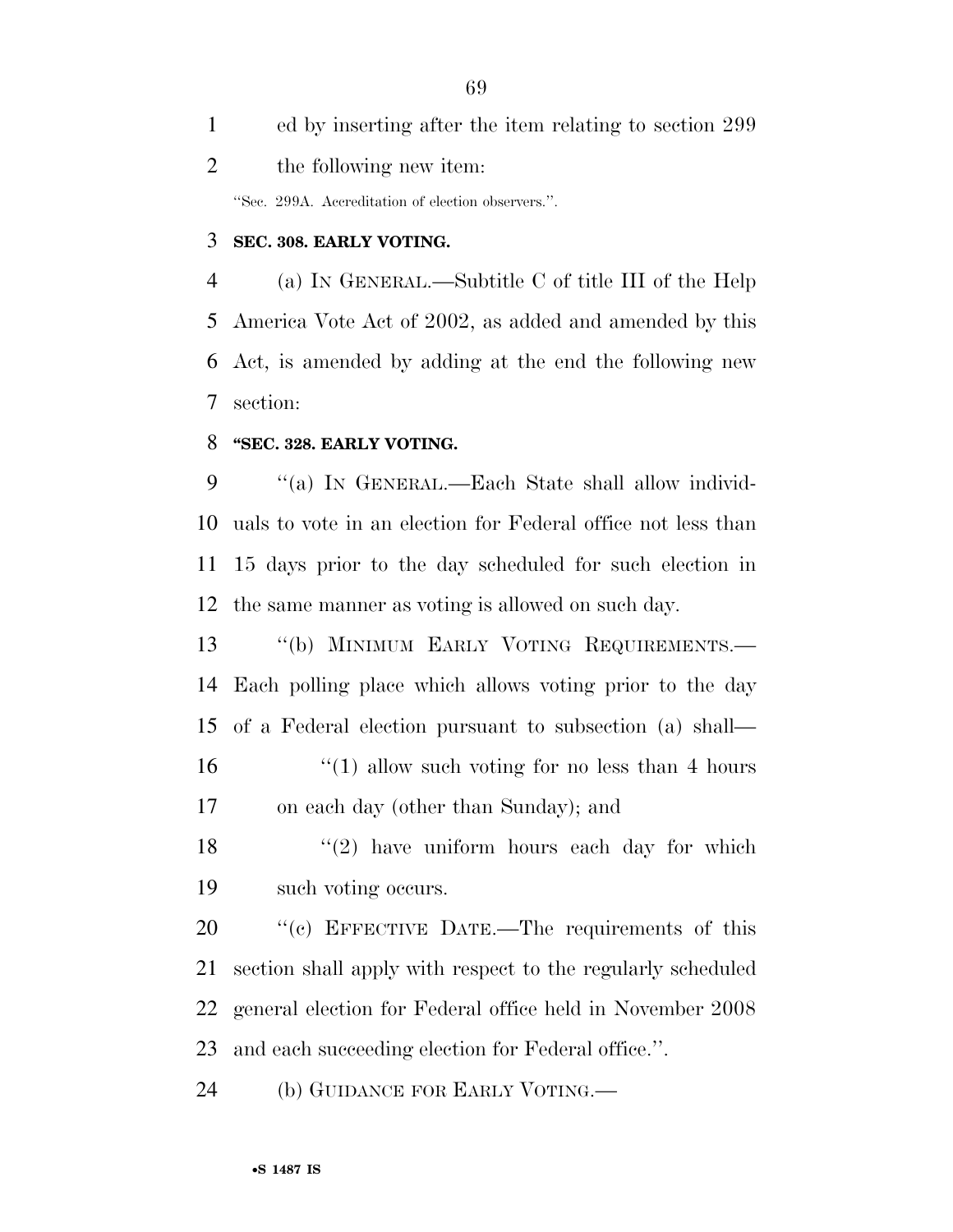(1) IN GENERAL.—Subtitle E of title II of such Act, as added and amended by this Act, is amended by adding at the end the following new section:

#### **''SEC. 299B. GUIDANCE FOR EARLY VOTING.**

 ''The Commission shall issue guidance for the admin- istration of voting prior to the day scheduled for a Federal election. Such guidance shall include the nondiscrim- inatory geographic placement of polling places at which such voting occurs.''.

 (2) CLERICAL AMENDMENT.—The table of con- tents of such Act, as amended by this Act, is amend- ed by inserting after the item relating to section 299A the following new item:

''Sec. 299B. Standards for early voting.''.

 **SEC. 309. REQUIREMENTS FOR COUNTING PROVISIONAL BALLOTS.** 

 (a) IN GENERAL.—Section 302 of the Help America Vote Act of 2002 (42 U.S.C. 15482) is amended by redes- ignating subsection (d) as subsection (e) and by inserting after subsection (c) the following new subsection:

20 "(d) STATEWIDE COUNTING OF PROVISIONAL BAL- LOTS.—For purposes of subsection (a)(4), notwith- standing at which polling place a provisional ballot is cast within the State, the State shall count such ballot with respect to a vote for an election for a Federal office if the individual who cast such ballot is otherwise eligible to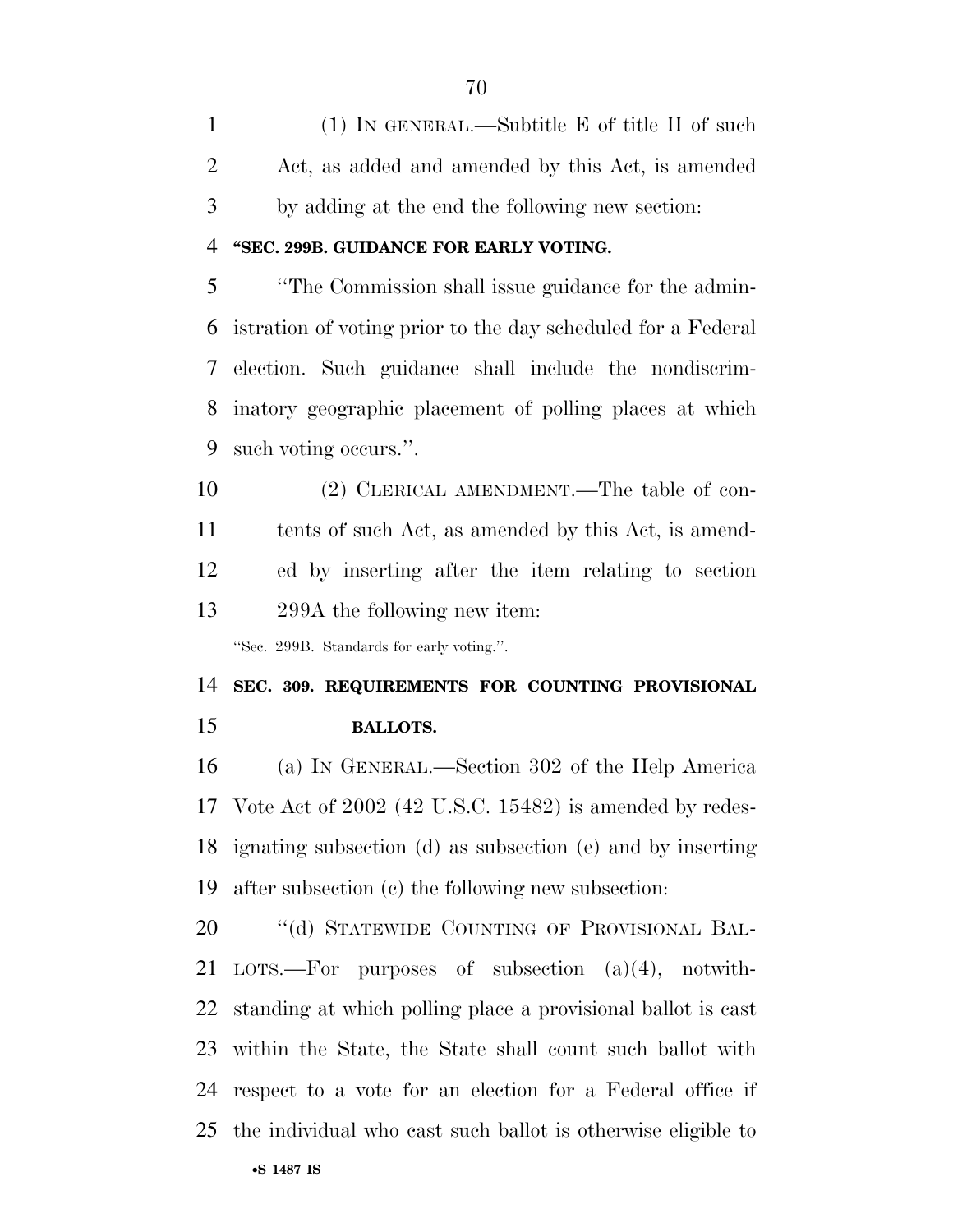vote for such office and has not voted in that Federal elec-tion.''.

(b) EFFECTIVE DATE.—

 (1) IN GENERAL.—Subsection (e) of section 302 of the Help America Vote Act of 2002 (42 U.S.C. 15482(e)), as redesignated under subsection (a), is amended by adding at the end the following: 8 "(2) EFFECTIVE DATE FOR STATEWIDE COUNT- ING OF PROVISIONAL BALLOTS.—Each State shall be required to comply with the requirements of sub- section (d) on and after the date of the enactment of this section.''.

 (2) CONFORMING AMENDMENT.—Subsection (e) of section 302 of the Help America Vote Act of 2002 (42 U.S.C. 15482(e)), as redesignated under subsection (a), is amended by striking ''Each'' and inserting the following:

18 "(1) IN GENERAL.—Except as provided in para-graph (2), each''.

#### **SEC. 310. CONFORMING AMENDMENTS.**

 (a) VOLUNTARY GUIDANCE.—Section 311 of the Help America Vote Act of 2002 (42 U.S.C. 15501) is amended by striking ''subtitle A'' and inserting ''subtitles A and C''.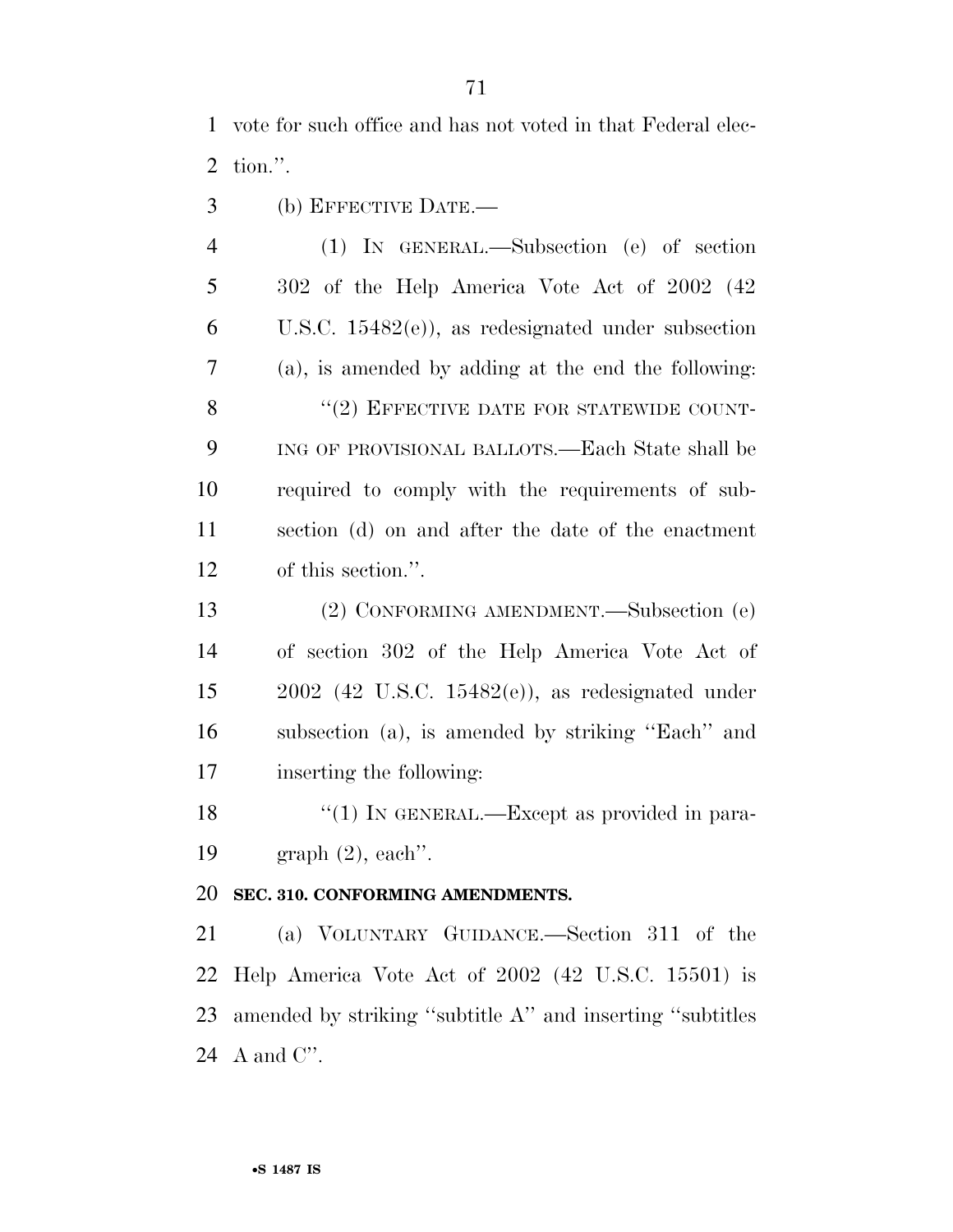(b) ENFORCEMENT.—Section 401 of the Help Amer- ica Vote Act of 2002 (42 U.S.C. 15511), as amended by this Act, is amended by striking ''and 304'' and inserting ''304, and subtitle C''. (c) CLERICAL AMENDMENT.—The table of contents

- of the Help America Vote Act of 2002 is amended by add-
- ing after the item relating to section 312 the following:

#### ''Subtitle C—Additional Requirements

''Sec. 321. Absentee voting.

- ''Sec. 322. Allowance of voter registration assistance.
- ''Sec. 323. Instruction of poll workers.
- ''Sec. 324. Equitable allocation of voting systems, poll workers, and election resources.

''Sec. 325. Prohibition on campaign activities by chief State election officials.

''Sec. 326. Removal from voter registration list.

''Sec. 327. Access by accredited election observers.

''Sec. 328. Early voting.''.

# **Subtitle B—Military and Overseas Voting**

**SEC. 311. PROHIBITING REFUSAL TO ACCEPT VOTER REG-**

- **ISTRATION AND ABSENTEE BALLOT APPLICA-**
- **TIONS AND FEDERAL WRITE-IN ABSENTEE**
- **BALLOT FOR FAILURE TO MEET NON-**
- **ESSENTIAL REQUIREMENTS.**

 (a) VOTER REGISTRATION AND ABSENTEE BALLOT APPLICATIONS.—Section 102 of the Uniformed and Over-

- seas Citizens Absentee Voting Act (42 U.S.C. 1973ff–1)
- is amended by adding at the end the following new sub-
- section: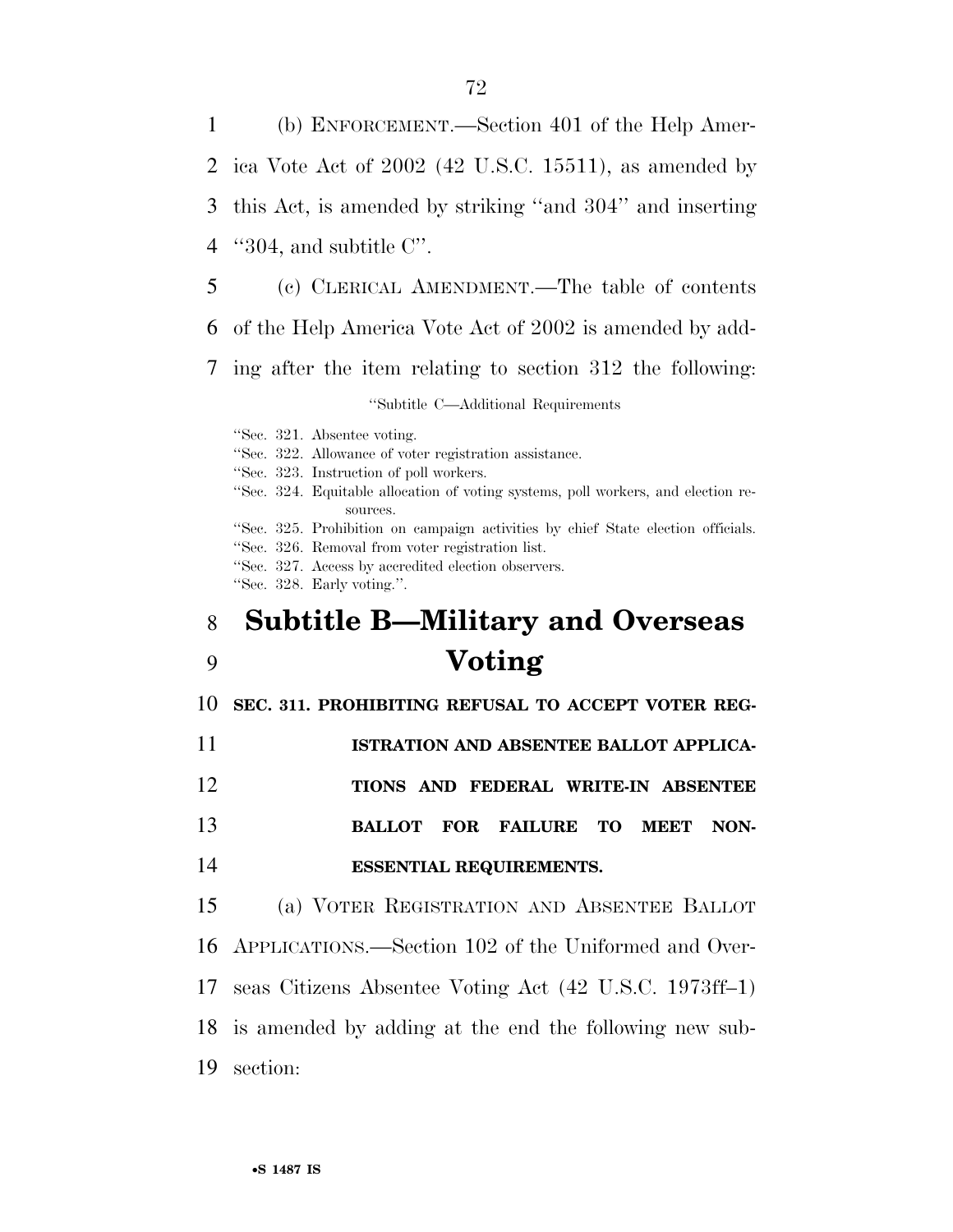''(e) PROHIBITING REFUSAL TO ACCEPT APPLICA- TIONS FOR FAILURE TO MEET NONESSENTIAL REQUIRE- MENTS.—A State shall accept and process any otherwise valid voter registration application or absentee ballot ap- plication (including the official post card form prescribed under section 101) submitted in any manner by an absent uniformed services voter or overseas voter that contains the information required on the official post card form prescribed under section 101 (other than information which the Presidential designee, in consultation with the Election Assistance Commission, determines, under regu- lations promulgated by the Presidential designee, is not clearly necessary to prevent fraud in the conduct of elec-tions).''.

 (b) FEDERAL WRITE-IN ABSENTEE BALLOT.—Sec- tion 103 of such Act (42 U.S.C. 1973ff–2) is amended— (1) by redesignating subsection (f) as sub-

section (g); and

 (2) by inserting after subsection (e) the fol-lowing new subsection:

 ''(f) PROHIBITING REFUSAL TO ACCEPT BALLOT FOR FAILURE TO MEET NONESSENTIAL REQUIRE- MENTS.—A State shall accept and process any otherwise valid Federal write-in absentee ballot submitted in any manner by an absent uniformed services voter or overseas